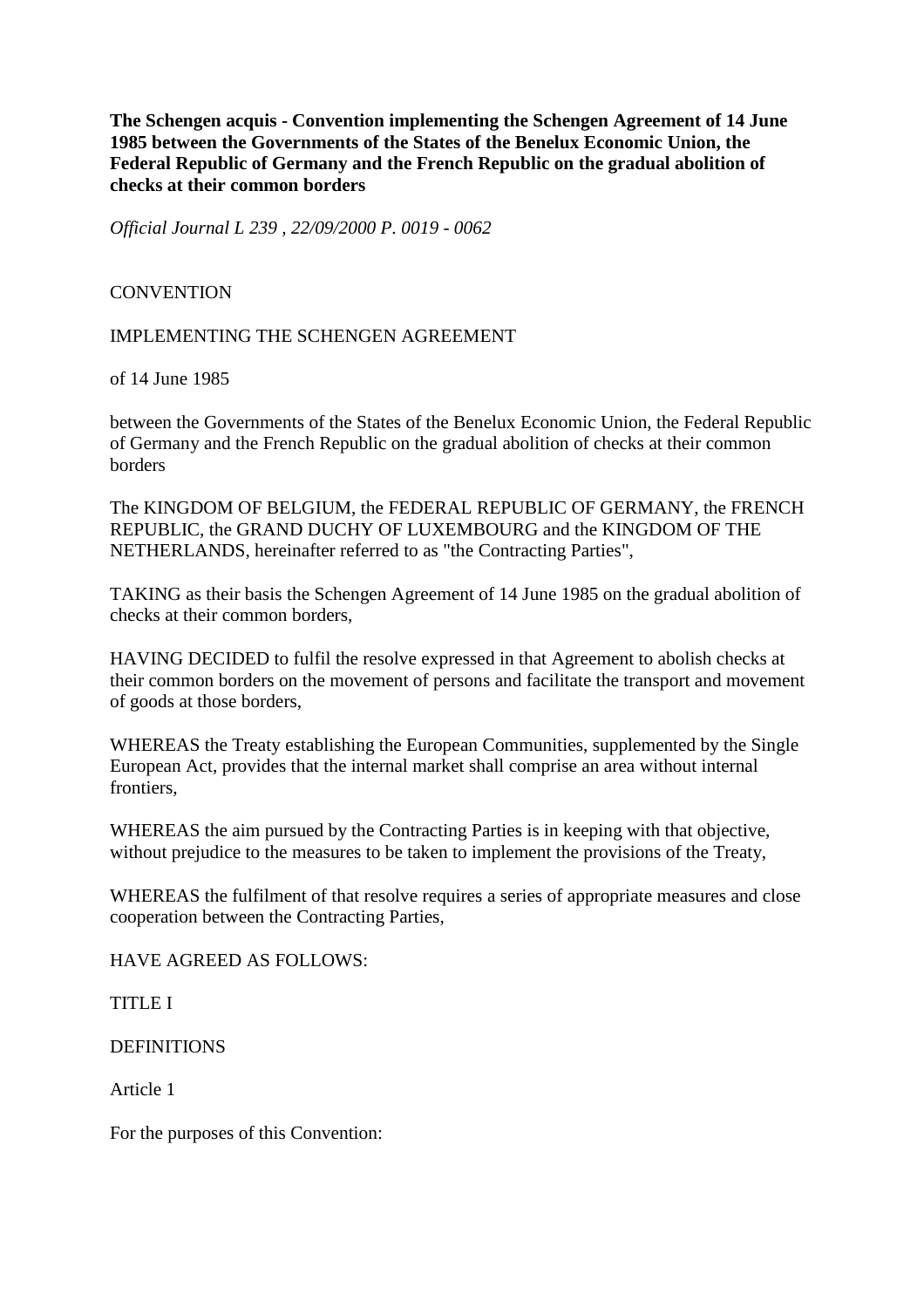internal borders: shall mean the common land borders of the Contracting Parties, their airports for internal flights and their sea ports for regular ferry connections exclusively from or to other ports within the territories of the Contracting Parties and not calling at any ports outside those territories;

external borders: shall mean the Contracting Parties' land and sea borders and their airports and sea ports, provided that they are not internal borders;

internal flight: shall mean any flight exclusively to or from the territories of the Contracting Parties and not landing in the territory of a third State;

third State: shall mean any State other than the Contracting Parties;

alien: shall mean any person other than a national of a Member State of the European Communities;

alien for whom an alert has been issued for the purposes of refusing entry: shall mean an alien for whom an alert has been introduced into the Schengen Information System in accordance with Article 96 with a view to that person being refused entry;

border crossing point: shall mean any crossing point authorised by the competent authorities for crossing external borders;

border check: shall mean a check carried out at a border in response exclusively to an intention to cross that border, regardless of any other consideration;

carrier: shall mean any natural or legal person whose occupation it is to provide passenger transport by air, sea or land;

residence permit: shall mean an authorisation of whatever type issued by a Contracting Party which grants right of residence within its territory. This definition shall not include temporary permission to reside in the territory of a Contracting Party for the purposes of processing an application for asylum or a residence permit;

application for asylum: shall mean any application submitted in writing, orally or otherwise by an alien at an external border or within the territory of a Contracting Party with a view to obtaining recognition as a refugee in accordance with the Geneva Convention relating to the Status of Refugees of 28 July 1951, as amended by the New York Protocol of 31 January 1967, and as such obtaining the right of residence;

asylum seeker: shall mean any alien who has lodged an application for asylum within the meaning of this Convention and in respect of which a final decision has not yet been taken;

processing applications for asylum: shall mean all the procedures for examining and taking a decision on applications for asylum, including measures taken under a final decision thereon, with the exception of the determination of the Contracting Party responsible for processing applications for asylum pursuant to this Convention.

TITLE II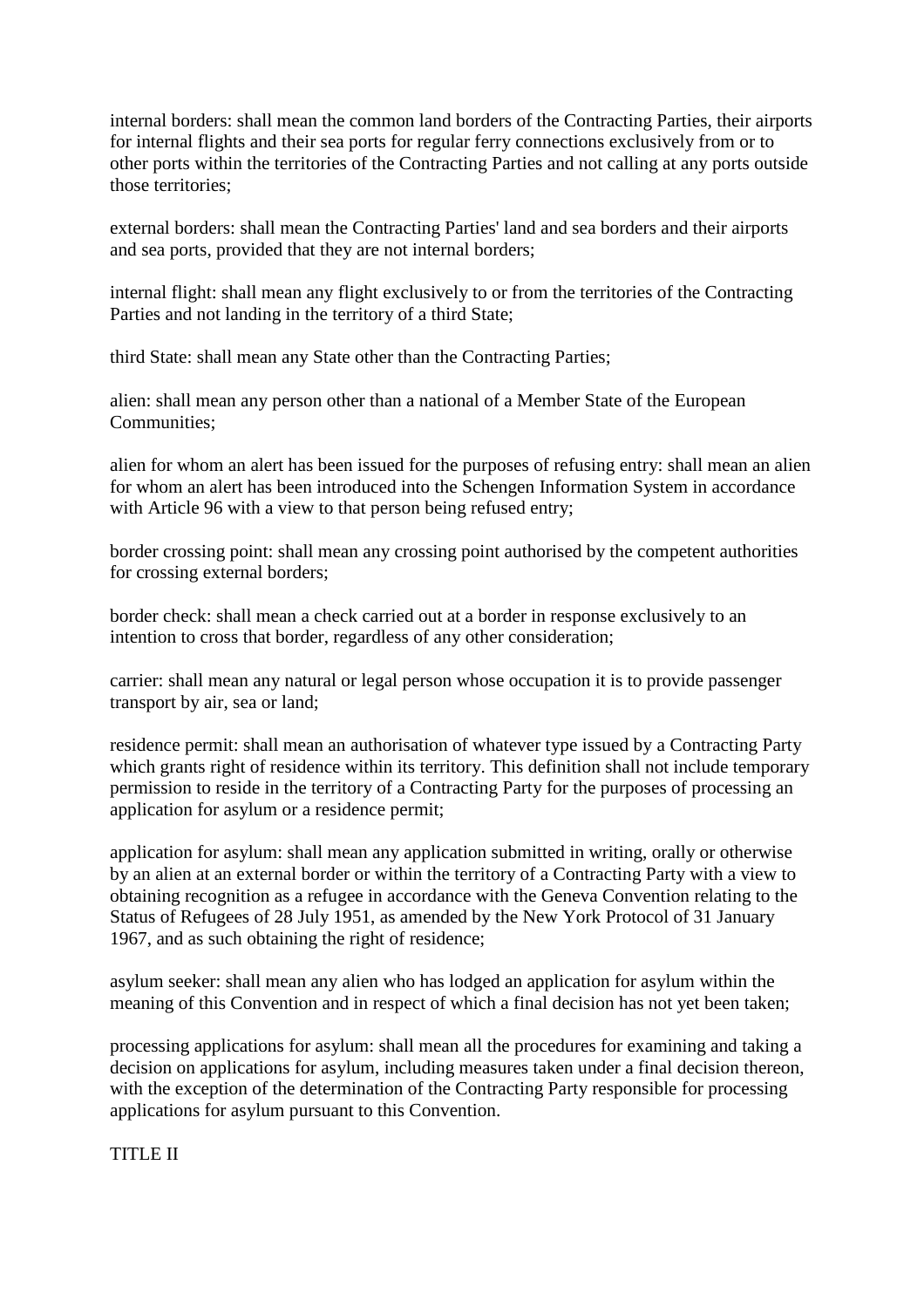## ABOLITION OF CHECKS AT INTERNAL BORDERS AND MOVEMENT OF PERSONS

## CHAPTER 1

### CROSSING INTERNAL BORDERS

Article 2

1. Internal borders may be crossed at any point without any checks on persons being carried out.

2. However, where public policy or national security so require a Contracting Party may, after consulting the other Contracting Parties, decide that for a limited period national border checks appropriate to the situation shall be carried out at internal borders. If public policy or national security require immediate action, the Contracting Party concerned shall take the necessary measures and at the earliest opportunity shall inform the other Contracting Parties thereof.

3. The abolition of checks on persons at internal borders shall not affect the provisions laid down in Article 22, or the exercise of police powers throughout a Contracting Party's territory by the competent authorities under that Party's law, or the requirement to hold, carry and produce permits and documents provided for in that Party's law.

4. Checks on goods shall be carried out in accordance with the relevant provisions of this Convention.

### CHAPTER 2

### CROSSING EXTERNAL BORDERS

Article 3

1. External borders may in principle only be crossed at border crossing points and during the fixed opening hours. More detailed provisions, exceptions and arrangements for local border traffic, and rules governing special categories of maritime traffic such as pleasure boating and coastal fishing, shall be adopted by the Executive Committee.

2. The Contracting Parties undertake to introduce penalties for the unauthorised crossing of external borders at places other than crossing points or at times other than the fixed opening hours.

#### Article 4

1. The Contracting Parties shall ensure that, as from 1993, passengers on flights from third States who transfer onto internal flights will be subject to an entry check, together with their hand baggage, at the airport at which the external flight arrives. Passengers on internal flights who transfer onto flights bound for third States will be subject to a departure check, together with their hand baggage, at the airport from which the external flight departs.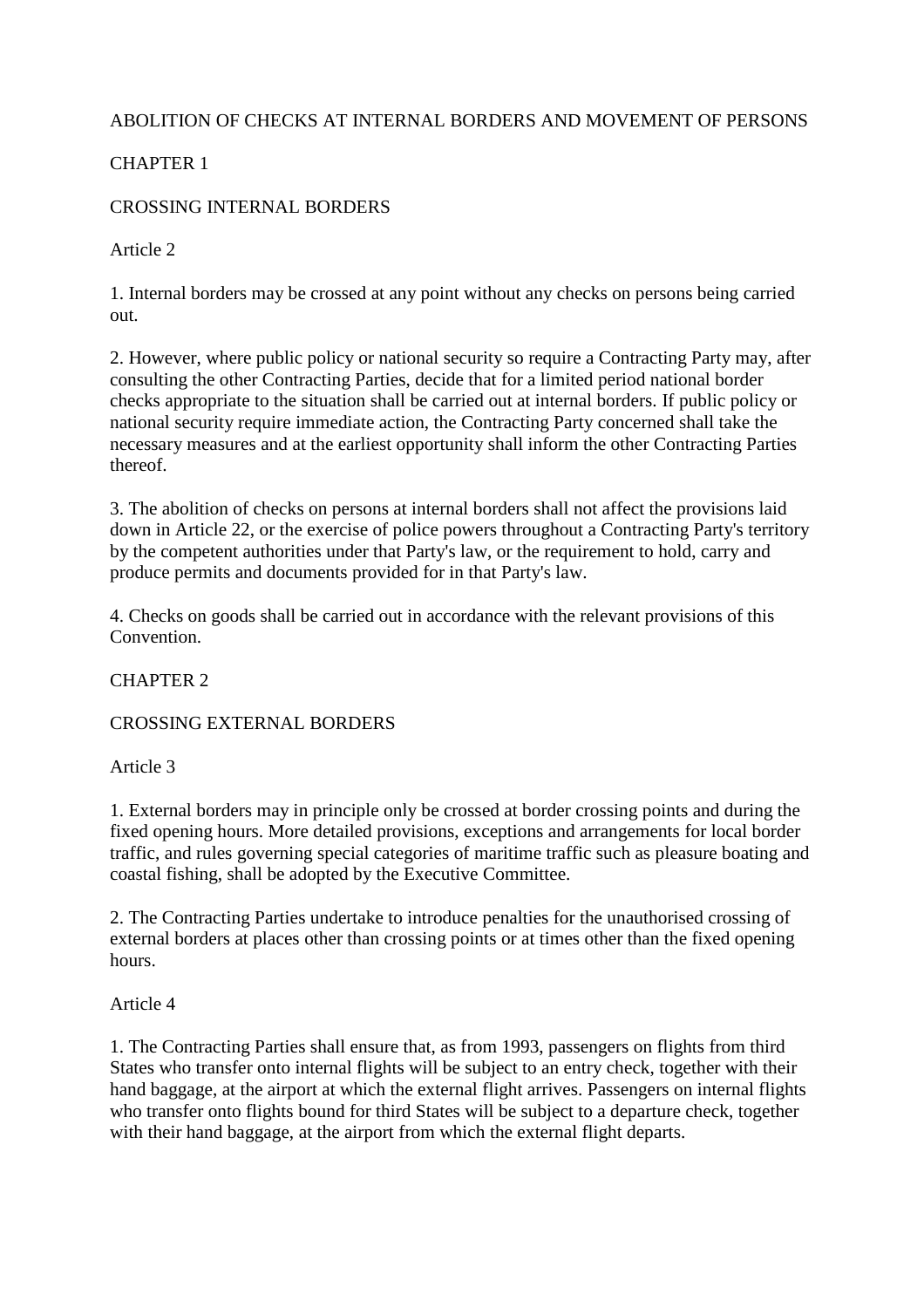2. The Contracting Parties shall take the necessary measures to ensure that checks are carried out in accordance with paragraph 1.

3. Neither paragraph 1 nor paragraph 2 shall affect checks on registered baggage; such checks shall be carried out either in the airport of final destination or in the airport of initial departure.

4. Until the date laid down in paragraph 1, airports shall, by way of derogation from the definition of internal borders, be considered as external borders for internal flights.

Article 5

1. For stays not exceeding three months, aliens fulfilling the following conditions may be granted entry into the territories of the Contracting Parties:

(a) that the aliens possess a valid document or documents, as defined by the Executive Committee, authorising them to cross the border;

(b) that the aliens are in possession of a valid visa if required;

(c) that the aliens produce, if necessary, documents justifying the purpose and conditions of the intended stay and that they have sufficient means of subsistence, both for the period of the intended stay and for the return to their country of origin or transit to a third State into which they are certain to be admitted, or are in a position to acquire such means lawfully;

(d) that the aliens shall not be persons for whom an alert has been issued for the purposes of refusing entry;

(e) that the aliens shall not be considered to be a threat to public policy, national security or the international relations of any of the Contracting Parties.

2. An alien who does not fulfil all the above conditions must be refused entry into the territories of the Contracting Parties unless a Contracting Party considers it necessary to derogate from that principle on humanitarian grounds, on grounds of national interest or because of international obligations. In such cases authorisation to enter will be restricted to the territory of the Contracting Party concerned, which must inform the other Contracting Parties accordingly.

These rules shall not preclude the application of special provisions concerning the right of asylum or of the provisions laid down in Article 18.

3. Aliens who hold residence permits or re-entry visas issued by one of the Contracting Parties or, where required, both documents, shall be authorised entry for transit purposes, unless their names are on the national list of alerts of the Contracting Party whose external borders they are seeking to cross.

# Article 6

1. Cross-border movement at external borders shall be subject to checks by the competent authorities. Checks shall be carried out for the Contracting Parties' territories, in accordance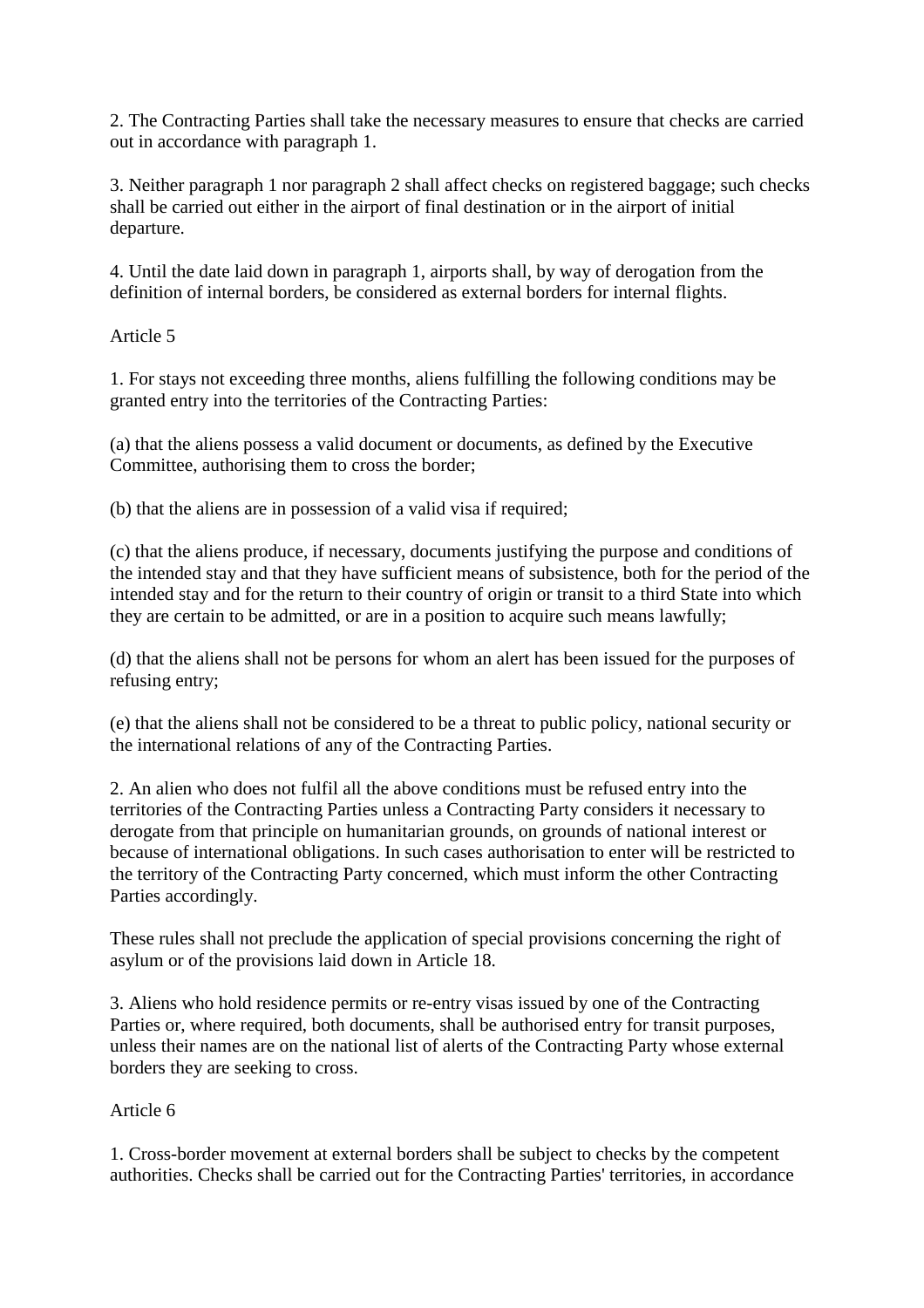with uniform principles, within the scope of national powers and national law and taking account of the interests of all Contracting Parties.

2. The uniform principles referred to in paragraph 1 shall be as follows:

(a) Checks on persons shall include not only the verification of travel documents and the other conditions governing entry, residence, work and exit but also checks to detect and prevent threats to the national security and public policy of the Contracting Parties. Such checks shall also be carried out on vehicles and objects in the possession of persons crossing the border. They shall be carried out by each Contracting Party in accordance with its national law, in particular where searches are involved.

(b) All persons shall undergo at least one such check in order to establish their identities on the basis of the production or presentation of their travel documents.

(c) On entry, aliens shall be subject to a thorough check, as defined in (a).

(d) On exit, the checks shall be carried out as required in the interest of all Contracting Parties under the law on aliens in order to detect and prevent threats to the national security and public policy of the Contracting Parties. Such checks shall always be carried out on aliens.

(e) If in certain circumstances such checks cannot be carried out, priorities must be set. In that case, entry checks shall as a rule take priority over exit checks.

3. The competent authorities shall use mobile units to carry out external border surveillance between crossing points; the same shall apply to border crossing points outside normal opening hours. This surveillance shall be carried out in such a way as to discourage people from circumventing the checks at crossing points. The surveillance procedures shall, where appropriate, be established by the Executive Committee.

4. The Contracting Parties undertake to deploy enough suitably qualified officers to carry out checks and surveillance along external borders.

5. An equal degree of control shall be exercised at external borders.

Article 7

The Contracting Parties shall assist each other and shall maintain constant, close cooperation with a view to the effective implementation of checks and surveillance. They shall, in particular, exchange all relevant, important information, with the exception of personal data, unless otherwise provided for in this Convention. They shall as far as possible harmonise the instructions given to the authorities responsible for checks and shall promote standard basic and further training of officers manning checkpoints. Such cooperation may take the form of an exchange of liaison officers.

# Article 8

The Executive Committee shall take the necessary decisions on the practical procedures for carrying out border checks and surveillance.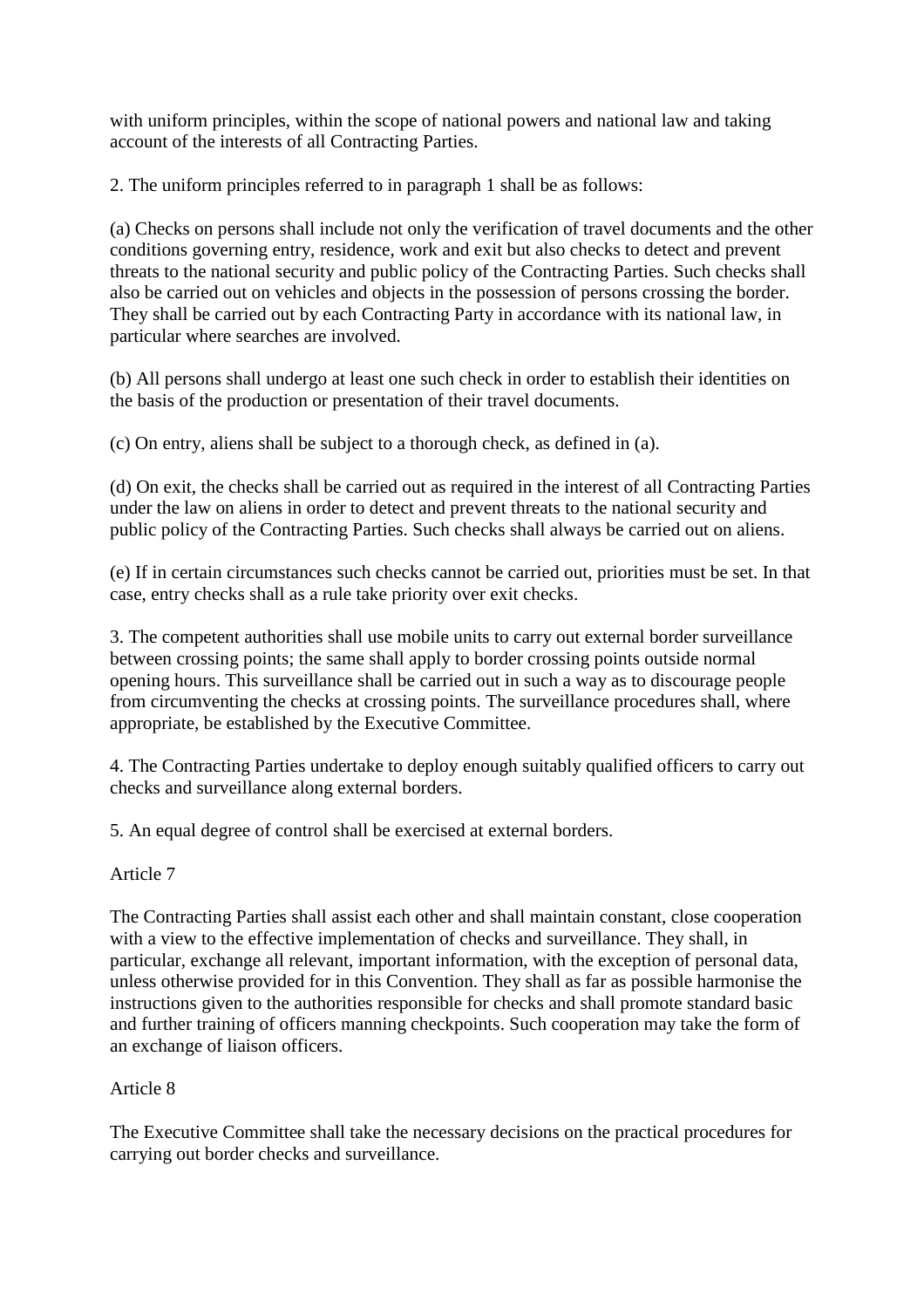## CHAPTER 3

VISAS

Section 1

Short-stay visas

Article 9

1. The Contracting Parties undertake to adopt a common policy on the movement of persons and, in particular, on the arrangements for visas. They shall assist each other to that end. The Contracting Parties undertake to pursue through common consent the harmonisation of their policies on visas.

2. The visa arrangements relating to third States whose nationals are subject to visa arrangements common to all the Contracting Parties at the time of signing this Convention or at a later date may be amended only by common consent of all the Contracting Parties. A Contracting Party may in exceptional cases derogate from the common visa arrangements relating to a third State where overriding reasons of national policy require an urgent decision. It shall first consult the other Contracting Parties and, in its decision, take account of their interests and the consequences of that decision.

## Article 10

1. A uniform visa valid for the entire territory of the Contracting Parties shall be introduced. This visa, the period of validity of which shall be determined by Article 11, may be issued for visits not exceeding three months.

2. Pending the introduction of such a visa, the Contracting Parties shall recognise their respective national visas, provided that these are issued in accordance with common conditions and criteria determined in the context of the relevant provisions of this Chapter.

3. By way of derogation from paragraphs 1 and 2, each Contracting Party shall reserve the right to restrict the territorial validity of the visa in accordance with common arrangements determined in the context of the relevant provisions of this chapter.

Article 11

1. The visa provided for in Article 10 may be:

(a) a travel visa valid for one or more entries, provided that neither the length of a continuous visit nor the total length of successive visits exceeds three months in any half-year, from the date of first entry;

(b) a transit visa authorising its holder to pass through the territories of the Contracting Parties once, twice or exceptionally several times en route to the territory of a third State, provided that no transit shall exceed five days.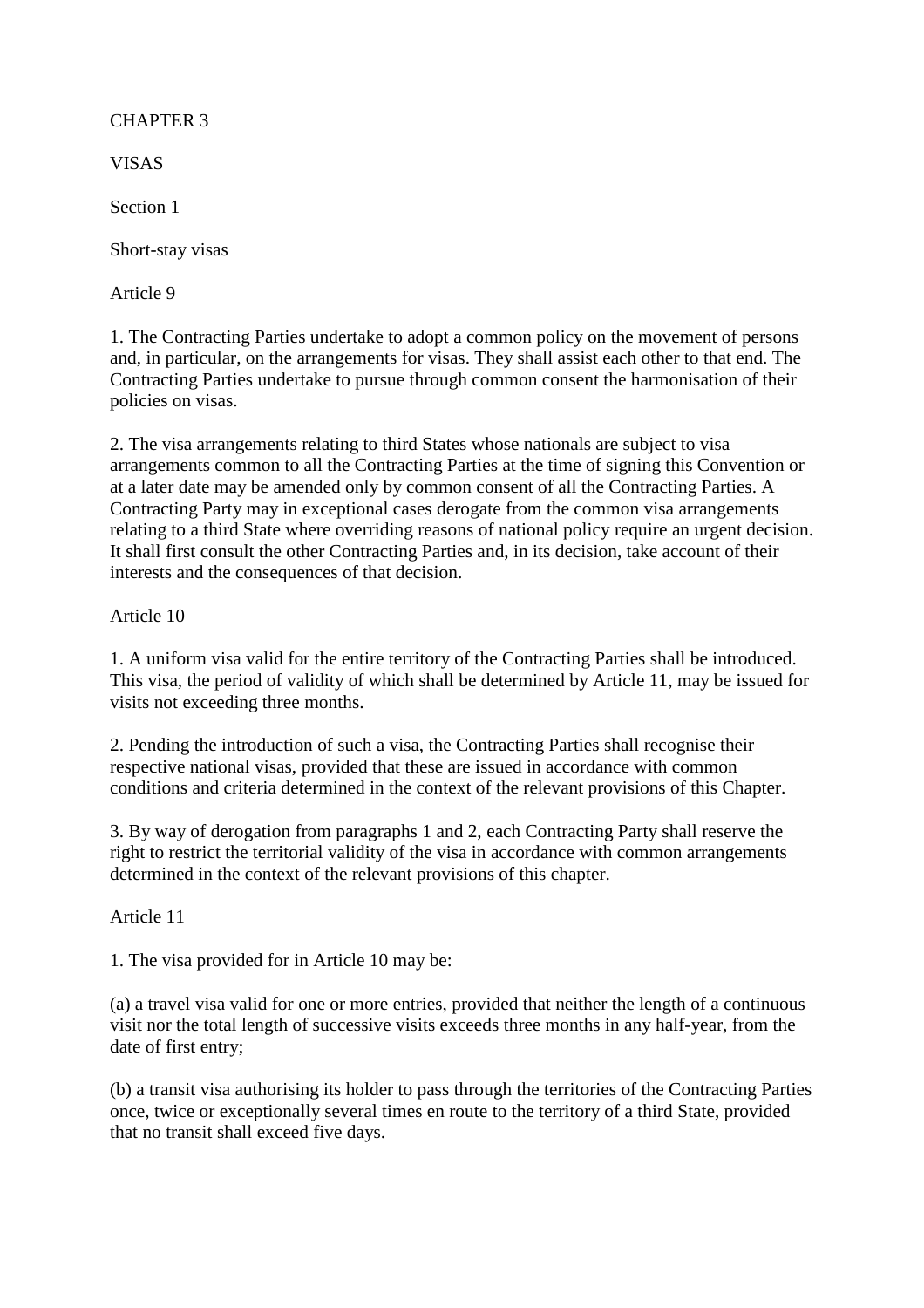2. Paragraph 1 shall not preclude a Contracting Party from issuing a new visa, the validity of which is limited to its own territory, within the half-year in question if necessary.

Article 12

1. The uniform visa provided for in Article 10(1) shall be issued by the diplomatic and consular authorities of the Contracting Parties and, where appropriate, by the authorities of the Contracting Parties designated under Article 17.

2. The Contracting Party responsible for issuing such a visa shall in principle be that of the main destination. If this cannot be determined, the visa shall in principle be issued by the diplomatic or consular post of the Contracting Party of first entry.

3. The Executive Committee shall specify the implementing arrangements and, in particular, the criteria for determining the main destination.

Article 13

1. No visa shall be affixed to a travel document that has expired.

2. The period of validity of a travel document must exceed that of the visa, taking account of the period of use of the visa. It must enable aliens to return to their country of origin or to enter a third country.

Article 14

1. No visa shall be affixed to a travel document if that travel document is not valid for any of the Contracting Parties. If a travel document is only valid for one Contracting Party or for a number of Contracting Parties, the visa to be affixed shall be limited to the Contracting Party or Parties in question.

2. If a travel document is not recognised as valid by one or more of the Contracting Parties, an authorisation valid as a visa may be issued in place of a visa.

Article 15

In principle the visas referred to in Article 10 may be issued only if an alien fulfils the entry conditions laid down in Article  $5(1)(a)$ , (c), (d) and (e).

Article 16

If a Contracting Party considers it necessary to derogate on one of the grounds listed in Article 5(2) from the principle laid down in Article 15, by issuing a visa to an alien who does not fulfil all the entry conditions referred to in Article 5(1), the validity of this visa shall be restricted to the territory of that Contracting Party, which must inform the other Contracting Parties accordingly.

Article 17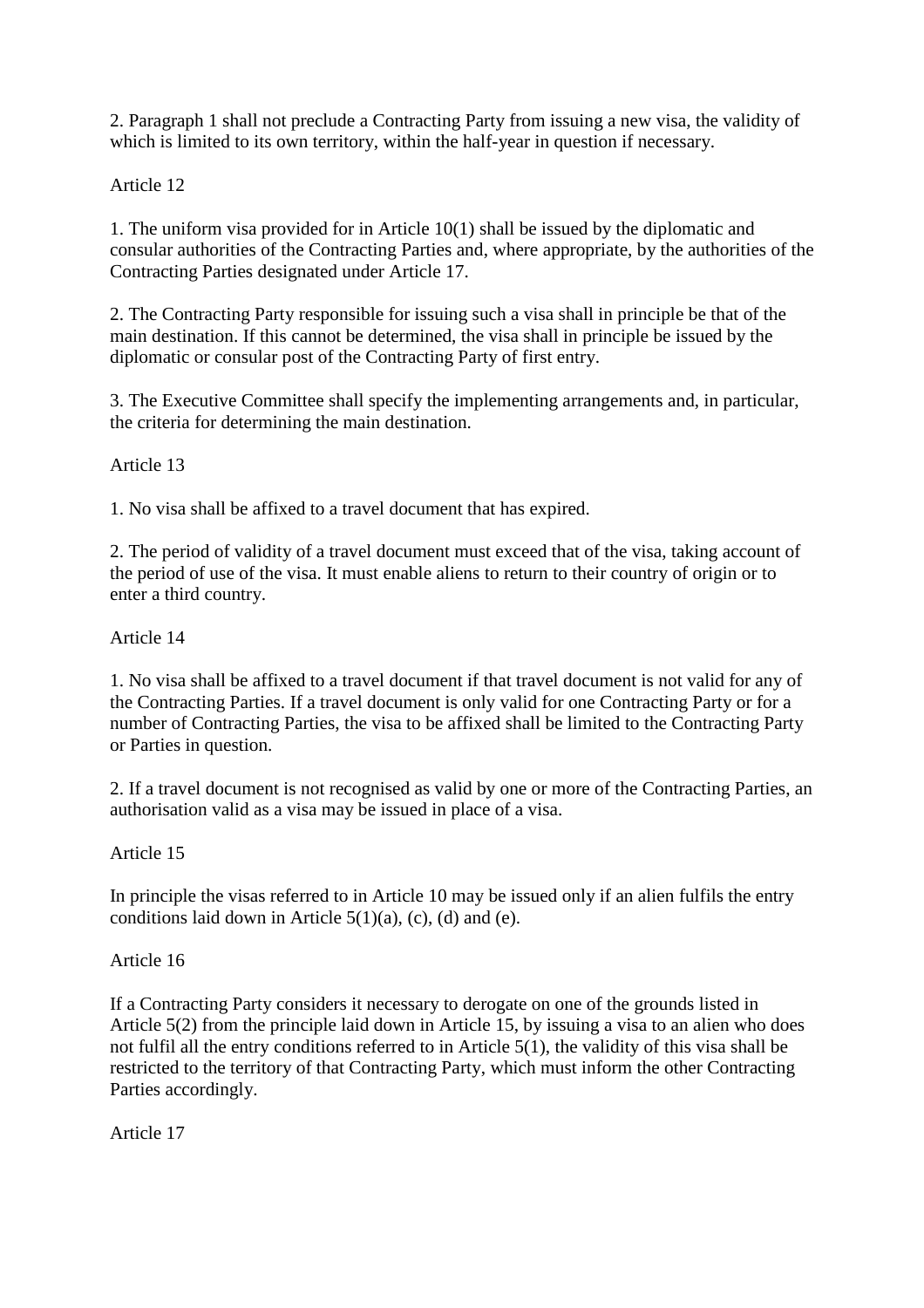1. The Executive Committee shall adopt common rules for the examination of visa applications, shall ensure their correct implementation and shall adapt them to new situations and circumstances.

2. The Executive Committee shall also specify the cases in which the issue of a visa shall be subject to consultation with the central authority of the Contracting Party with which the application is lodged and, where appropriate, the central authorities of other Contracting Parties.

3. The Executive Committee shall also take the necessary decisions on the following:

(a) the travel documents to which a visa may be affixed;

(b) the visa-issuing authorities;

(c) the conditions governing the issue of visas at borders;

(d) the form, content, and period of validity of visas and the fees to be charged for their issue;

(e) the conditions for the extension and refusal of the visas referred to in (c) and (d), in accordance with the interests of all the Contracting Parties;

(f) the procedures for limiting the territorial validity of visas;

(g) the principles governing the drawing up of a common list of aliens for whom an alert has been issued for the purposes of refusing entry, without prejudice to Article 96.

Section 2

Long-stay visas

Article 18

Visas for stays exceeding three months shall be national visas issued by one of the Contracting Parties in accordance with its national law. Such visas shall enable their holders to transit through the territories of the other Contracting Parties in order to reach the territory of the Contracting Party which issued the visa, unless they fail to fulfil the entry conditions referred to in Article  $5(1)(a)$ , (d) and (e) or they are on the national list of alerts of the Contracting Party through the territory of which they seek to transit.

#### CHAPTER 4

### CONDITIONS GOVERNING THE MOVEMENT OF ALIENS

Article 19

1. Aliens who hold uniform visas and who have legally entered the territory of a Contracting Party may move freely within the territories of all the Contracting Parties during the period of validity of their visas, provided that they fulfil the entry conditions referred to in Article  $5(1)(a)$ , (c), (d) and (e).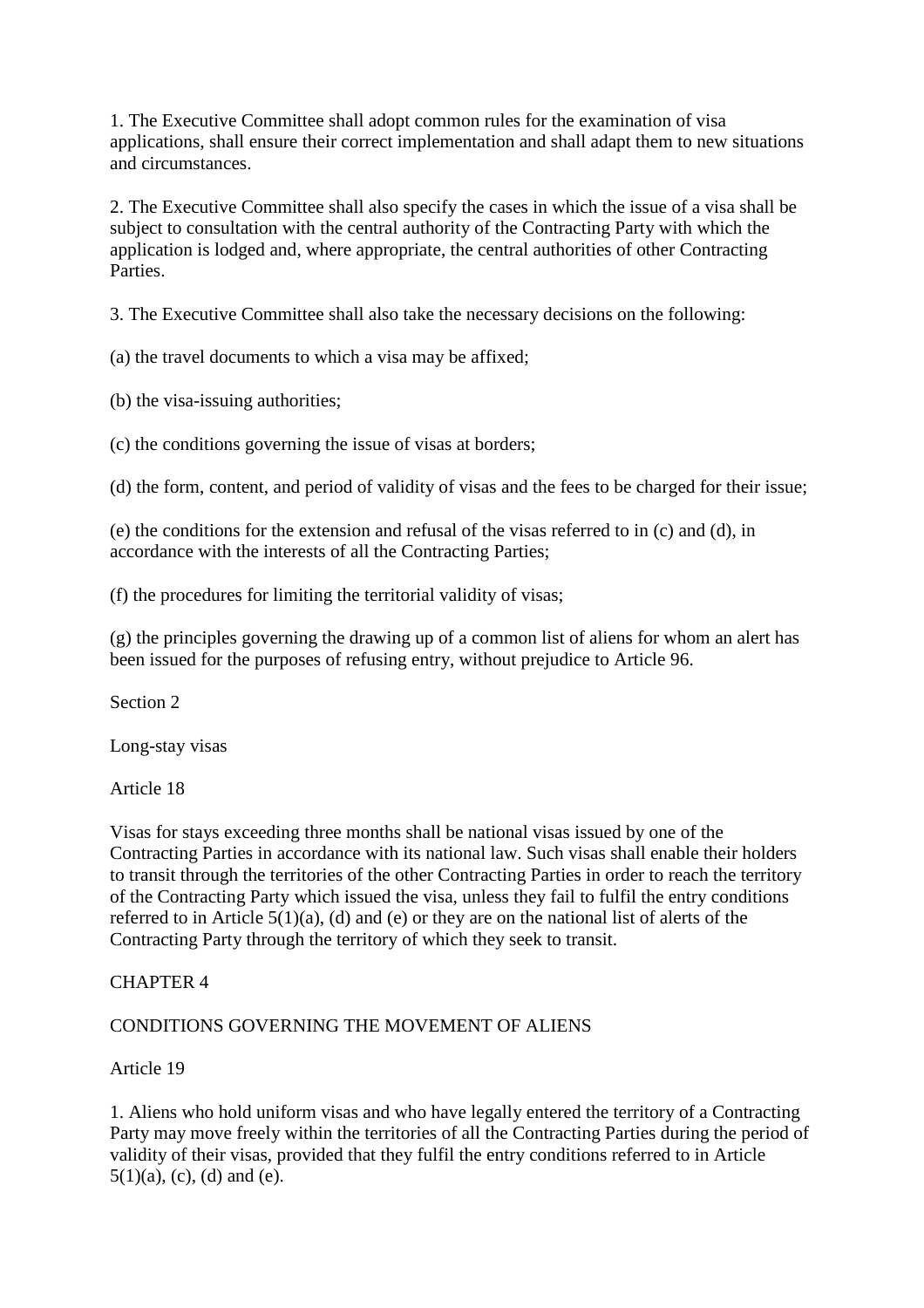2. Pending the introduction of a uniform visa, aliens who hold visas issued by one of the Contracting Parties and who have legally entered the territory of one Contracting Party may move freely within the territories of all the Contracting Parties during the period of validity of their visas up to a maximum of three months from the date of first entry, provided that they fulfil the entry conditions referred to in Article  $5(1)(a)$ , (c), (d) and (e).

3. Paragraphs 1 and 2 shall not apply to visas whose validity is subject to territorial limitation in accordance with Chapter 3 of this Title.

4. This Article shall apply without prejudice to Article 22.

Article 20

1. Aliens not subject to a visa requirement may move freely within the territories of the Contracting Parties for a maximum period of three months during the six months following the date of first entry, provided that they fulfil the entry conditions referred to in Article  $5(1)(a)$ , (c), (d) and (e).

2. Paragraph 1 shall not affect each Contracting Party's right to extend beyond three months an alien's stay in its territory in exceptional circumstances or in accordance with a bilateral agreement concluded before the entry into force of this Convention.

3. This Article shall apply without prejudice to Article 22.

Article 21

1. Aliens who hold valid residence permits issued by one of the Contracting Parties may, on the basis of that permit and a valid travel document, move freely for up to three months within the territories of the other Contracting Parties, provided that they fulfil the entry conditions referred to in Article  $5(1)(a)$ , (c) and (e) and are not on the national list of alerts of the Contracting Party concerned.

2. Paragraph 1 shall also apply to aliens who hold provisional residence permits issued by one of the Contracting Parties and travel documents issued by that Contracting Party.

3. The Contracting Parties shall send the Executive Committee a list of the documents that they issue as valid travel documents, residence permits or provisional residence permits within the meaning of this Article.

4. This Article shall apply without prejudice to Article 22.

Article 22

1. Aliens who have legally entered the territory of one of the Contracting Parties shall be obliged to report, in accordance with the conditions laid down by each Contracting Party, to the competent authorities of the Contracting Party whose territory they enter. Such aliens may report either on entry or within three working days of entry, at the discretion of the Contracting Party whose territory they enter.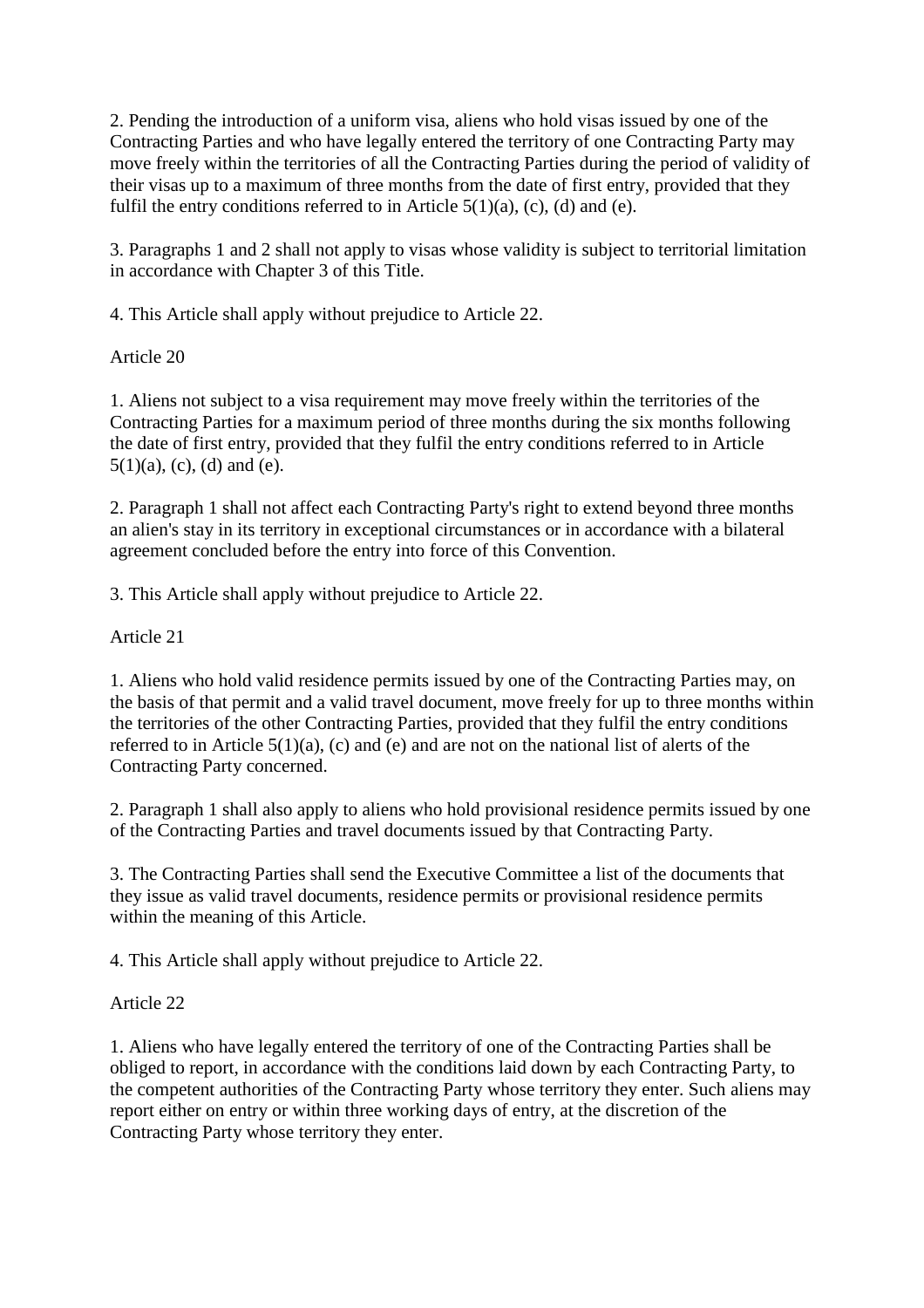2. Aliens resident in the territory of one of the Contracting Parties who enter the territory of another Contracting Party shall be required to report to the authorities, as laid down in paragraph 1.

3. Each Contracting Party shall lay down its exemptions from paragraphs 1 and 2 and shall communicate them to the Executive Committee.

## Article 23

1. Aliens who do not fulfil or who no longer fulfil the short-stay conditions applicable within the territory of a Contracting Party shall normally be required to leave the territories of the Contracting Parties immediately.

2. Aliens who hold valid residence permits or provisional residence permits issued by another Contracting Party shall be required to go to the territory of that Contracting Party immediately.

3. Where such aliens have not left voluntarily or where it may be assumed that they will not do so or where their immediate departure is required for reasons of national security or public policy, they must be expelled from the territory of the Contracting Party in which they were apprehended, in accordance with the national law of that Contracting Party. If under that law expulsion is not authorised, the Contracting Party concerned may allow the persons concerned to remain within its territory.

4. Such aliens may be expelled from the territory of that Party to their countries of origin or any other State to which they may be admitted, in particular under the relevant provisions of the readmission agreements concluded by the Contracting Parties.

5. Paragraph 4 shall not preclude the application of national provisions on the right of asylum, the Geneva Convention relating to the Status of Refugees of 28 July 1951, as amended by the New York Protocol of 31 January 1967, paragraph 2 of this Article or Article 33(1) of this **Convention** 

### Article 24

Subject to the Executive Committee's definition of the appropriate criteria and practical arrangements, the Contracting Parties shall compensate each other for any financial imbalances which may result from the obligation to expel as provided for in Article 23 where such expulsion cannot be effected at the alien's expense.

### CHAPTER 5

### RESIDENCE PERMITS AND ALERTS FOR THE PURPOSES OF REFUSING ENTRY

### Article 25

1. Where a Contracting Party considers issuing a residence permit to an alien for whom an alert has been issued for the purposes of refusing entry, it shall first consult the Contracting Party issuing the alert and shall take account of its interests; the residence permit shall be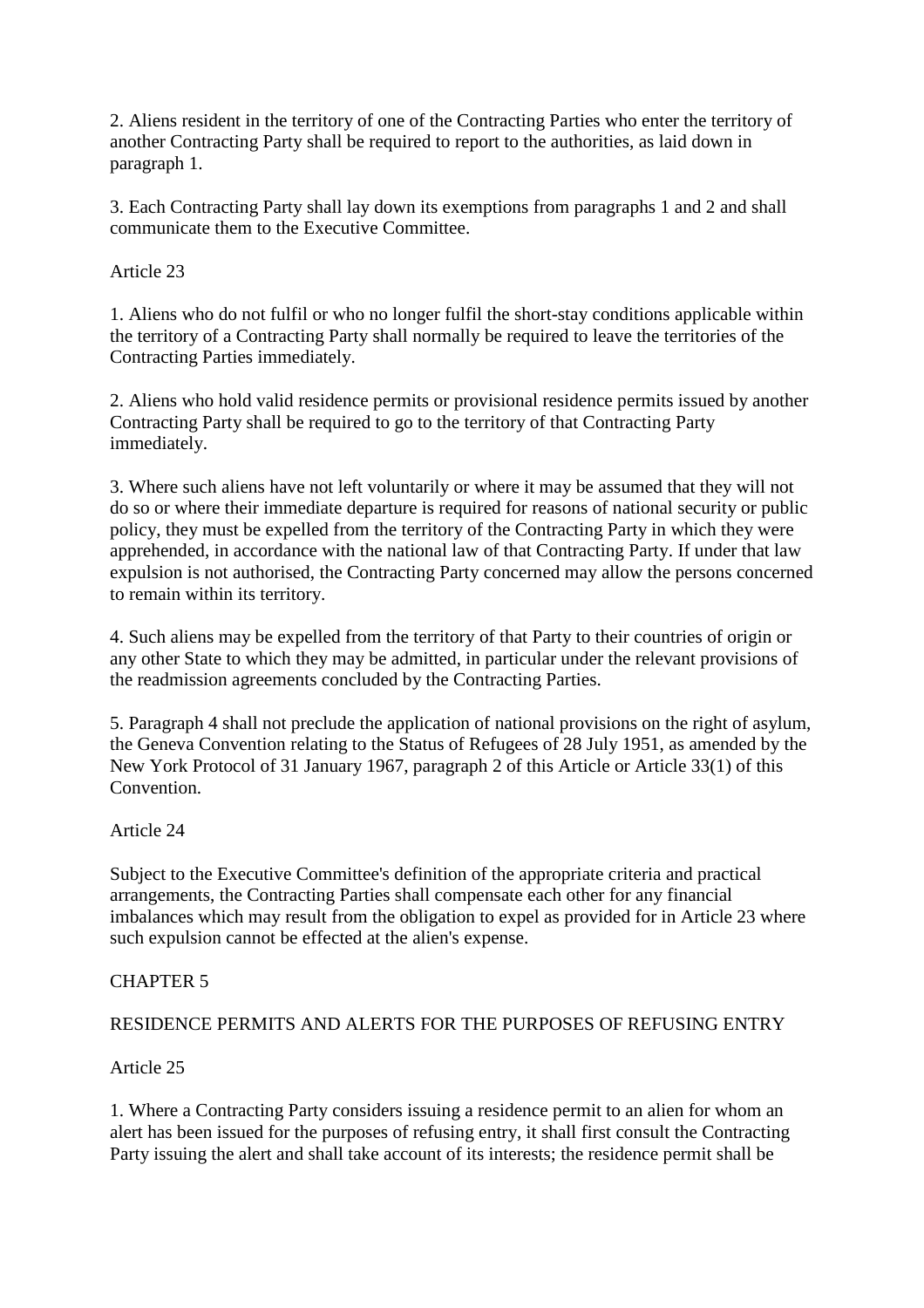issued for substantive reasons only, notably on humanitarian grounds or by reason of international commitments.

If a residence permit is issued, the Contracting Party issuing the alert shall withdraw the alert but may put the alien concerned on its national list of alerts.

2. Where it emerges that an alert for the purposes of refusing entry has been issued for an alien who holds a valid residence permit issued by one of the Contracting Parties, the Contracting Party issuing the alert shall consult the Party which issued the residence permit in order to determine whether there are sufficient reasons for withdrawing the residence permit.

If the residence permit is not withdrawn, the Contracting Party issuing the alert shall withdraw the alert but may nevertheless put the alien in question on its national list of alerts.

#### CHAPTER 6

#### ACCOMPANYING MEASURES

#### Article 26

1. The Contracting Parties undertake, subject to the obligations resulting from their accession to the Geneva Convention relating to the Status of Refugees of 28 July 1951, as amended by the New York Protocol of 31 January 1967, to incorporate the following rules into their national law:

(a) If aliens are refused entry into the territory of one of the Contracting Parties, the carrier which brought them to the external border by air, sea or land shall be obliged immediately to assume responsibility for them again. At the request of the border surveillance authorities the carrier shall be obliged to return the aliens to the third State from which they were transported or to the third State which issued the travel document on which they travelled or to any other third State to which they are certain to be admitted.

(b) The carrier shall be obliged to take all the necessary measures to ensure that an alien carried by air or sea is in possession of the travel documents required for entry into the territories of the Contracting Parties.

2. The Contracting Parties undertake, subject to the obligations resulting from their accession to the Geneva Convention relating to the Status of Refugees of 28 July 1951, as amended by the New York Protocol of 31 January 1967, and in accordance with their constitutional law, to impose penalties on carriers which transport aliens who do not possess the necessary travel documents by air or sea from a Third State to their territories.

3. Paragraphs 1(b) and 2 shall also apply to international carriers transporting groups overland by coach, with the exception of border traffic.

#### Article 27

1. The Contracting Parties undertake to impose appropriate penalties on any person who, for financial gain, assists or tries to assist an alien to enter or reside within the territory of one of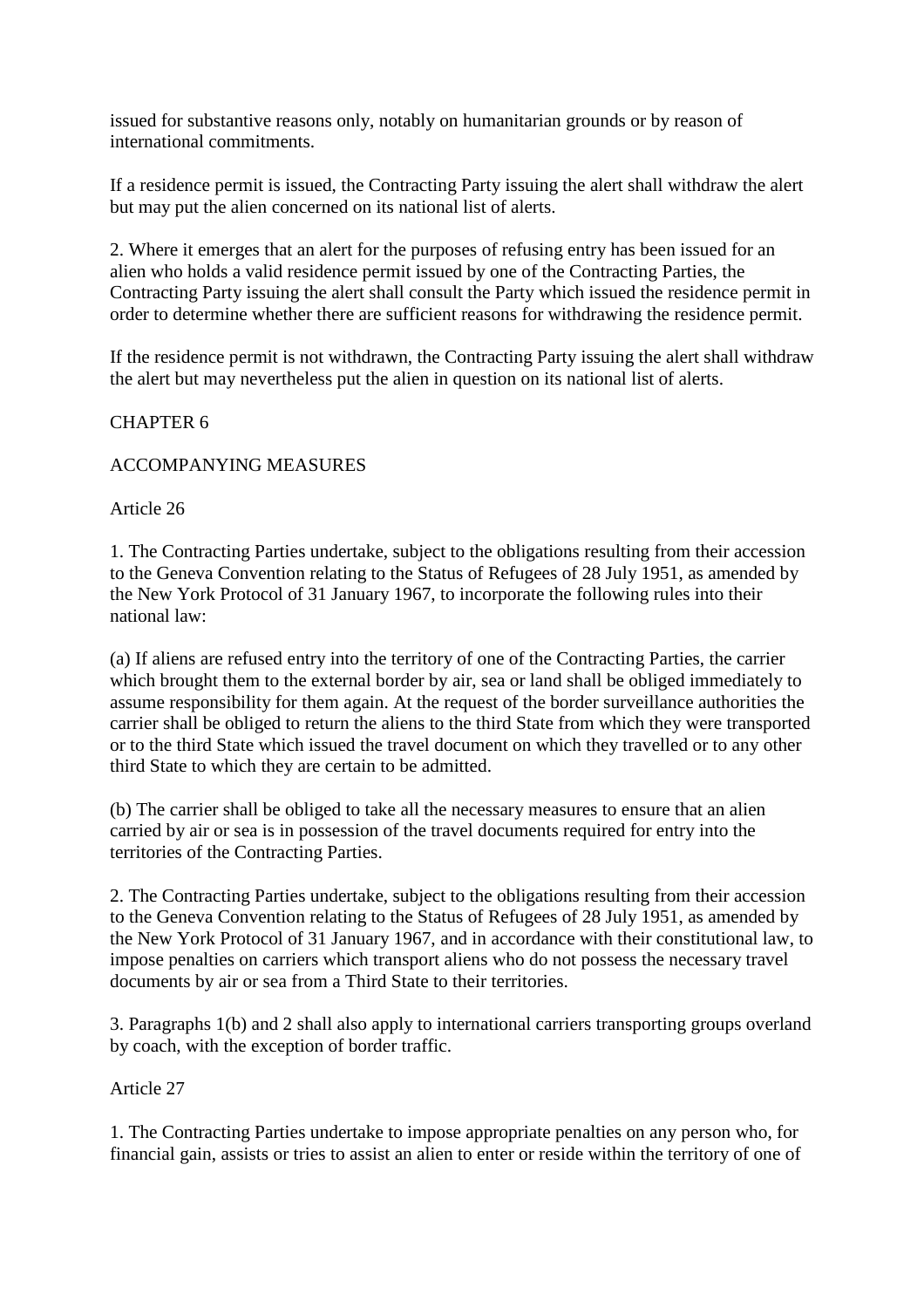the Contracting Parties in breach of that Contracting Party's laws on the entry and residence of aliens.

2. If a Contracting Party is informed of actions as referred to in paragraph 1 which are in breach of the law of another Contracting Party, it shall inform the latter accordingly.

3. Any Contracting Party which requests another Contracting Party to prosecute, on the grounds of a breach of its own laws, actions as referred to in paragraph 1 must specify, by means of an official report or a certificate from the competent authorities, the provisions of law that have been breached.

### CHAPTER 7

## RESPONSIBILITY FOR PROCESSING APPLICATIONS FOR ASYLUM

### Article 28

The Contracting Parties reaffirm their obligations under the Geneva Convention relating to the Status of Refugees of 28 July 1951, as amended by the New York Protocol of 31 January 1967, with no geographic restriction on the scope of those instruments, and their commitment to cooperating with the United Nations High Commissioner for Refugees in the implementation of those instruments.

## Article 29

1. The Contracting Parties undertake to process any application for asylum lodged by an alien within any one of their territories.

2. This obligation shall not bind a Contracting Party to authorising all asylum seekers to enter or remain within its territory.

Every Contracting Party shall retain the right to refuse entry or to expel asylum seekers to a third State on the basis of its national provisions and in accordance with its international commitments.

3. Regardless of the Contracting Party with which an alien lodges an application for asylum, only one Contracting Party shall be responsible for processing that application. This shall be determined on the basis of the criteria laid down in Article 30.

4. Notwithstanding paragraph 3, every Contracting Party shall retain the right, for special reasons connected in particular with national law, to process an application for asylum even if, under this Convention, the responsibility for so doing lies with another Contracting Party.

### Article 30

1. The Contracting Party responsible for processing an application for asylum shall be determined as follows:

(a) If a Contracting Party has issued an asylum seeker with a visa, of whatever type, or a residence permit, it shall be responsible for processing the application. If the visa was issued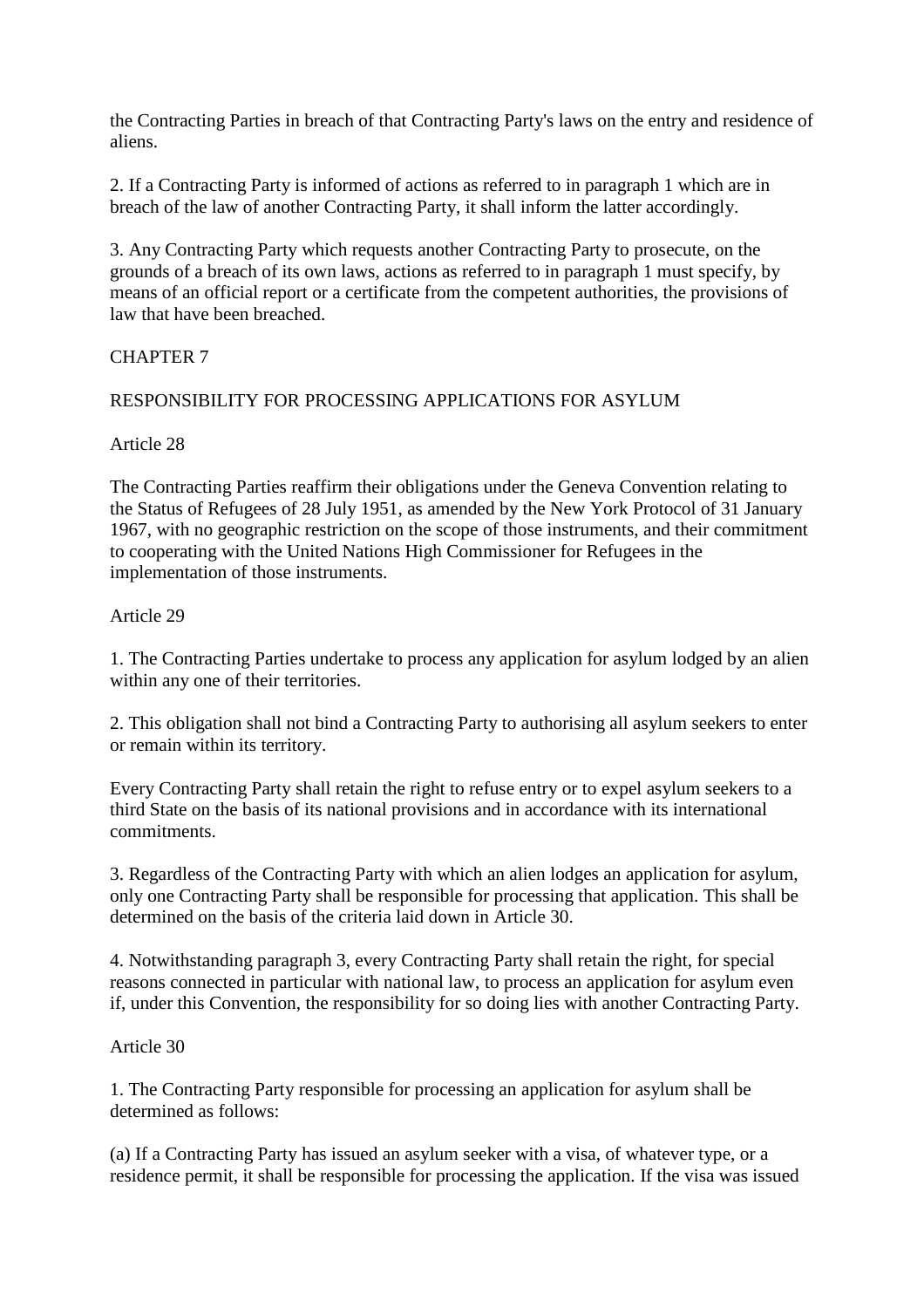on the authorisation of another Contracting Party, the Contracting Party which gave the authorisation shall be responsible.

(b) If two or more Contracting Parties have issued an asylum seeker with a visa, of whatever type, or a residence permit, the Contracting Party responsible shall be the one which issued the visa or the residence permit that will expire last.

(c) As long as the asylum seeker has not left the territories of the Contracting Parties, the responsibility defined in (a) and (b) shall remain even if the period of validity of the visa, of whatever type, or of the residence permit has expired. If the asylum seeker has left the territories of the Contracting Parties after the visa or the residence permit has been issued, these documents shall be the basis for the responsibility as defined in (a) and (b), unless they have expired in the meantime under national provisions.

(d) If the Contracting Parties exempt the asylum seeker from the visa requirement, the Contracting Party across whose external borders the asylum seeker entered the territories of the Contracting Parties shall be responsible.

Until the harmonisation of visa policies is fully achieved, and if the asylum seeker is exempted from the visa requirement by some Contracting Parties only, the Contracting Party across whose external borders the asylum seeker, through exemption from the visa requirement, has entered the territories of the Contracting Parties shall be responsible, subject to  $(a)$ ,  $(b)$  and  $(c)$ .

If the application for asylum is lodged with a Contracting Party which has issued a transit visa to the asylum seeker - whether the asylum seeker has passed through passport control or not and if the transit visa was issued after the country of transit had ascertained from the consular or diplomatic authorities of the Contracting Party of destination that the asylum seeker fulfilled the entry conditions for the Contracting Party of destination, the Contracting Party of destination shall be responsible for processing the application.

(e) If the asylum seeker has entered the territory of the Contracting Parties without being in possession of one or more documents, to be defined by the Executive Committee, authorising the crossing of the border, the Contracting Party across whose external borders the asylum seeker entered the territories of the Contracting Parties shall be responsible.

(f) If an alien whose application for asylum is already being processed by one of the Contracting Parties lodges a new application, the Contracting Party responsible shall be the one processing the first application.

(g) If an alien on whose previous application for asylum a Contracting Party has already taken a final decision lodges a new application, the Contracting Party responsible shall be the one that processed the previous application unless the asylum seeker has left the territory of the Contracting Parties.

2. If a Contracting Party has undertaken to process an application for asylum in accordance with Article 29(4), the Contracting Party responsible under paragraph 1 of this Article shall be relieved of its obligations.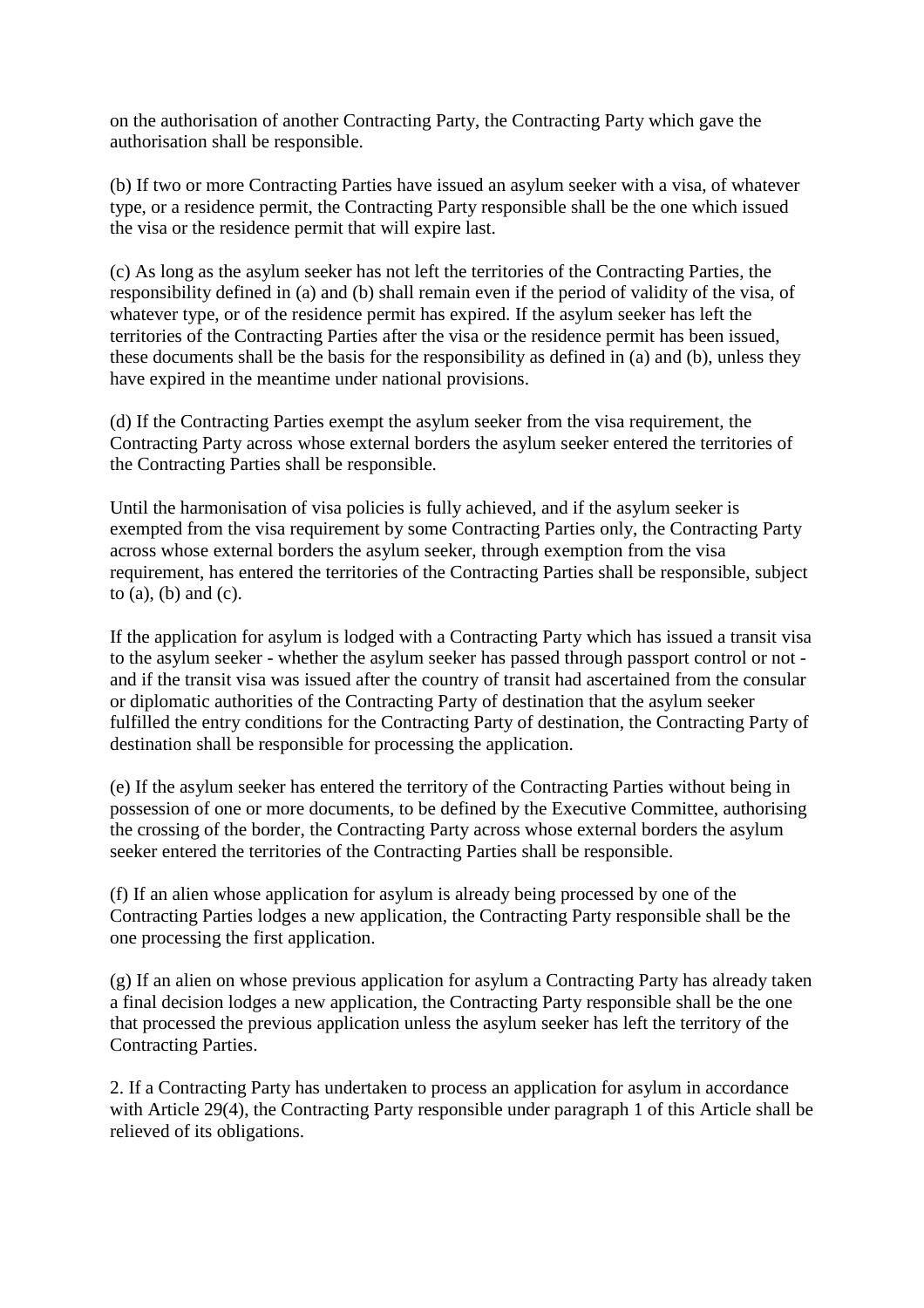3. Where no Contracting Party responsible can be determined on the basis of the criteria laid down in paragraphs 1 and 2, the Contracting Party with which the application for asylum was lodged shall be responsible.

Article 31

1. The Contracting Parties shall endeavour to determine as quickly as possible which Party is responsible for processing an application for asylum.

2. If an application for asylum is lodged with a Contracting Party which is not responsible under Article 30 by an alien residing within its territory, that Contracting Party may request the Contracting Party responsible to take charge of the asylum seeker in order to process the application for asylum.

3. The Contracting Party responsible shall be obliged to take charge of the asylum seeker referred to in paragraph 2 if the request is made within six months of the application for asylum being lodged. If the request is not made within that time, the Contracting Party with whom the application for asylum was lodged shall be responsible for processing the application.

Article 32

The Contracting Party responsible for processing an application for asylum shall process it in accordance with its national law.

Article 33

1. If an asylum seeker is illegally within the territory of another Contracting Party while the asylum procedure is in progress, the Contracting Party responsible shall be obliged to take the asylum seeker back.

2. Paragraph 1 shall not apply where the other Contracting Party has issued an asylum seeker with a residence permit valid for one year or more. In that case, responsibility for processing the application shall be transferred to the other Contracting Party.

Article 34

1. The Contracting Party responsible shall be obliged to take back an alien whose application for asylum has been definitively rejected and who has entered the territory of another Contracting Party without being authorised to reside there.

2. Paragraph 1 shall not, however, apply where the Contracting Party responsible expelled the alien from the territories of the Contracting Parties.

Article 35

1. The Contracting Party which granted an alien the status of refugee and right of residence shall be obliged to take responsibility for processing any application for asylum made by a member of the alien's family provided that the persons concerned agree.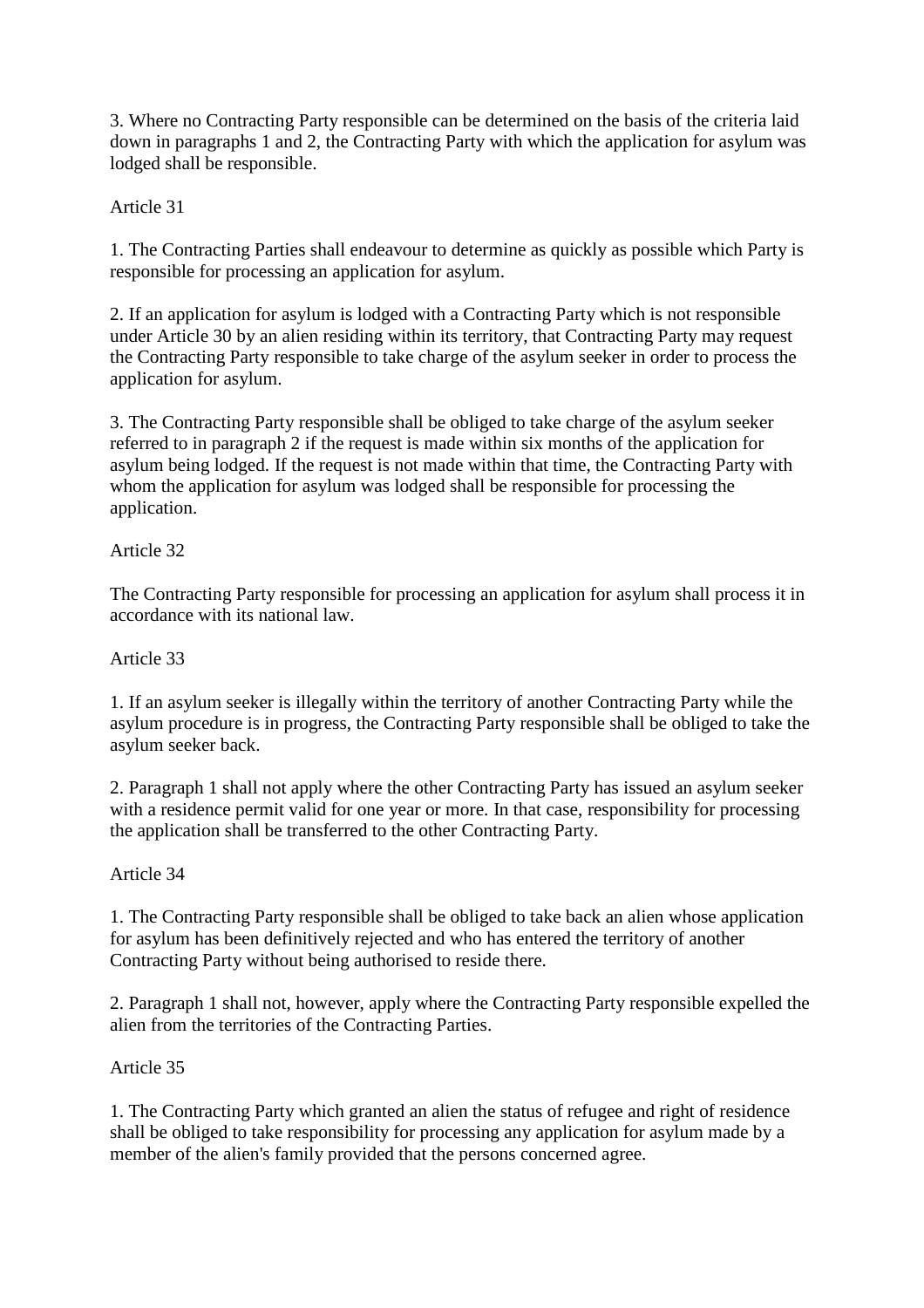2. For the purposes of paragraph 1, a family member shall be the refugee's spouse or unmarried child who is less than 18 years old or, if the refugee is an unmarried child who is less than 18 years old, the refugee's father or mother.

#### Article 36

Any Contracting Party responsible for processing an application for asylum may, for humanitarian reasons, based in particular family or cultural grounds, ask another Contracting Party to assume that responsibility provided that the asylum seeker so desires. The Contracting Party to which such a request is made shall consider whether it can be granted.

#### Article 37

1. The competent authorities of the Contracting Parties shall at the earliest opportunity send each other details of:

(a) any new rules or measures adopted in the field of asylum law or the treatment of asylum seekers no later than their entry into force;

(b) statistical data on the monthly arrivals of asylum seekers, indicating the main countries of origin and decisions on applications for asylum where available;

(c) the emergence of, or significant increases in, certain categories of asylum seekers and any information available on this subject;

(d) any fundamental decisions in the field of asylum law.

2. The Contracting Parties shall also ensure close cooperation in gathering information on the situation in the asylum seekers' countries of origin with a view to a joint assessment.

3. Any instruction given by a Contracting Party concerning the confidential processing of the information that it communicates must be complied with by the other Contracting Parties.

### Article 38

1. Every Contracting Party shall send every other Contracting Party at their request any information it has on an asylum seeker which is necessary for the purposes of:

- determining the Contracting Party responsible for processing the application for asylum,

- processing the application for asylum,
- implementing the obligations arising under this chapter.
- 2. Such information may concern only:

(a) identity (surname and forename, any previous names, nicknames or aliases, date and place of birth, present nationality and any previous nationalities of the asylum seeker and, where appropriate, of the asylum seeker's family members);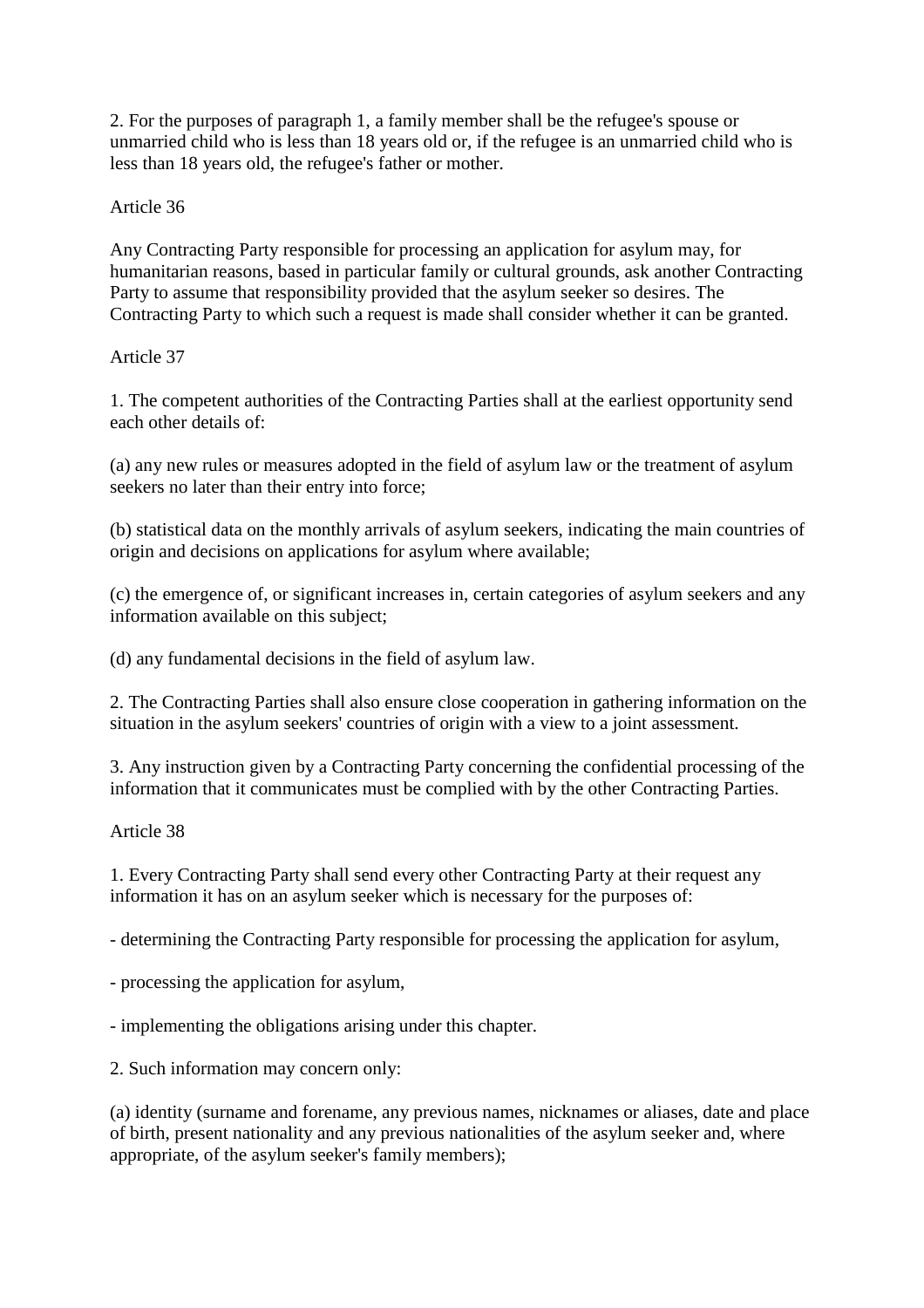(b) identity and travel documents (references, periods of validity, dates of issue, issuing authorities, place of issue, etc.);

(c) any other details needed to establish the asylum seeker's identity;

(d) places of residence and routes travelled;

(e) residence permits or visas issued by a Contracting Party;

(f) the place where the application for asylum was lodged;

(g) where appropriate, the date any previous application for asylum was lodged, the date on which the present application was lodged, the stage reached in the procedure and the decision taken.

3. In addition, a Contracting Party may ask another Contracting Party to inform it of the grounds invoked by an asylum seeker in support of an application and, where appropriate, the grounds for the decision taken on the asylum seeker. The Contracting Party requested shall consider whether it can comply with such a request. In all events the communication of such information shall be subject to the asylum seeker's consent.

4. Information shall be exchanged at the request of a Contracting Party and may only be exchanged between the authorities designated by each Contracting Party, once the Executive Committee has been informed thereof.

5. The information exchanged may only be used for the purposes laid down in paragraph 1. Such information may only be communicated to the authorities and courts and tribunals responsible for:

- determining the Contracting Party responsible for processing the application for asylum,

- processing the application for asylum,

- implementing obligations arising under this chapter.

6. The Contracting Party that forwards the information shall ensure it is accurate and up-todate.

If it appears that a Contracting Party has supplied information that is inaccurate or should not have been forwarded, the recipient Contracting Parties shall be informed immediately thereof. They shall be obliged to correct such information or delete it.

7. Asylum seekers shall have the right to receive on request the information exchanged which concerns them as long as it remains available.

If they establish that such information is inaccurate or should not have been forwarded, they shall have the right to demand its correction or deletion. Corrections shall be made in accordance with paragraph 6.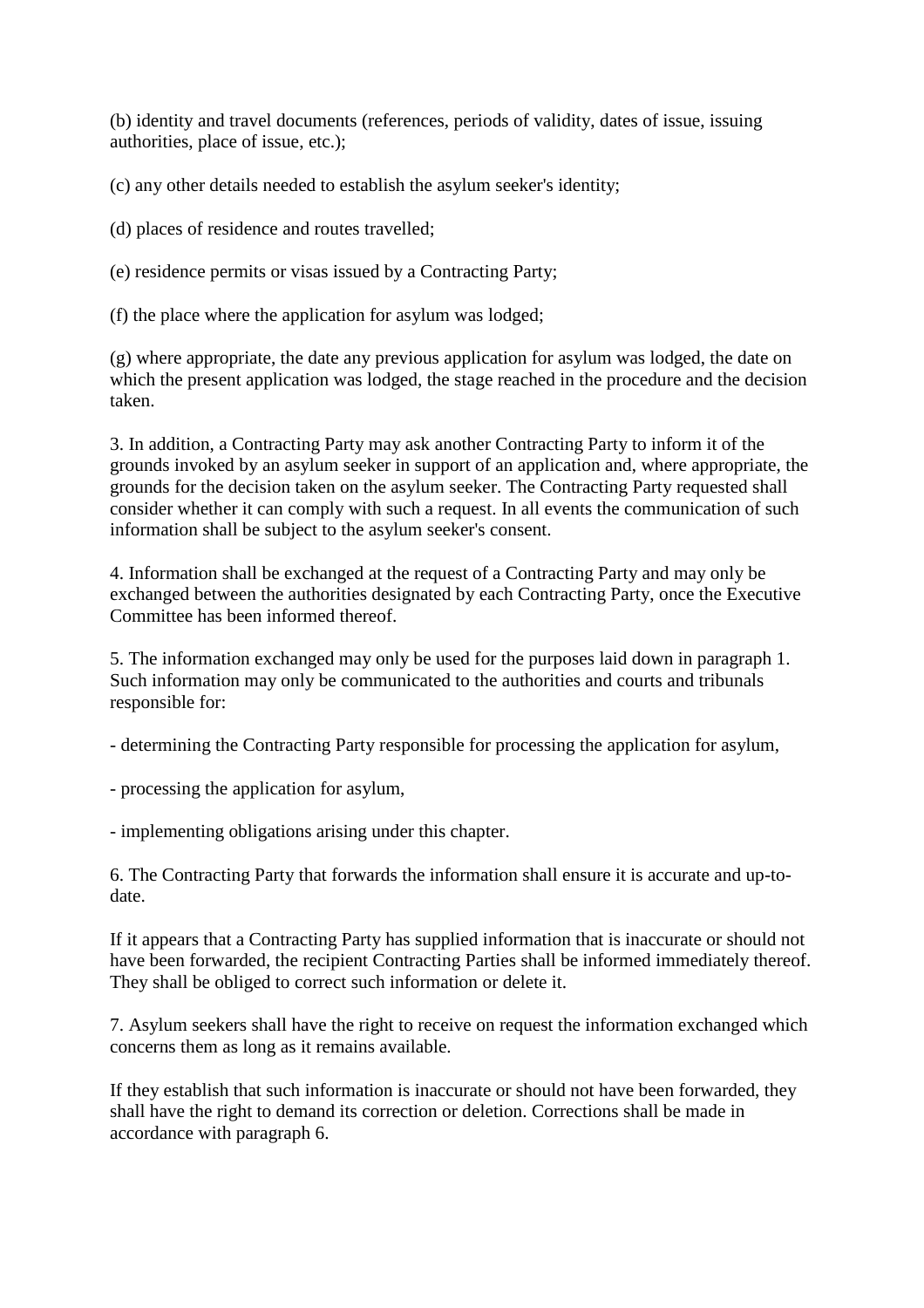8. Each Contracting Party concerned shall record the forwarding and receipt of information exchanged.

9. Information forwarded shall be held no longer than necessary for the purposes for which it was exchanged. The Contracting Party concerned shall assess in due course whether it is necessary for it to be held.

10. In any case, information thus forwarded shall enjoy at least the same protection as is provided for similar information in the law of the recipient Contracting Party.

11. If information is not processed automatically but is handled in some other form, each Contracting Party shall take the appropriate measures to ensure compliance with this Article by means of effective controls. If a Contracting Party has a body of the type referred to in paragraph 12, it may assign the control task to it.

12. If one or more Contracting Parties wishes to computerise all or part of the information referred to in paragraphs 2 and 3, such computerisation shall only be authorised if the Contracting Parties concerned have adopted laws applicable to such processing which implement the principles of the Council of Europe Convention for the Protection of Individuals with regard to Automatic Processing of Personal Data of 28 January 1981 and if they have entrusted an appropriate national body with the independent monitoring of the processing and use of data forwarded pursuant to this Convention.

TITLE III

POLICE AND SECURITY

CHAPTER 1

POLICE COOPERATION

Article 39

1. The Contracting Parties undertake to ensure that their police authorities shall, in compliance with national law and within the scope of their powers, assist each other for the purposes of preventing and detecting criminal offences, in so far as national law does not stipulate that the request has to be made and channelled via the judicial authorities and provided that the request or the implementation thereof does not involve the application of measures of constraint by the requested Contracting Party. Where the requested police authorities do not have the power to deal with a request, they shall forward it to the competent authorities.

2. Written information provided by the requested Contracting Party under paragraph 1 may not be used by the requesting Contracting Party as evidence of the offence charged other than with the consent of the competent judicial authorities of the requested Contracting Party.

3. Requests for assistance referred to in paragraph 1 and the replies to such requests may be exchanged between the central bodies responsible in each Contracting Party for international police cooperation. Where the request cannot be made in good time using the above procedure, the police authorities of the requesting Contracting Party may address it directly to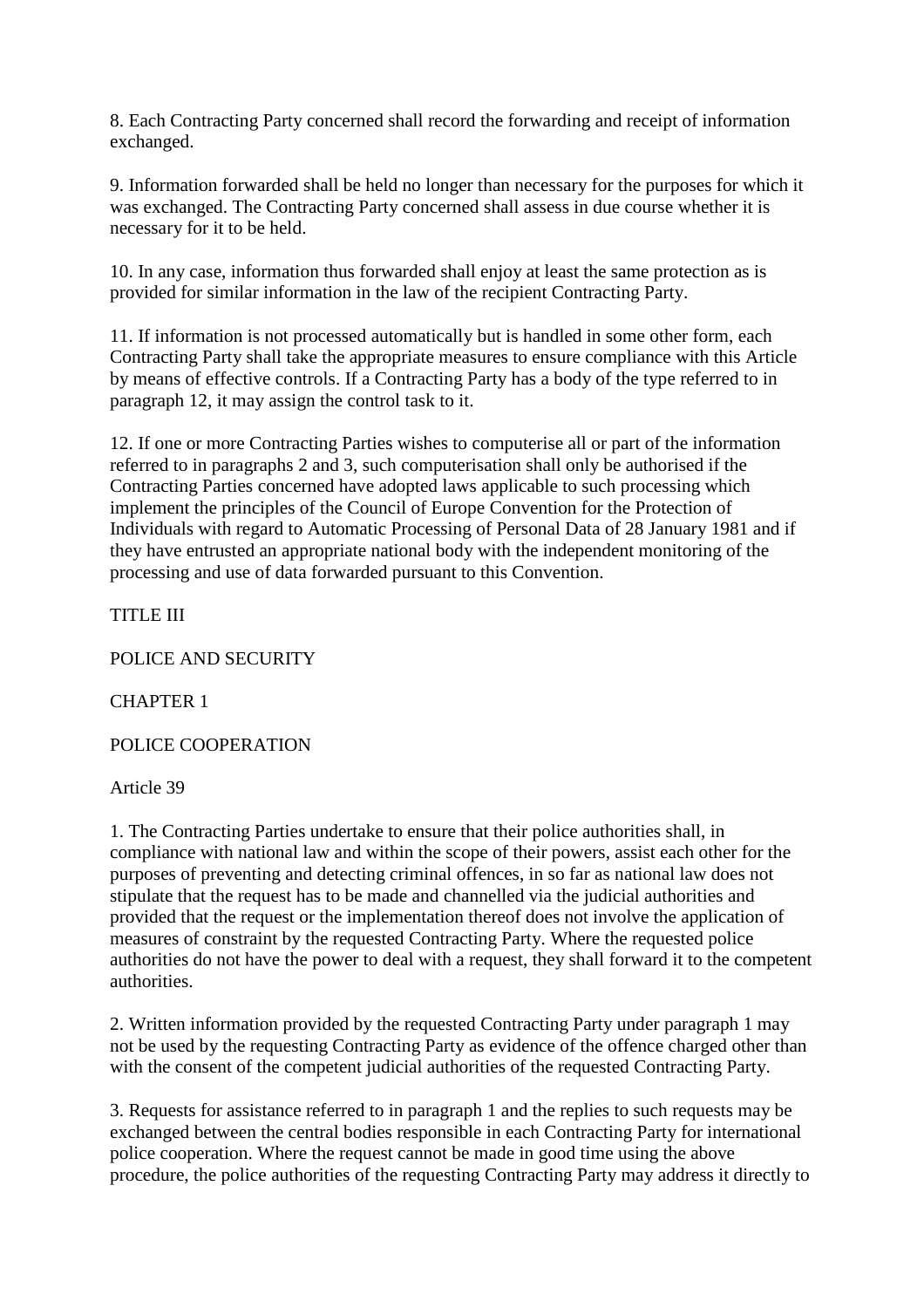the competent authorities of the requested Party, which may reply directly. In such cases, the requesting police authority shall at the earliest opportunity inform the central body responsible for international police cooperation in the requested Contracting Party of its direct request.

4. In border areas, cooperation may be covered by arrangements between the competent Ministers of the Contracting Parties.

5. The provisions of this Article shall not preclude more detailed present or future bilateral agreements between Contracting Parties with a common border. The Contracting Parties shall inform each other of such agreements.

#### Article 40

1. Officers of one of the Contracting Parties who, as part of a criminal investigation, are keeping under surveillance in their country a person who is presumed to have participated in an extraditable criminal offence shall be authorised to continue their surveillance in the territory of another Contracting Party where the latter has authorised cross-border surveillance in response to a request for assistance made in advance. Conditions may be attached to the authorisation.

On request, the surveillance will be entrusted to officers of the Contracting Party in whose territory this is carried out.

The request for assistance referred to in the first subparagraph must be sent to an authority designated by each of the Contracting Parties and empowered to grant or to pass on the requested authorisation.

2. Where, for particularly urgent reasons, prior authorisation cannot be requested from the other Contracting Party, the officers carrying out the surveillance shall be authorised to continue beyond the border the surveillance of a person presumed to have committed criminal offences listed in paragraph 7, provided that the following conditions are met:

(a) the authority of the Contracting Party designated under paragraph 5, in whose territory the surveillance is to be continued, must be notified immediately, during the surveillance, that the border has been crossed;

(b) a request for assistance submitted in accordance with paragraph 1 and outlining the grounds for crossing the border without prior authorisation shall be submitted immediately.

Surveillance shall cease as soon as the Contracting Party in whose territory it is taking place so requests, following the notification referred to in (a) or the request referred to in (b) or, where authorisation has not been obtained, five hours after the border was crossed.

3. The surveillance referred to in paragraphs 1 and 2 shall be carried out only under the following general conditions:

(a) The officers carrying out the surveillance must comply with the provisions of this Article and with the law of the Contracting Party in whose territory they are operating; they must obey the instructions of the competent local authorities.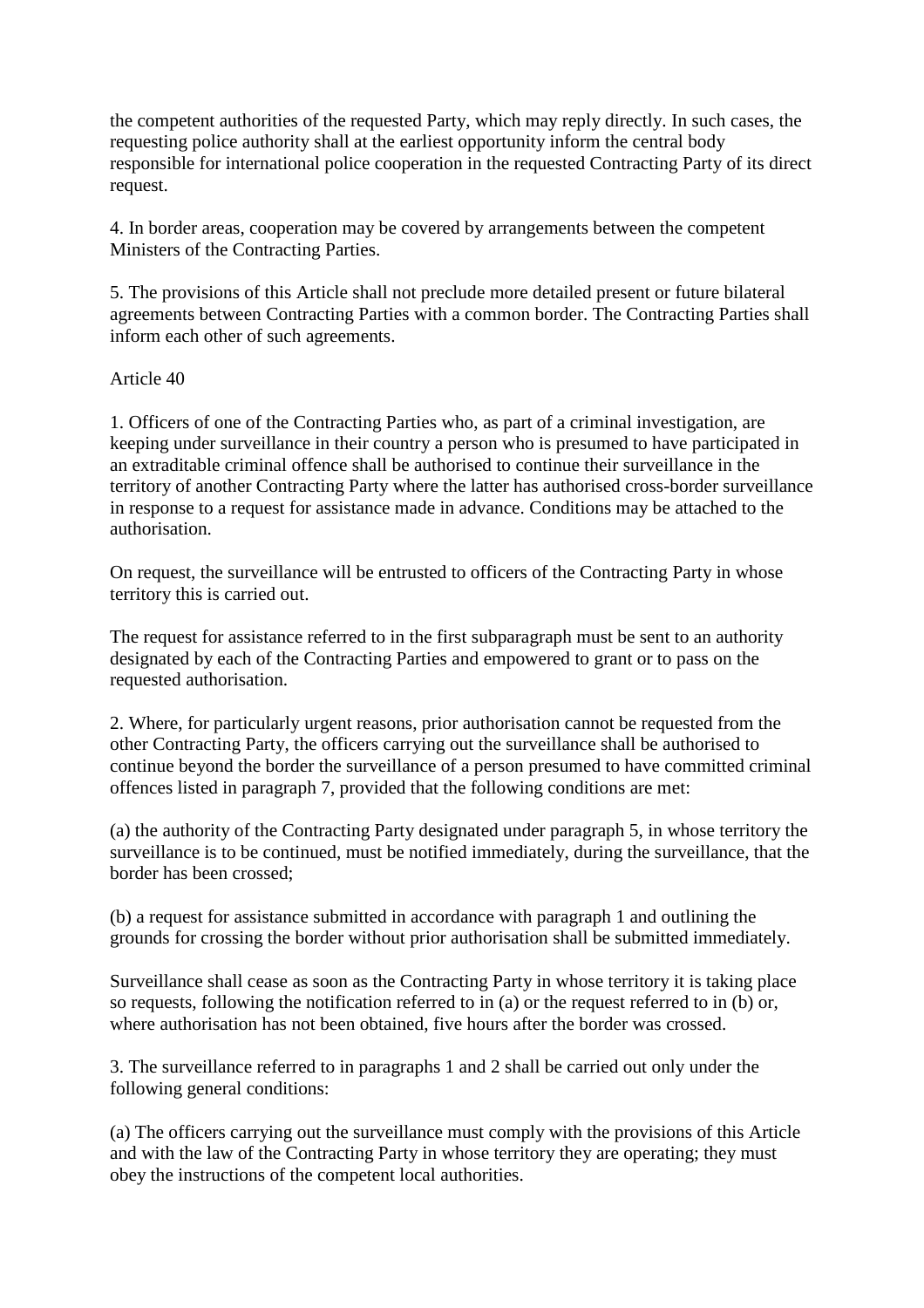(b) Except in the situations outlined in paragraph 2, the officers shall, during the surveillance, carry a document certifying that authorisation has been granted.

(c) The officers carrying out the surveillance must at all times be able to prove that they are acting in an official capacity.

(d) The officers carrying out the surveillance may carry their service weapons during the surveillance save where specifically otherwise decided by the requested Party; their use shall be prohibited save in cases of legitimate self-defence.

(e) Entry into private homes and places not accessible to the public shall be prohibited.

(f) The officers carrying out the surveillance may neither challenge nor arrest the person under surveillance.

(g) All operations shall be the subject of a report to the authorities of the Contracting Party in whose territory they took place; the officers carrying out the surveillance may be required to appear in person.

(h) The authorities of the Contracting Party from which the surveillance officers have come shall, when requested by the authorities of the Contracting Party in whose territory the surveillance took place, assist the enquiry subsequent to the operation in which they took part, including judicial proceedings.

4. The officers referred to in paragraphs 1 and 2 shall be:

- as regards the Kingdom of Belgium: members of the "police judiciaire près les Parquets" (Criminal Police attached to the Public Prosecutor's Office), the "gendarmerie" and the "police communale" (municipal police), as well as customs officers, under the conditions laid down in appropriate bilateral agreements referred to in paragraph 6, with respect to their powers regarding illicit trafficking in narcotic drugs and psychotropic substances, trafficking in arms and explosives, and the illicit transportation of toxic and hazardous waste;

- as regards the Federal Republic of Germany: officers of the "Polizeien des Bundes und der Länder" (Federal Police and Federal State Police), as well as, with respect only to illicit trafficking in narcotic drugs and psychotropic substances and arms trafficking, officers of the "Zollfahndungsdienst" (customs investigation service) in their capacity as auxiliary officers of the Public Prosecutor's Office;

- as regards the French Republic: criminal police officers of the national police and national "gendarmerie", as well as customs officers, under the conditions laid down in appropriate bilateral agreements referred to in paragraph 6, with respect to their powers regarding illicit trafficking in narcotic drugs and psychotropic substances, trafficking in arms and explosives, and the illicit transportation of toxic and hazardous waste;

- as regards the Grand Duchy of Luxembourg: officers of the "gendarmerie" and the police, as well as customs officers, under the conditions laid down in appropriate bilateral agreements referred to in paragraph 6, with respect to their powers regarding illicit trafficking in narcotic drugs and psychotropic substances, trafficking in arms and explosives, and the illicit transportation of toxic and hazardous waste;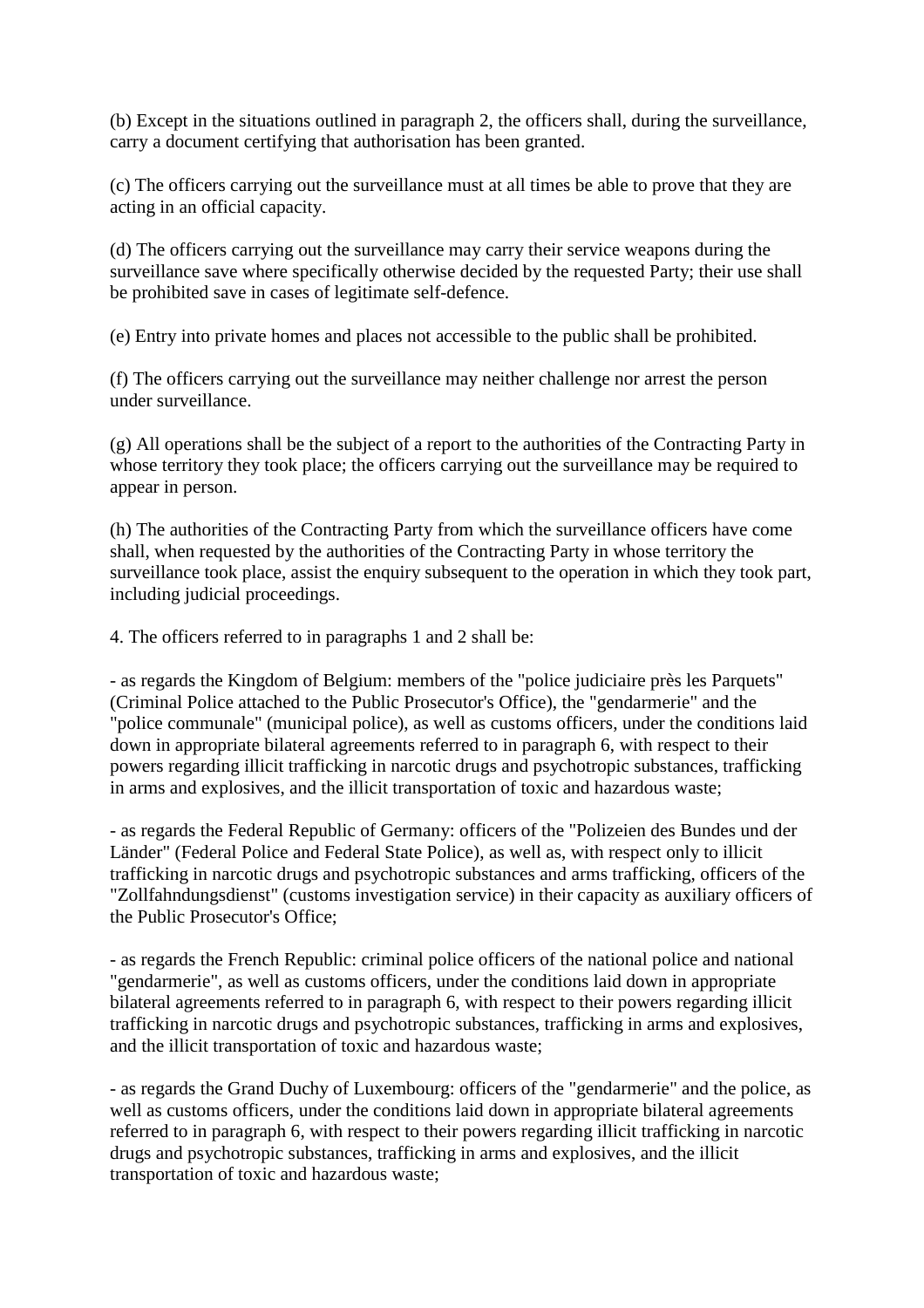- as regards the Kingdom of the Netherlands: officers of the "Rijkspolitie" (national police) and the "Gemeentepolitie" (municipal police), as well as, under the conditions laid down in appropriate bilateral agreements referred to in paragraph 6, with respect to their powers regarding illicit trafficking in narcotic drugs and psychotropic substances, trafficking in arms and explosives and the illicit transportation of toxic and hazardous waste, officers of the tax inspection and investigation authorities responsible for import and excise duties.

5. The authority referred to in paragraphs 1 and 2 shall be:

- as regards the Kingdom of Belgium: the "Commissariat général de la Police judiciaire" (Criminal Investigation Department),

- as regards the Federal Republic of Germany: the "Bundeskriminalamt" (Federal Crime Office),

- as regards the French Republic: the "Direction centrale de la Police judiciaire" (Central Headquarters of the Criminal Police),

- as regards the Grand Duchy of Luxembourg: the "Procureur général d'Etat" (Principal State Prosecutor),

- as regards the Kingdom of the Netherlands: the "Landelijk Officier van Justitie" (National Public Prosecutor) responsible for cross-border surveillance.

6. The Contracting Parties may, at bilateral level, extend the scope of this Article and adopt additional measures in application thereof.

7. The surveillance referred to in paragraph 2 may only be carried out where one of the following criminal offences is involved:

- murder,
- manslaughter,
- rape,
- arson,
- forgery of money,
- aggravated burglary and robbery and receiving stolen goods,
- extortion,
- kidnapping and hostage taking,
- trafficking in human beings,
- illicit trafficking in narcotic drugs and psychotropic substances,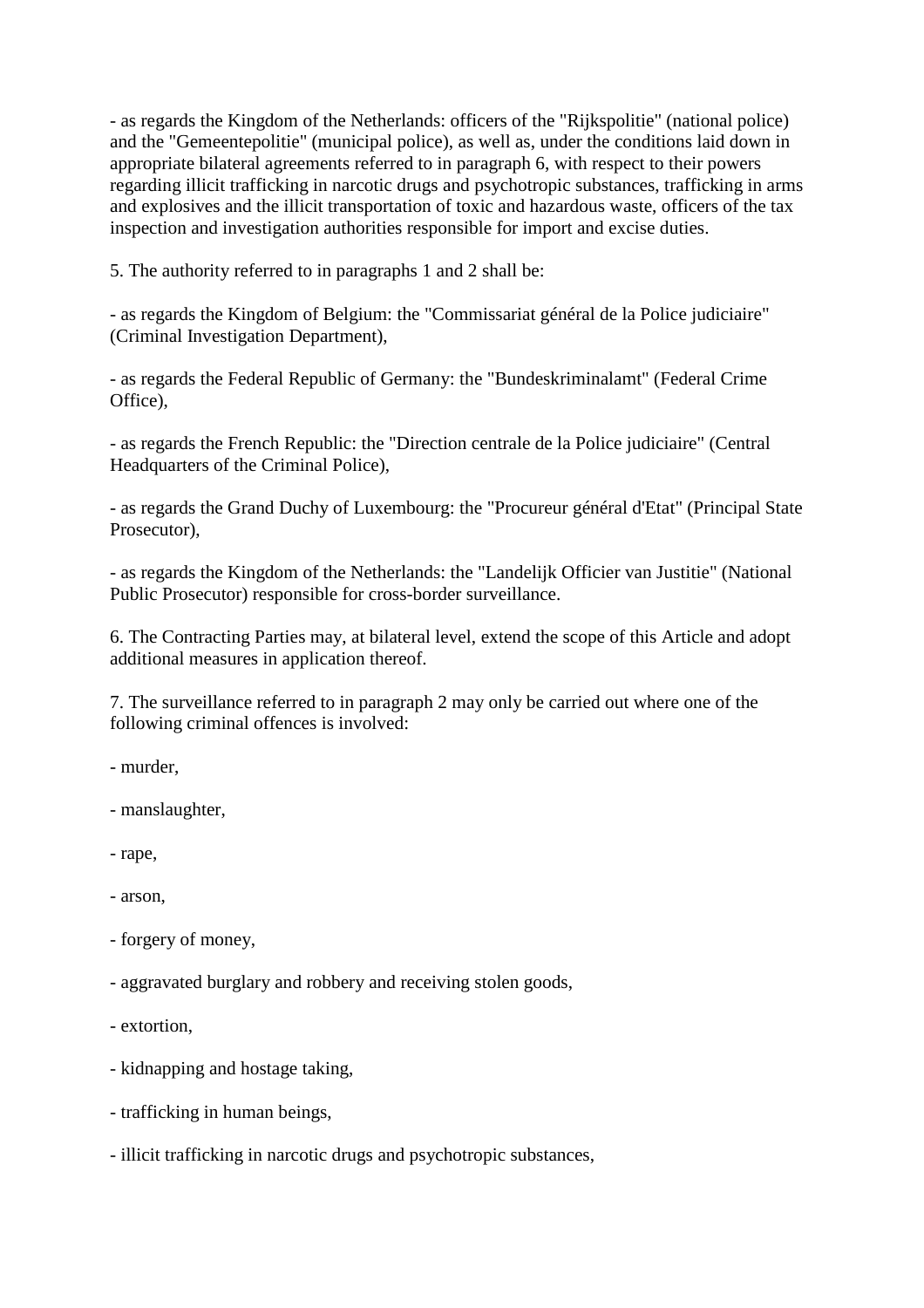- breach of the laws on arms and explosives,
- wilful damage through the use of explosives,
- illicit transportation of toxic and hazardous waste.

Article 41

1. Officers of one of the Contracting Parties who are pursuing in their country an individual caught in the act of committing or of participating in one of the offences referred to in paragraph 4 shall be authorised to continue pursuit in the territory of another Contracting Party without the latter's prior authorisation where, given the particular urgency of the situation, it is not possible to notify the competent authorities of the other Contracting Party by one of the means provided for in Article 44 prior to entry into that territory or where these authorities are unable to reach the scene in time to take over the pursuit.

The same shall apply where the person being pursued has escaped from provisional custody or while serving a sentence involving deprivation of liberty.

The pursuing officers shall, not later than when they cross the border, contact the competent authorities of the Contracting Party in whose territory the hot pursuit is to take place. The hot pursuit will cease as soon as the Contracting Party in whose territory the pursuit is taking place so requests. At the request of the pursuing officers, the competent local authorities shall challenge the pursued person in order to establish the person's identity or to make an arrest.

2. Hot pursuit shall be carried out in accordance with one of the following procedures, defined by the declaration laid down in paragraph 9:

(a) The pursuing officers shall not have the right to apprehend the pursued person;

(b) If no request to cease the hot pursuit is made and if the competent local authorities are unable to intervene quickly enough, the pursuing officers may detain the person pursued until the officers of the Contracting Party in whose territory the pursuit is taking place, who must be informed immediately, are able to establish the person's identity or make an arrest.

3. Hot pursuit shall be carried out in accordance with paragraphs 1 and 2 and in one of the following ways as defined by the declaration provided for in paragraph 9:

(a) in an area or during a period as from the crossing of the border, to be established in the declaration;

(b) without limit in space or time.

4. In the declaration referred to in paragraph 9, the Contracting Parties shall define the offences referred to in paragraph 1 in accordance with one of the following procedures:

(a) The following criminal offences:

- murder,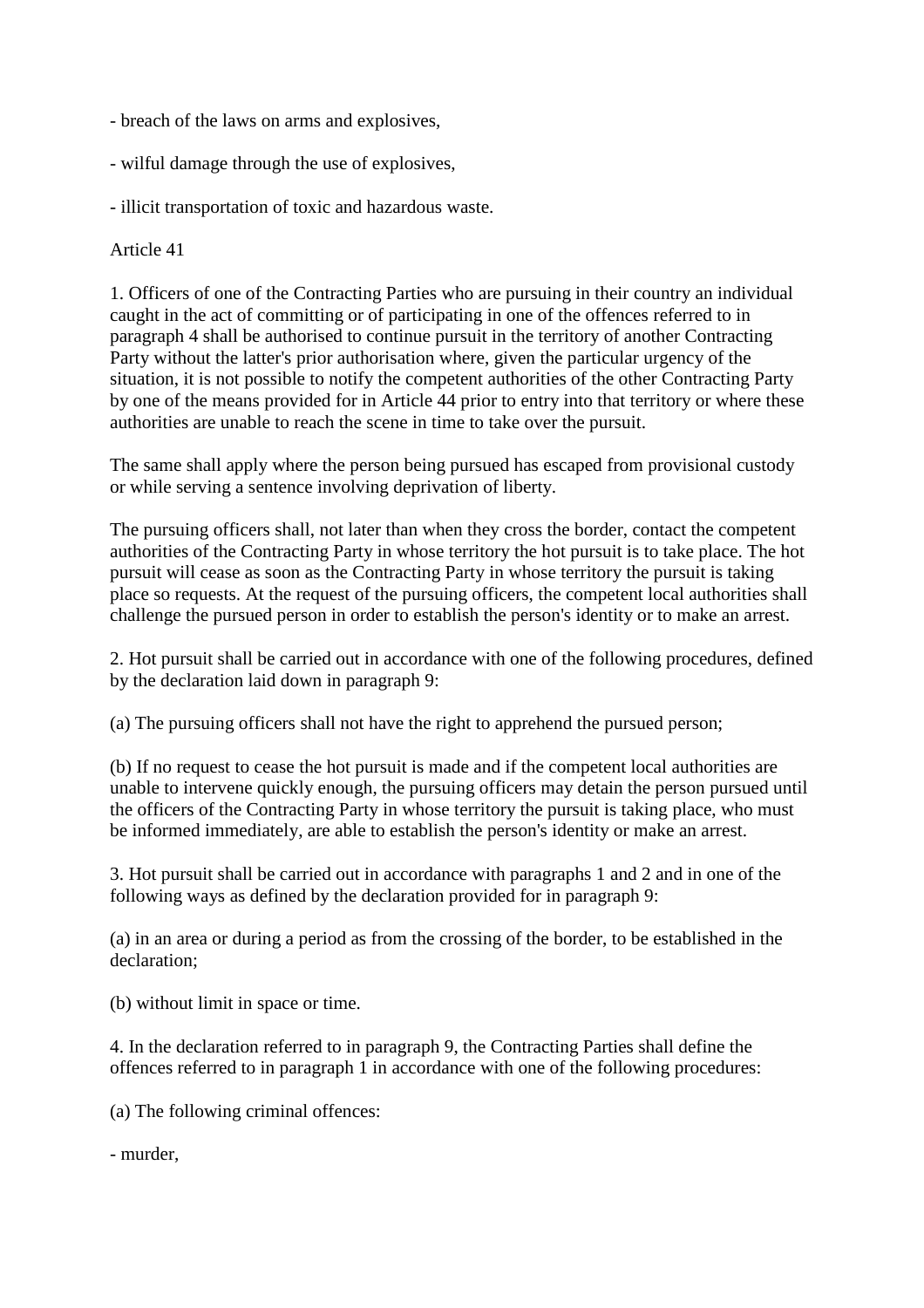- manslaughter,

- rape,
- arson,
- forgery of money,
- aggravated burglary and robbery and receiving stolen goods,
- extortion,
- kidnapping and hostage taking,
- trafficking in human beings,
- illicit trafficking in narcotic drugs and psychotropic substances,
- breach of the laws on arms and explosives,
- wilful damage through the use of explosives,
- illicit transportation of toxic and hazardous waste,

- failure to stop and give particulars after an accident which has resulted in death or serious injury.

(b) Extraditable offences.

5. Hot pursuit shall be carried out only under the following general conditions:

(a) The pursuing officers must comply with the provisions of this Article and with the law of the Contracting Party in whose territory they are operating; they must obey the instructions issued by the competent local authorities.

(b) Pursuit shall be solely over land borders.

(c) Entry into private homes and places not accessible to the public shall be prohibited.

(d) The pursuing officers shall be easily identifiable, either by their uniform, by means of an armband or by accessories fitted to their vehicles; the use of civilian clothes combined with the use of unmarked vehicles without the aforementioned identification is prohibited; the pursuing officers must at all times be able to prove that they are acting in an official capacity.

(e) The pursuing officers may carry their service weapons; their use shall be prohibited save in cases of legitimate self-defence.

(f) Once the pursued person has been apprehended as provided for in paragraph 2(b), for the purpose of being brought before the competent local authorities that person may only be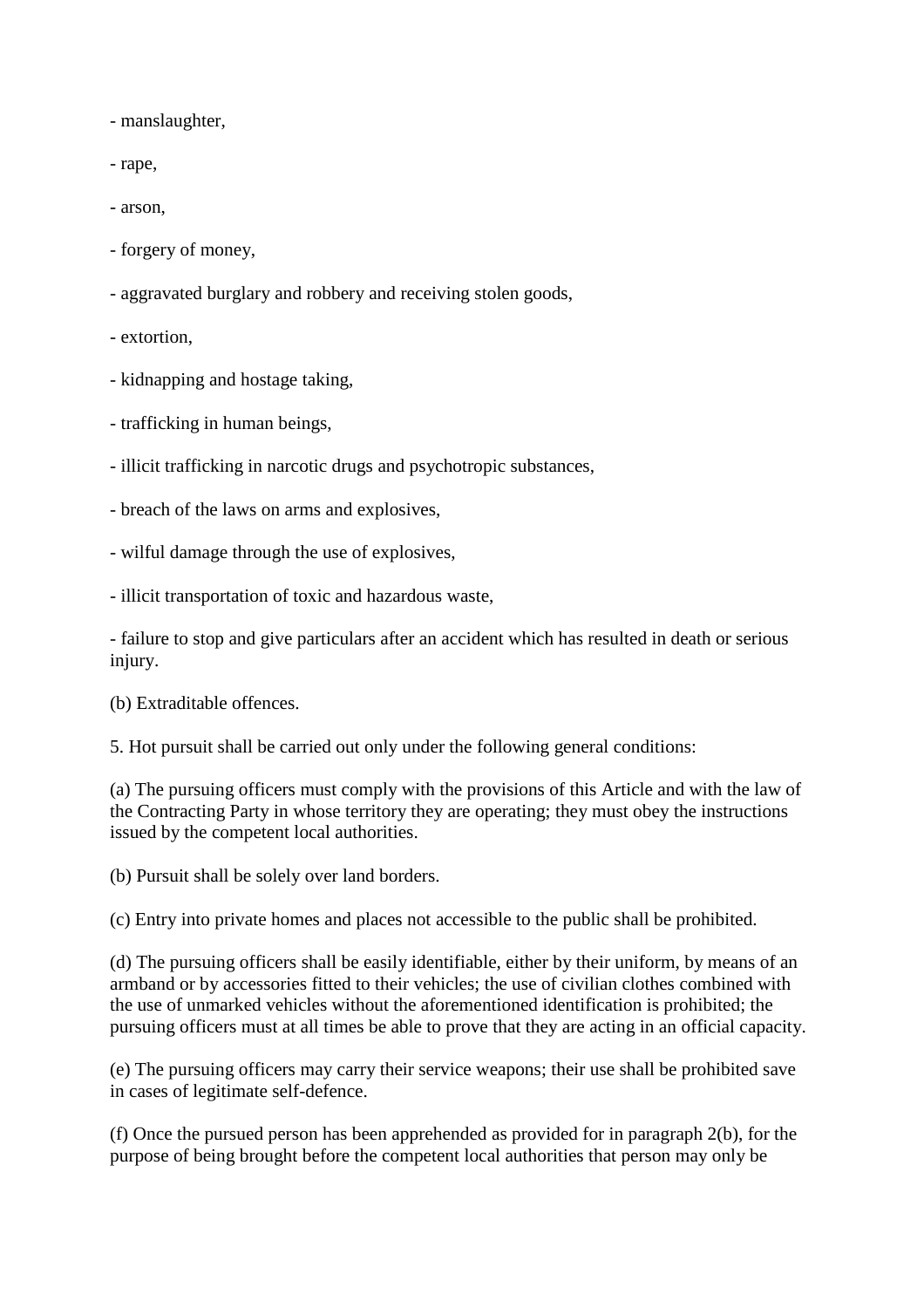subjected to a security search; handcuffs may be used during the transfer; objects carried by the pursued person may be seized.

(g) After each operation referred to in paragraphs 1, 2 and 3, the pursuing officers shall appear before the competent local authorities of the Contracting Party in whose territory they were operating and shall report on their mission; at the request of those authorities, they shall remain at their disposal until the circumstances surrounding their action have been sufficiently clarified; this condition shall apply even where the hot pursuit has not resulted in the arrest of the person pursued.

(h) The authorities of the Contracting Party from which the pursuing officers have come shall, when requested by the authorities of the Contracting Party in whose territory the hot pursuit took place, assist the enquiry subsequent to the operation in which they took part, including judicial proceedings.

6. A person who, following the action provided for in paragraph 2, has been arrested by the competent local authorities may, whatever that person's nationality, be held for questioning. The relevant rules of national law shall apply mutatis mutandis.

If the person is not a national of the Contracting Party in whose territory the person was arrested, that person shall be released no later than six hours after the arrest was made, not including the hours between midnight and 9.00 a.m., unless the competent local authorities have previously received a request for that person's provisional arrest for the purposes of extradition in any form whatsoever.

7. The officers referred to in the previous paragraphs shall be:

- as regards the Kingdom of Belgium: members of the "police judiciaire près les Parquets" (Criminal Police attached to the Public Prosecutor's Office), the "gendarmerie" and the "police communale" (municipal police), as well as customs officers, under the conditions laid down in appropriate bilateral agreements referred to in paragraph 10, with respect to their powers regarding illicit trafficking in narcotic drugs and psychotropic substances, trafficking in arms and explosives, and the illicit transportation of toxic and hazardous waste;

- as regards the Federal Republic of Germany: officers of the "Polizeien des Bundes und der Länder" (Federal and Federal State Police), as well as, with respect only to illegal trafficking in narcotic drugs and psychotropic substances and arms trafficking, officers of the "Zollfahndungsdienst" (customs investigation service) in their capacity as auxiliary officers of the Public Prosecutor's Office;

- as regards the French Republic: criminal police officers of the national police and national "gendarmerie", as well as customs officers, under the conditions laid down in the appropriate bilateral agreements referred to in paragraph 10, with respect to their powers regarding illicit trafficking in narcotic drugs and psychotropic substances, trafficking in arms and explosives, and the illicit transportation of toxic and hazardous waste;

- as regards the Grand Duchy of Luxembourg: officers of the "gendarmerie" and the police, as well as customs officers, under the conditions laid down in the appropriate bilateral agreements referred to in paragraph 10, with respect to their powers regarding illicit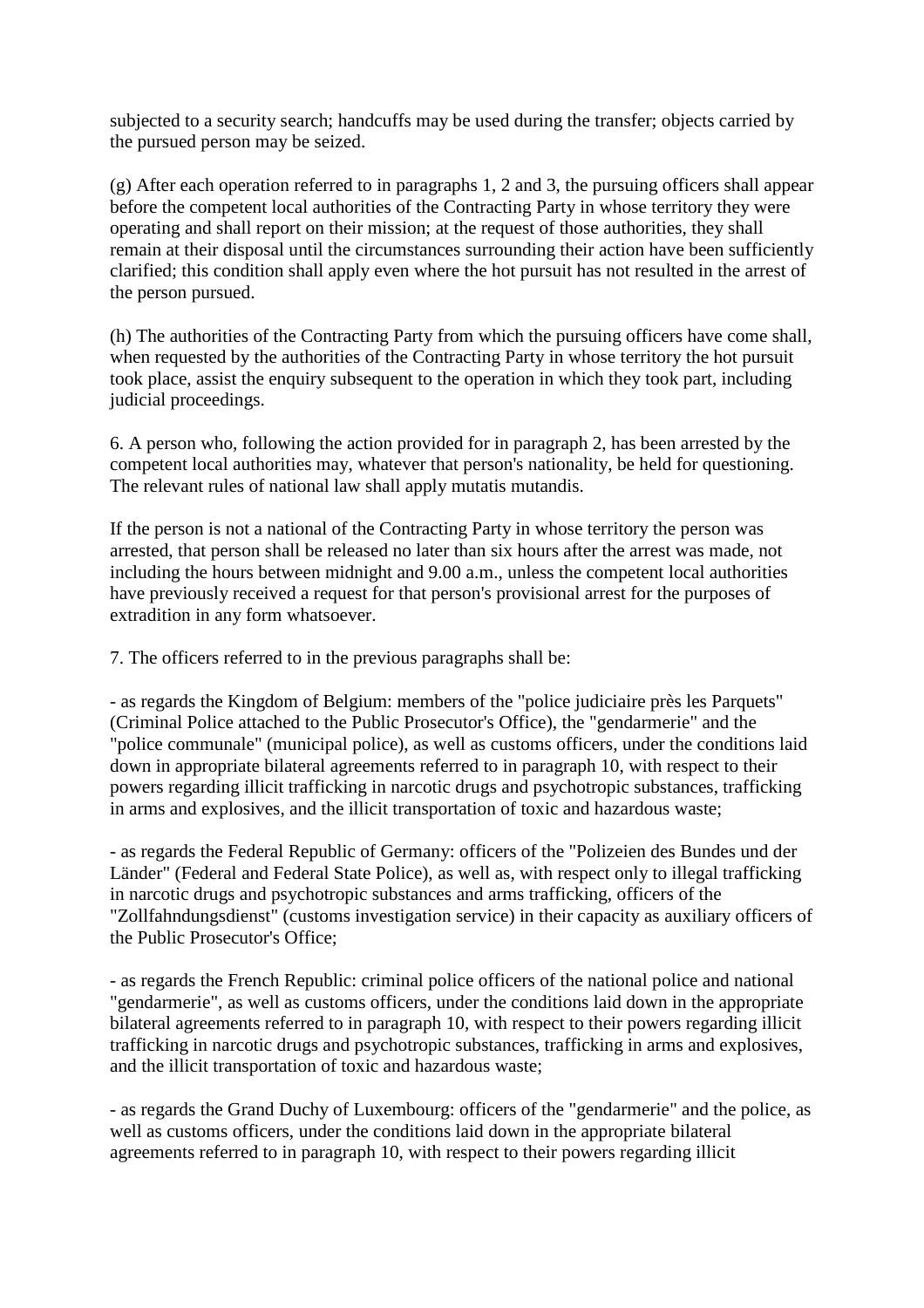trafficking in narcotic drugs and psychotropic substances, trafficking in arms and explosives, and the illicit transportation of toxic and hazardous waste:

- as regards the Kingdom of the Netherlands: officers of the "Rijkspolitie" (national police) and the "Gemeentepolitie" (municipal police) as well as, under the conditions laid down in the appropriate bilateral agreements referred to in paragraph 10, with respect to their powers regarding the illicit trafficking in narcotic drugs and psychotropic substances, trafficking in arms and explosives and the illicit transportation of toxic and hazardous waste, officers of the tax inspection and investigation authorities responsible for import and excise duties.

8. For the Contracting Parties concerned this Article shall apply without prejudice to Article 27 of the Benelux Treaty concerning Extradition and Mutual Assistance in Criminal Matters of 27 June 1962, as amended by the Protocol of 11 May 1974.

9. At the time of signing this Convention, each Contracting Party shall make a declaration in which it shall define for each of the Contracting Parties with which it has a common border, on the basis of paragraphs 2, 3 and 4, the procedures for carrying out a hot pursuit in its territory.

A Contracting Party may at any time replace its declaration by another declaration provided the latter does not restrict the scope of the former.

Each declaration shall be made after consultation with each of the Contracting Parties concerned and with a view to obtaining equivalent arrangements on both sides of internal borders.

10. The Contracting Parties may, on a bilateral basis, extend the scope of paragraph 1 and adopt additional provisions in implementation of this Article.

Article 42

During the operations referred to in Articles 40 and 41, officers operating in the territory of another Contracting Party shall be regarded as officers of that Party with respect to offences committed against them or by them.

### Article 43

1. Where, in accordance with Articles 40 and 41 of this Convention, officers of a Contracting Party are operating in the territory of another Contracting Party, the first Contracting Party shall be liable for any damage caused by them during their operations, in accordance with the law of the Contracting Party in whose territory they are operating.

2. The Contracting Party in whose territory the damage referred to in paragraph 1 was caused shall make good such damage under the conditions applicable to damage caused by its own officers.

3. The Contracting Party whose officers have caused damage to any person in the territory of another Contracting Party shall reimburse the latter in full any sums it has paid to the victims or persons entitled on their behalf.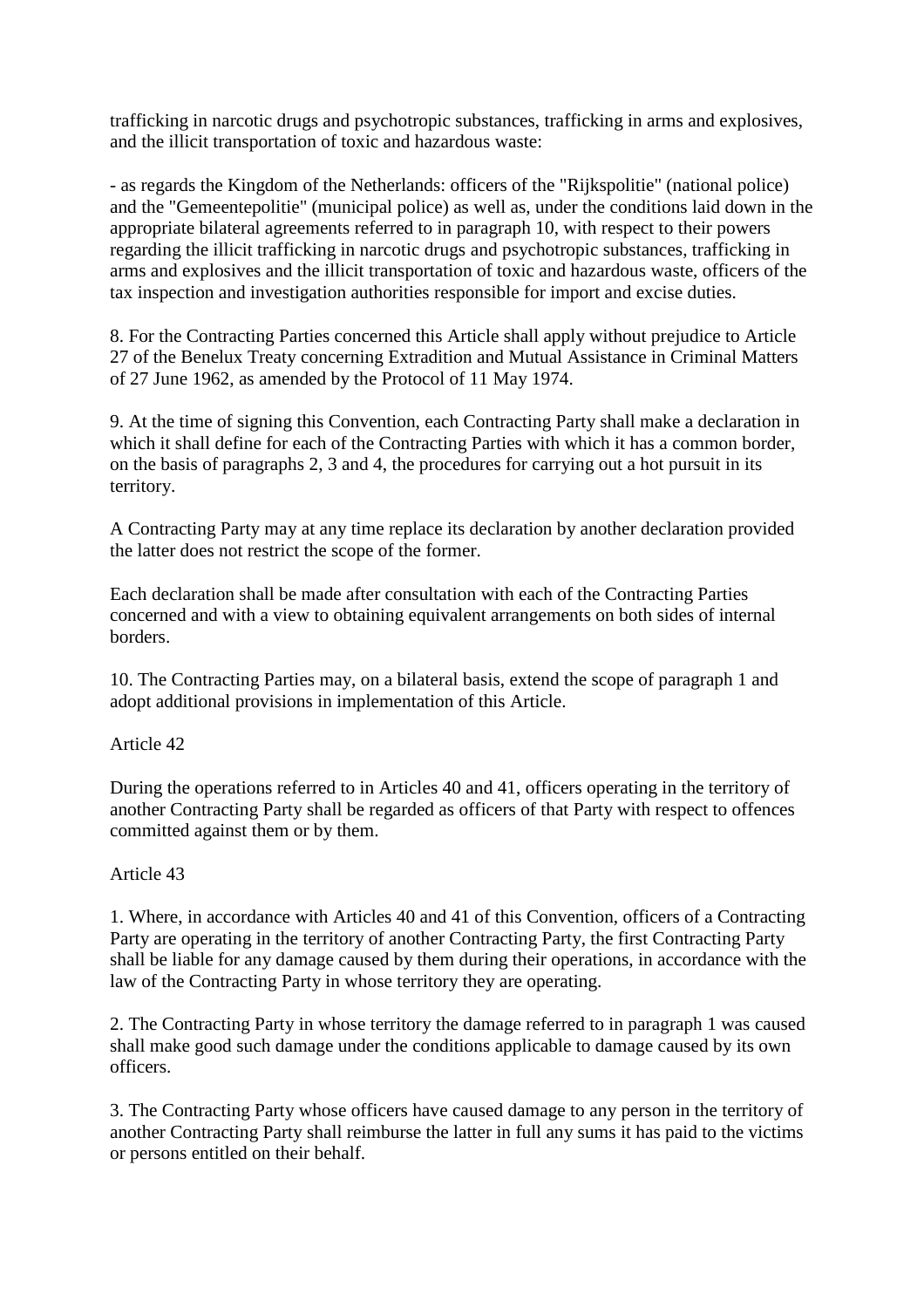4. Without prejudice to the exercise of its rights vis-à-vis third parties and with the exception of paragraph 3, each Contracting Party shall refrain in the case provided for in paragraph 1 from requesting reimbursement of damages it has sustained from another Contracting Party.

### Article 44

1. In accordance with the relevant international agreements and account being taken of local circumstances and technical possibilities, the Contracting Parties shall install, in particular in border areas, telephone, radio, and telex lines and other direct links to facilitate police and customs cooperation, in particular for the timely transmission of information for the purposes of cross-border surveillance and hot pursuit.

2. In addition to these short-term measures, they will in particular consider the following options:

(a) exchanging equipment or posting liaison offers provided with appropriate radio equipment:

(b) widening the frequency bands used in border areas;

(c) establishing common links for police and customs services operating in these same areas;

(d) coordinating their programmes for the procurement of communications equipment, with a view to installing standardised and compatible communications systems.

#### Article 45

1. The Contracting Parties undertake to adopt the necessary measures in order to ensure that:

(a) the managers of establishments providing accommodation or their agents see to it that aliens accommodated therein, including nationals of the other Contracting Parties and those of other Member States of the European Communities, with the exception of accompanying spouses or accompanying minors or members of travel groups, personally complete and sign registration forms and confirm their identity by producing a valid identity document;

(b) the completed registration forms will be kept for the competent authorities or forwarded to them where such authorities deem this necessary for the prevention of threats, for criminal investigations or for clarifying the circumstances of missing persons or accident victims, save where national law provides otherwise.

2. Paragraph 1 shall apply mutatis mutandis to persons staying in any commercially rented accommodation, in particular tents, caravans and boats.

#### Article 46

1. In specific cases, each Contracting Party may, in compliance with its national law and without being so requested, send the Contracting Party concerned any information which may be important in helping it combat future crime and prevent offences against or threats to public policy and public security.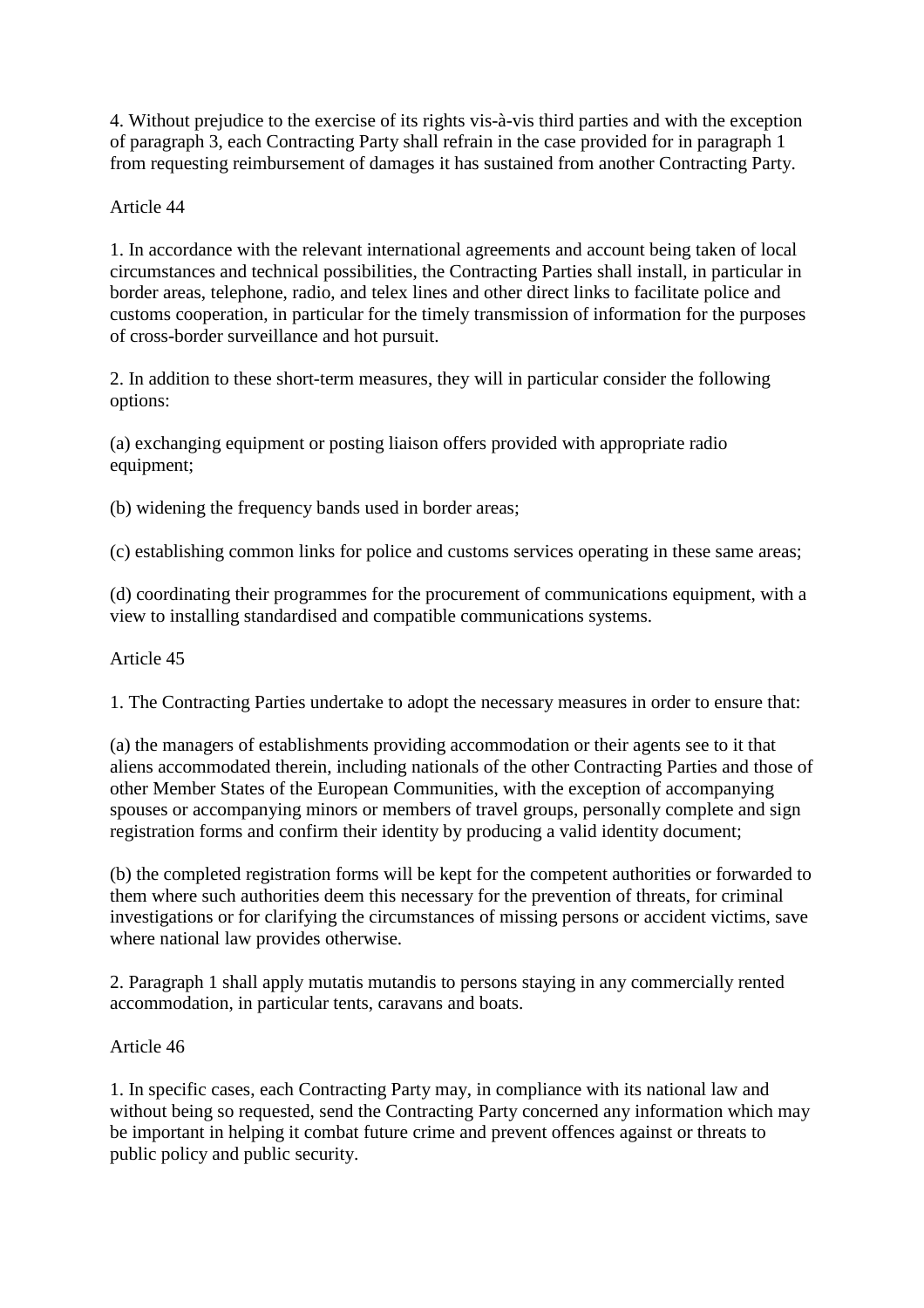2. Information shall be exchanged, without prejudice to the arrangements for cooperation in border areas referred to in Article 39(4), via a central body to be designated. In particularly urgent cases, the exchange of information within the meaning of this Article may take place directly between the police authorities concerned, unless national provisions stipulate otherwise. The central body shall be informed of this as soon as possible.

#### Article 47

1. The Contracting Parties may conclude bilateral agreements providing for the secondment, for a specified or unspecified period, of liaison officers from one Contracting Party to the police authorities of another Contracting Party.

2. The secondment of liaison officers for a specified or unspecified period is intended to further and accelerate cooperation between the Contracting Parties, particularly by providing assistance:

(a) in the form of the exchange of information for the purposes of combating crime by means of both prevention and law enforcement;

(b) in executing requests for mutual police and judicial assistance in criminal matters;

(c) with the tasks carried out by the authorities responsible for external border surveillance.

3. Liaison officers shall have the task of providing advice and assistance. They shall not be empowered to take independent police action. They shall supply information and perform their duties in accordance with the instructions given to them by the seconding Contracting Party and by the Contracting Party to which they are seconded. They shall report regularly to the head of the police department to which they are seconded.

4. The Contracting Parties may agree within a bilateral or multilateral framework that liaison officers from a Contracting Party seconded to third States shall also represent the interests of one or more other Contracting Parties. Under such agreements, liaison officers seconded to third States shall supply information to other Contracting Parties when requested to do so or on their own initiative and shall, within the limits of their powers, perform duties on behalf of such Parties. The Contracting Parties shall inform one another of their intentions with regard to the secondment of liaison officers to third States.

### CHAPTER 2

### MUTUAL ASSISTANCE IN CRIMINAL MATTERS

### Article 48

1. The provisions of this Chapter are intended to supplement the European Convention on Mutual Assistance in Criminal Matters of 20 April 1959 as well as, in relations between the Contracting Parties which are members of the Benelux Economic Union, Chapter II of the Benelux Treaty concerning Extradition and Mutual Assistance in Criminal Matters of 27 June 1962, as amended by the Protocol of 11 May 1974, and to facilitate the implementation of those Agreements.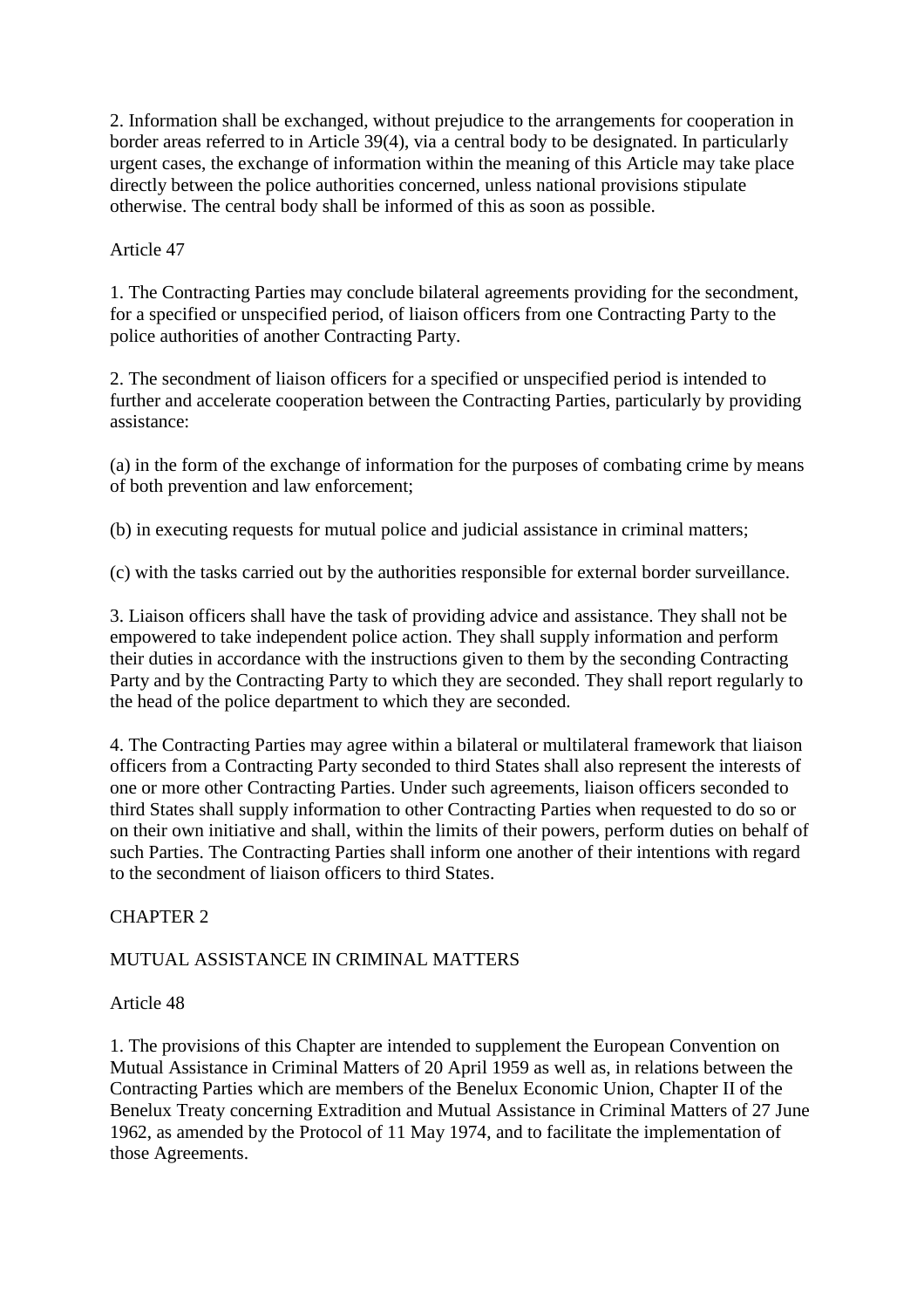2. Paragraph 1 shall not affect the application of the broader provisions of the bilateral agreements in force between the Contracting Parties.

Article 49

Mutual assistance shall also be afforded:

(a) in proceedings brought by the administrative authorities in respect of acts which are punishable under the national law of one of the two Contracting Parties, or of both, by virtue of being infringements of the rules of law, and where the decision may give rise to proceedings before a court having jurisdiction in particular in criminal matters;

(b) in proceedings for claims for damages arising from wrongful prosecution or conviction;

(c) in clemency proceedings;

(d) in civil actions joined to criminal proceedings, as long as the criminal court has not yet taken a final decision in the criminal proceedings;

(e) in the service of judicial documents relating to the enforcement of a sentence or a preventive measure, the imposition of a fine or the payment of costs for proceedings;

(f) in respect of measures relating to the deferral of delivery or suspension of enforcement of a sentence or a preventive measure, to conditional release or to a stay or interruption of enforcement of a sentence or a preventive measure.

Article 50

1. The Contracting Parties undertake to afford each other, in accordance with the Convention and the Treaty referred to in Article 48, mutual assistance as regards infringements of their laws and regulations on excise duties, value added tax and customs duties. Customs provisions shall mean the rules laid down in Article 2 of the Convention of 7 September 1967 between Belgium, the Federal Republic of Germany, France, Italy, Luxembourg and the Netherlands on Mutual Assistance between Customs Administrations, and Article 2 of Council Regulation (EEC) No 1468/81 of 19 May 1981.

2. Requests regarding evasion of excise duties may not be rejected on the grounds that the requested country does not levy excise duties on the goods referred to in the request.

3. The requesting Contracting Party shall not forward or use information or evidence obtained from the requested Contracting Party for investigations, prosecutions or proceedings other than those referred to in its request without the prior consent of the requested Contracting Party.

4. The mutual assistance provided for in this Article may be refused where the alleged amount of duty underpaid or evaded does not exceed ECU 25000 or where the presumed value of the goods exported or imported without authorisation does not exceed ECU 100000, unless, given the circumstances or the identity of the accused, the case is deemed to be extremely serious by the requesting Contracting Party.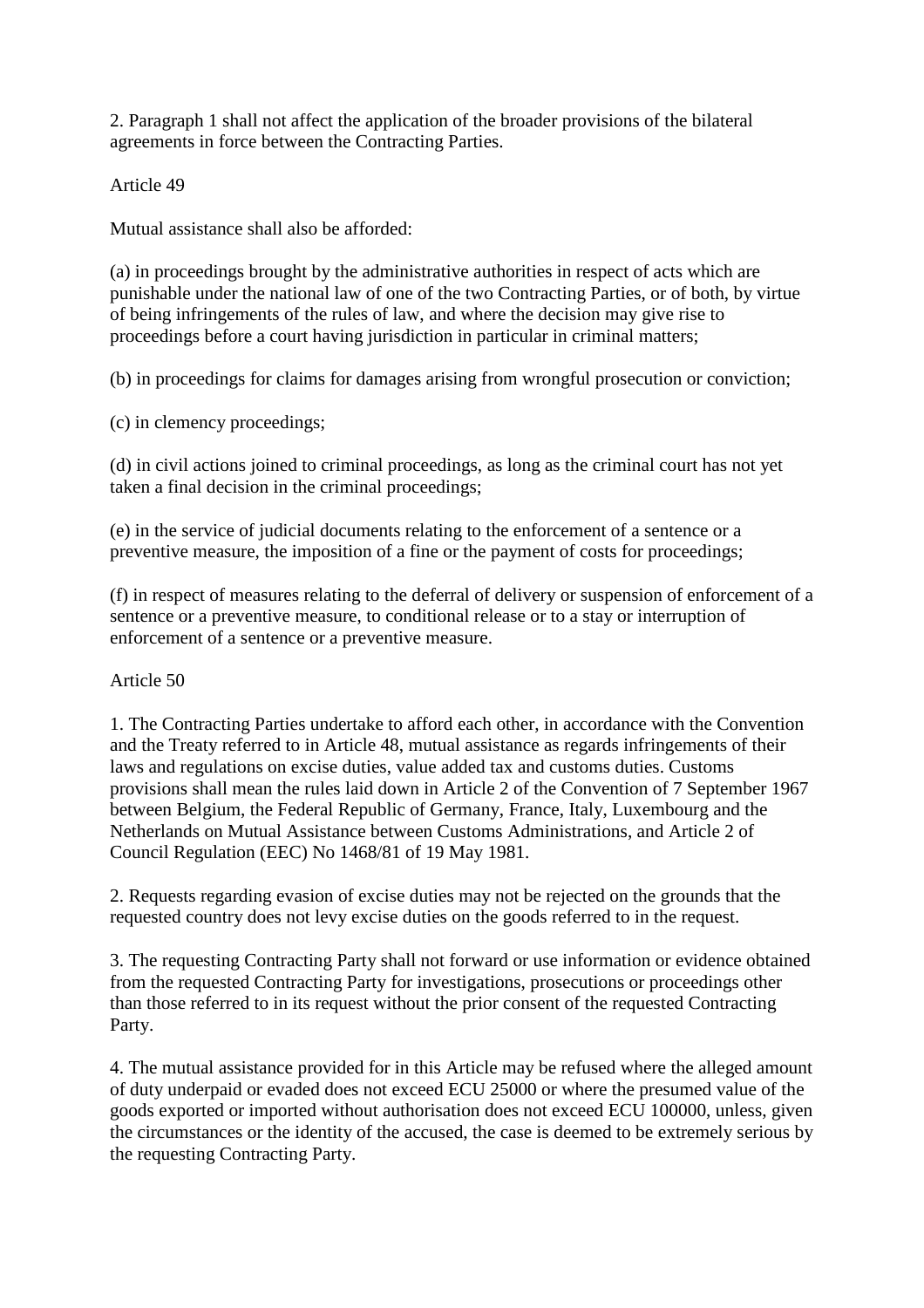5. The provisions of this Article shall also apply when the mutual assistance requested concerns acts punishable only by a fine by virtue of being infringements of the rules of law in proceedings brought by the administrative authorities, where the request for assistance was made by a judicial authority.

Article 51

The Contracting Parties may not make the admissibility of letters rogatory for search or seizure dependent on conditions other than the following:

(a) the act giving rise to the letters rogatory is punishable under the law of both Contracting Parties by a penalty involving deprivation of liberty or a detention order of a maximum period of at least six months, or is punishable under the law of one of the two Contracting Parties by an equivalent penalty and under the law of the other Contracting Party by virtue of being an infringement of the rules of law which is being prosecuted by the administrative authorities, and where the decision may give rise to proceedings before a court having jurisdiction in particular in criminal matters;

(b) execution of the letters rogatory is consistent with the law of the requested Contracting Party.

## Article 52

1. Each Contracting Party may send procedural documents directly by post to persons who are in the territory of another Contracting Party. The Contracting Parties shall send the Executive Committee a list of the documents which may be forwarded in this way.

2. Where there is reason to believe that the addressee does not understand the language in which the document is written, the document - or at least the important passages thereof must be translated into (one of) the language(s) of the Contracting Party in whose territory the addressee is staying. If the authority forwarding the document knows that the addressee understands only some other language, the document - or at least the important passages thereof - must be translated into that other language.

3. Experts or witnesses who have failed to answer a summons to appear sent to them by post shall not, even if the summons contains a notice of penalty, be subjected to any punishment or measure of constraint, unless subsequently they voluntarily enter into the territory of the requesting Party and are there again duly summoned. Authorities sending a postal summons to appear shall ensure that this does not involve a notice of penalty. This provision shall be without prejudice to Article 34 of the Benelux Treaty concerning Extradition and Mutual Assistance in Criminal Matters of 27 June 1962, as amended by the Protocol of 11 May 1974.

4. If the act on which the request for assistance is based is punishable under the law of both Contracting Parties by virtue of being an infringement of the rules of law which is being prosecuted by the administrative authorities, and where the decision may give rise to proceedings before a court having jurisdiction in particular in criminal matters, the procedure outlined in paragraph 1 must in principle be used for the forwarding of procedural documents.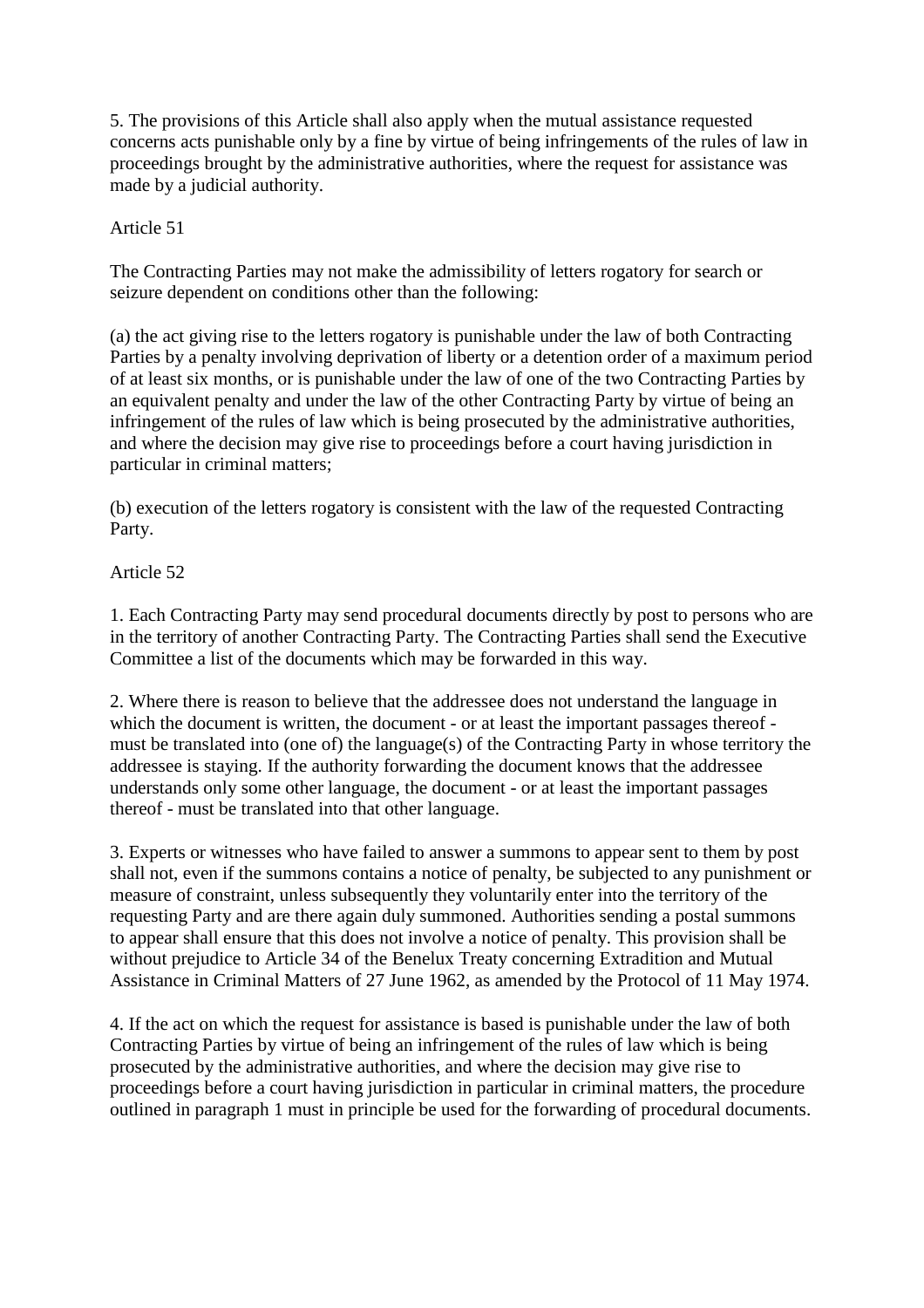5. Notwithstanding paragraph 1, procedural documents may be forwarded via the judicial authorities of the requested Contracting Party where the addressee's address is unknown or where the requesting Contracting Party requires a document to be served in person.

### Article 53

1. Requests for assistance may be made directly between judicial authorities and returned via the same channels.

2. Paragraph 1 shall not prejudice the possibility of requests being sent and returned between Ministries of Justice or through national central bureaux of the International Criminal Police Organisation.

3. Requests for the temporary transfer or transit of persons who are under provisional arrest, being detained or who are the subject of a penalty involving deprivation of liberty, and the periodic or occasional exchange of information from the judicial records must be effected through the Ministries of Justice.

4. Within the meaning of the European Convention on Mutual Assistance in Criminal Matters of 20 April 1959, where the Federal Republic of Germany is concerned, Ministry of Justice shall mean the Federal Minister of Justice and the Justice Ministers or Senators in the Federal States (Länder).

5. Information laid in connection with proceedings against infringement of the legislation on driving and rest periods, in accordance with Article 21 of the European Convention on Mutual Assistance in Criminal Matters of 20 April 1959 or Article 42 of the Benelux Treaty on Extradition and Mutual Assistance in Criminal Matters of 27 June 1962, as amended by the Protocol of 11 May 1974, may be sent by the judicial authorities of the requesting Contracting Party directly to the judicial authorities of the requested Contracting Party.

### CHAPTER 3

### APPLICATION OF THE NE BIS IN IDEM PRINCIPLE

Article 54

A person whose trial has been finally disposed of in one Contracting Party may not be prosecuted in another Contracting Party for the same acts provided that, if a penalty has been imposed, it has been enforced, is actually in the process of being enforced or can no longer be enforced under the laws of the sentencing Contracting Party.

#### Article 55

1. A Contracting Party may, when ratifying, accepting or approving this Convention, declare that it is not bound by Article 54 in one or more of the following cases:

(a) where the acts to which the foreign judgment relates took place in whole or in part in its own territory; in the latter case, however, this exception shall not apply if the acts took place in part in the territory of the Contracting Party where the judgment was delivered;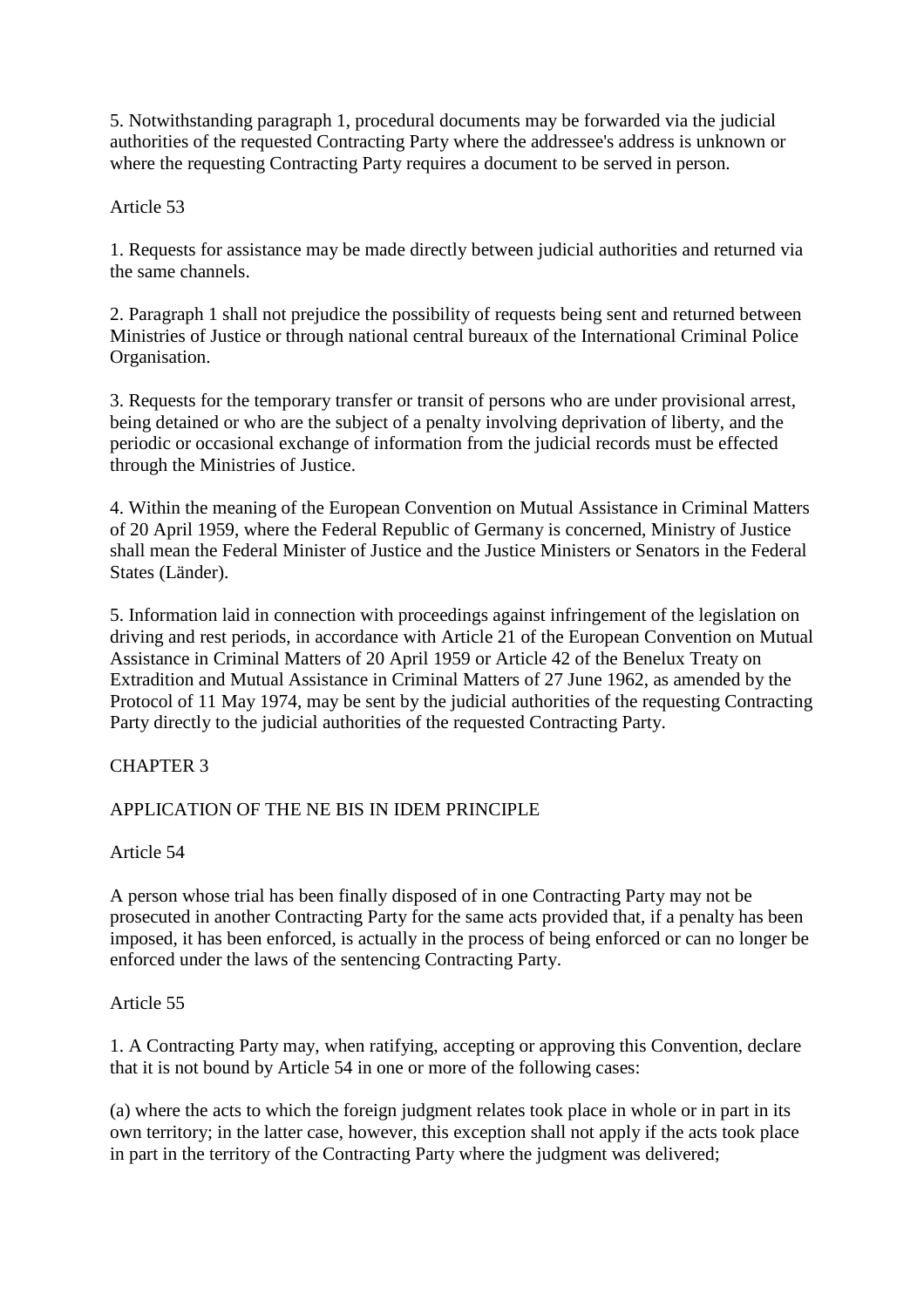(b) where the acts to which the foreign judgment relates constitute an offence against national security or other equally essential interests of that Contracting Party;

(c) where the acts to which the foreign judgment relates were committed by officials of that Contracting Party in violation of the duties of their office.

2. A Contracting Party which has made a declaration regarding the exception referred to in paragraph 1(b) shall specify the categories of offences to which this exception may apply.

3. A Contracting Party may at any time withdraw a declaration relating to one or more of the exceptions referred to in paragraph 1.

4. The exceptions which were the subject of a declaration under paragraph 1 shall not apply where the Contracting Party concerned has, in connection with the same acts, requested the other Contracting Party to bring the prosecution or has granted extradition of the person concerned.

Article 56

If a further prosecution is brought in a Contracting Party against a person whose trial, in respect of the same acts, has been finally disposed of in another Contracting Party, any period of deprivation of liberty served in the latter Contracting Party arising from those acts shall be deducted from any penalty imposed. To the extent permitted by national law, penalties not involving deprivation of liberty shall also be taken into account.

Article 57

1. Where a Contracting Party charges a person with an offence and the competent authorities of that Contracting Party have reason to believe that the charge relates to the same acts as those in respect of which the person's trial has been finally disposed of in another Contracting Party, those authorities shall, if they deem it necessary, request the relevant information from the competent authorities of the Contracting Party in whose territory judgment has already been delivered.

2. The information requested shall be provided as soon as possible and shall be taken into consideration as regards further action to be taken in the proceedings under way.

3. Each Contracting Party shall, when ratifying, accepting or approving this Convention, nominate the authorities authorised to request and receive the information provided for in this Article.

Article 58

The above provisions shall not preclude the application of broader national provisions on the ne bis in idem principle with regard to judicial decisions taken abroad.

CHAPTER 4

EXTRADITION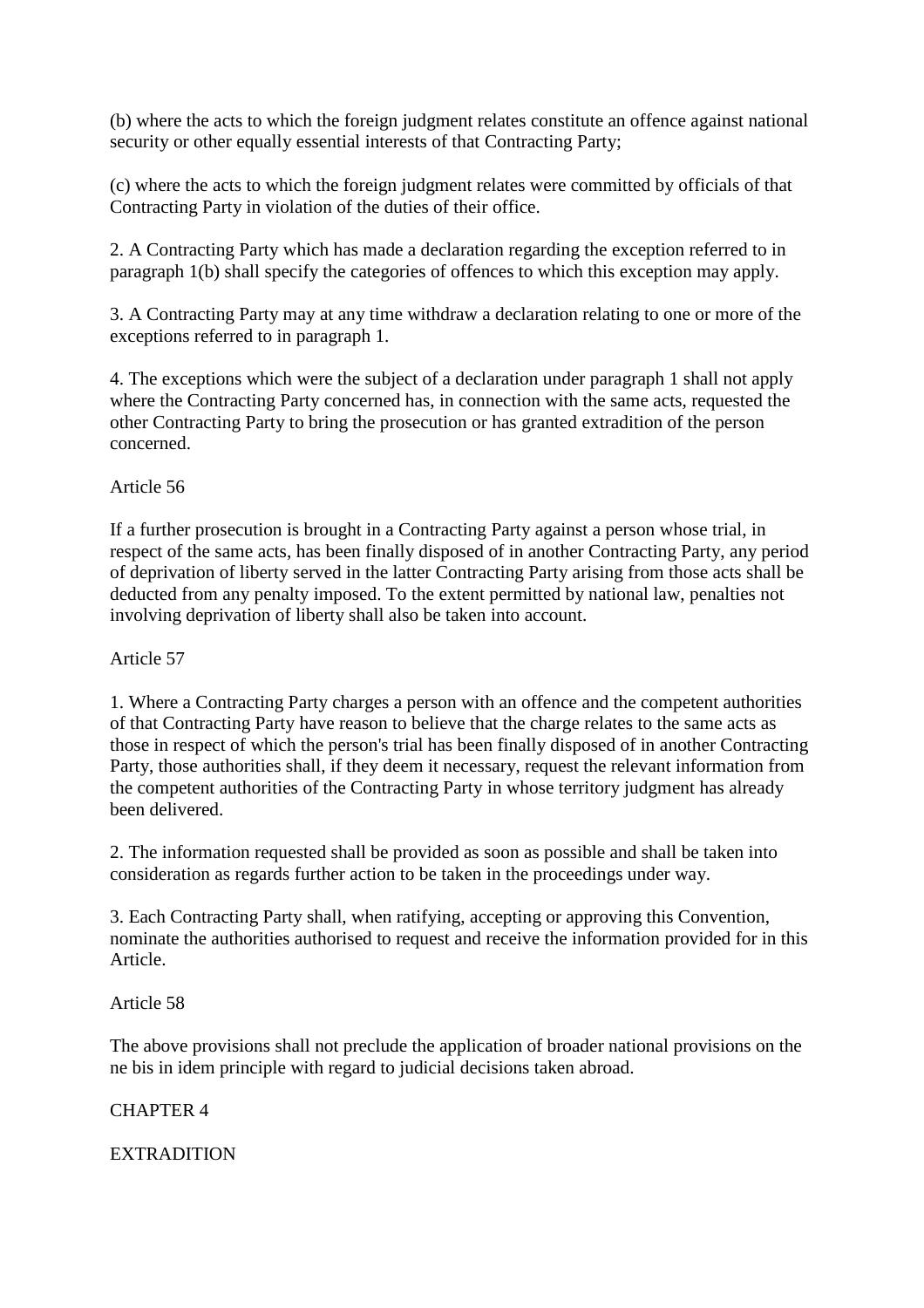### Article 59

1. The provisions of this chapter are intended to supplement the European Convention on Extradition of 13 September 1957 as well as, in relations between the Contracting Parties which are members of the Benelux Economic Union, Chapter I of the Benelux Treaty concerning Extradition and Mutual Assistance in Criminal Matters of 27 June 1962, as amended by the Protocol of 11 May 1974, and to facilitate the implementation of those agreements.

2. Paragraph 1 shall not affect the application of the broader provisions of the bilateral agreements in force between the Contracting Parties.

#### Article 60

In relations between two Contracting Parties, one of which is not a Party to the European Convention on Extradition of 13 September 1957, the provisions of the said Convention shall apply, subject to the reservations and declarations made at the time of ratifying that Convention or, for Contracting Parties which are not Parties to the Convention, at the time of ratifying, approving or accepting this Convention.

#### Article 61

The French Republic undertakes to extradite, at the request of one of the Contracting Parties, persons against whom proceedings are being brought for acts punishable under French law by a penalty involving deprivation of liberty or a detention order of a maximum period of at least two years and under the law of the requesting Contracting Party by a penalty involving deprivation of liberty or a detention order of a maximum period of at least one year.

### Article 62

1. As regards interruption of limitation of actions, only the provisions of the requesting Contracting Party shall apply.

2. An amnesty granted by the requested Contracting Party shall not prevent extradition unless the offence falls within the jurisdiction of that Contracting Party.

3. The absence of a charge or an official notice authorising proceedings, necessary only under the law of the requested Contracting Party, shall not affect the obligation to extradite.

#### Article 63

The Contracting Parties undertake, in accordance with the Convention and the Treaty referred to in Article 59, to extradite between themselves persons being prosecuted by the judicial authorities of the requesting Contracting Party for one of the offences referred to in Article 50(1), or sought by the requesting Contracting Party for the purposes of enforcing a sentence or preventive measure imposed in respect of such an offence.

Article 64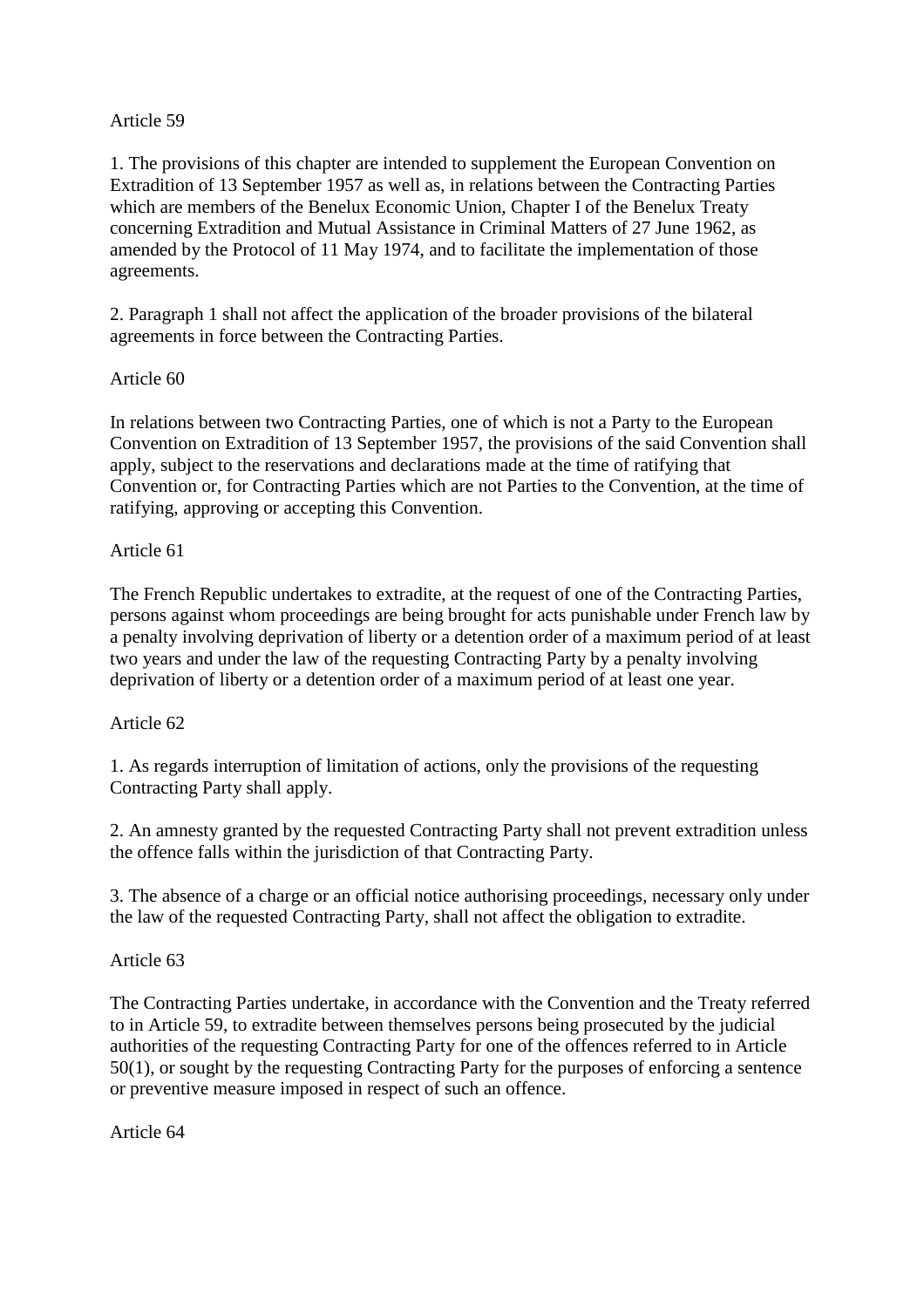An alert entered into the Schengen Information System in accordance with Article 95 shall have the same force as a request for provisional arrest under Article 16 of the European Convention on Extradition of 13 September 1957 or Article 15 of the Benelux Treaty concerning Extradition and Mutual Assistance in Criminal Matters of 27 June 1962, as amended by the Protocol of 11 May 1974.

### Article 65

1. Without prejudice to the option of using the diplomatic channel, requests for extradition and transit shall be sent by the relevant Ministry of the requesting Contracting Party to the competent Ministry of the requested Contracting Party.

2. The competent Ministries shall be:

- as regards the Kingdom of Belgium: the Ministry of Justice,

- as regards the Federal Republic of Germany: the Federal Ministry of Justice and the Justice Ministers or Senators in the Federal States (Länder),

- as regards the French Republic: the Ministry of Foreign Affairs,

- as regards the Grand Duchy of Luxembourg: the Ministry of Justice,
- as regards the Kingdom of the Netherlands: the Ministry of Justice.

#### Article 66

1. If the extradition of a wanted person is not clearly prohibited under the laws of the requested Contracting Party, that Contracting Party may authorise extradition without formal extradition proceedings, provided that the wanted person agrees thereto in a statement made before a member of the judiciary after being heard by the latter and informed of the right to formal extradition proceedings. The wanted person may be assisted by a lawyer during the hearing.

2. In cases of extradition under paragraph 1, wanted persons who explicitly state that they will relinquish the protection offered by the principle of speciality may not revoke that statement.

#### CHAPTER 5

#### TRANSFER OF THE ENFORCEMENT OF CRIMINAL JUDGMENTS

### Article 67

The following provisions shall apply between the Contracting Parties which are Parties to the Council of Europe Convention on the Transfer of Sentenced Persons of 21 March 1983, for the purposes of supplementing that Convention.

Article 68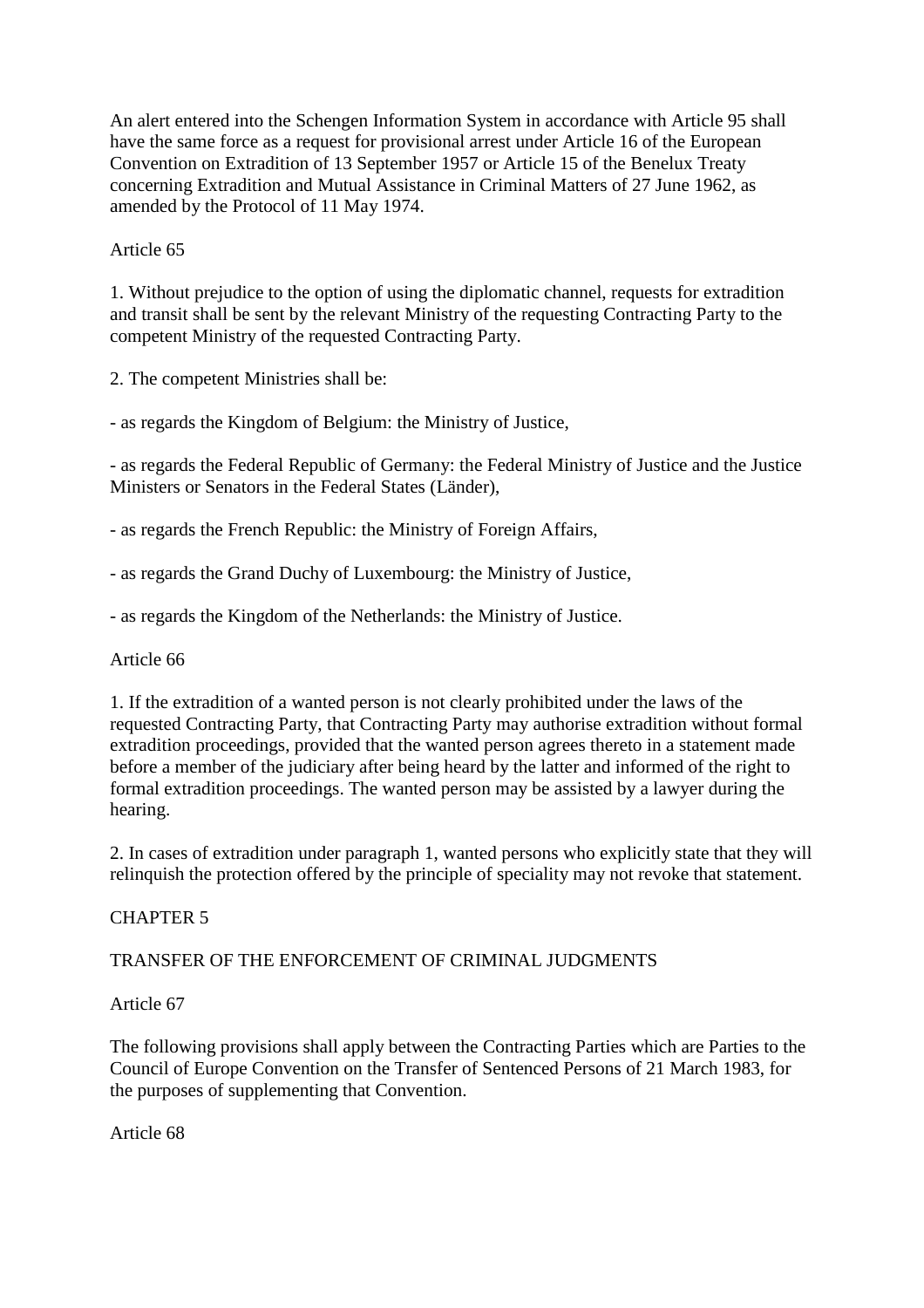1. The Contracting Party in whose territory a penalty involving deprivation of liberty or a detention order has been imposed by a judgment which has obtained the force of res judicata in respect of a national of another Contracting Party who, by escaping to the national's own country, has avoided the enforcement of that penalty or detention order may request the latter Contracting Party, if the escaped person is within its territory, to take over the enforcement of the penalty or detention order.

2. The requested Contracting Party may, at the request of the requesting Contracting Party, prior to the arrival of the documents supporting the request that the enforcement of the penalty or detention order or part thereof remaining to be served be taken over, and prior to the decision on that request, take the sentenced person into police custody or take other measures to ensure that the person remains within the territory of the requested Contracting Party.

#### Article 69

The transfer of enforcement under Article 68 shall not require the consent of the person on whom the penalty or the detention order has been imposed. The other provisions of the Council of Europe Convention on the Transfer of Sentenced Persons of 21 March 1983 shall apply mutatis mutandis.

#### CHAPTER 6

#### NARCOTIC DRUGS

Article 70

1. The Contracting Parties shall set up a permanent working party to examine common problems relating to combating crime involving narcotic drugs and to draw up proposals, where necessary, to improve the practical and technical aspects of cooperation between the Contracting Parties. The working party shall submit its proposals to the Executive Committee.

2. The working party referred to in paragraph 1, whose members shall be nominated by the competent national authorities, shall include representatives of the police and customs authorities.

#### Article 71

1. The Contracting Parties undertake as regards the direct or indirect sale of narcotic drugs and psychotropic substances of whatever type, including cannabis, and the possession of such products and substances for sale or export, to adopt in accordance with the existing United Nations Conventions(1), all necessary measures to prevent and punish the illicit trafficking in narcotic drugs and psychotropic substances.

2. The Contracting Parties undertake to prevent and punish by administrative and penal measures the illegal export of narcotic drugs and psychotropic substances, including cannabis, as well as the sale, supply and handing over of such products and substances, without prejudice to the relevant provisions of Articles 74, 75 and 76.

3. To combat the illegal import of narcotic drugs and psychotropic substances, including cannabis, the Contracting Parties shall step up their checks on the movement of persons,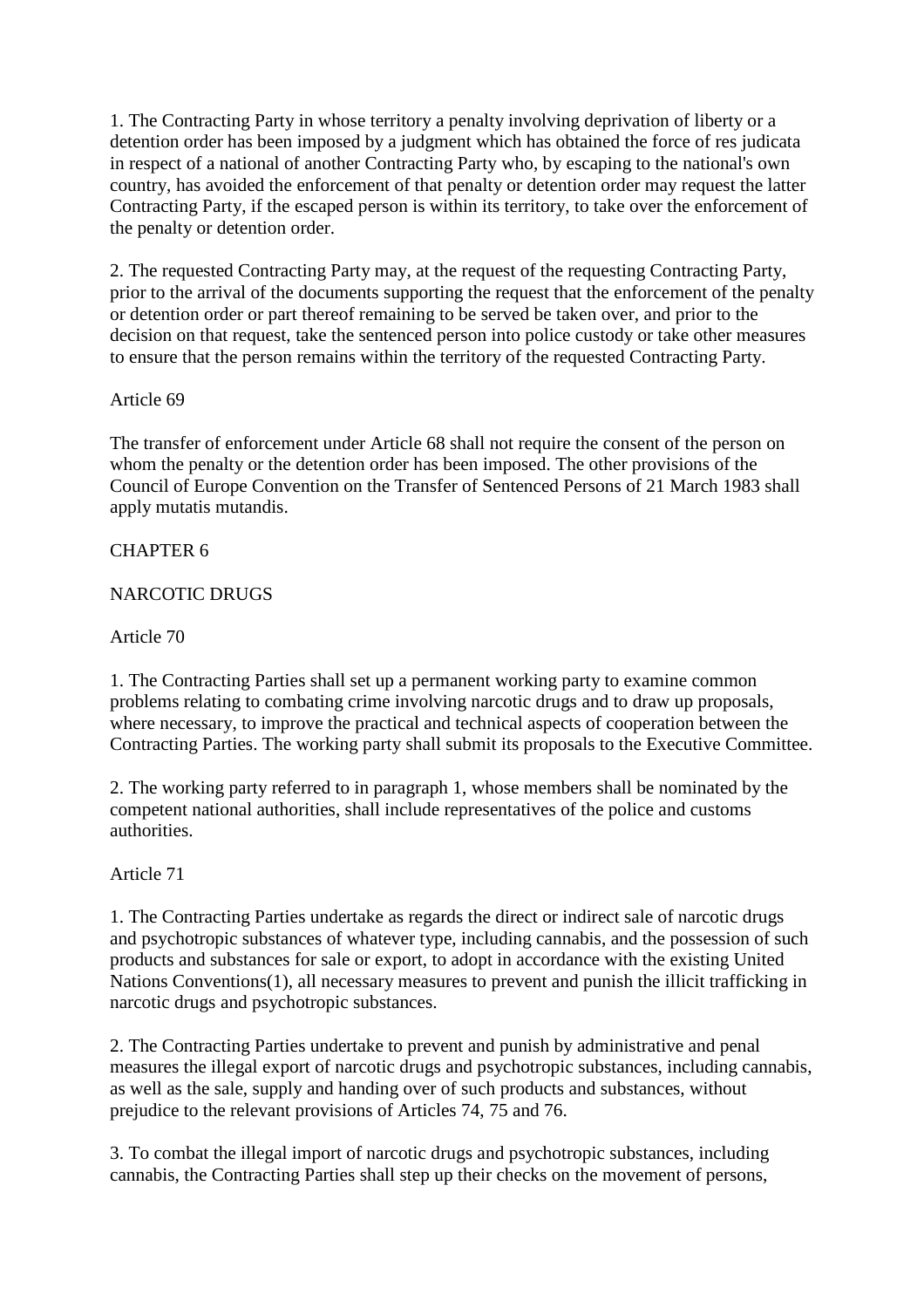goods and means of transport at their external borders. Such measures shall be drawn up by the working party provided for in Article 70. This working party shall consider, inter alia, transferring some of the police and customs staff released from internal border duty and the use of modern drug-detection methods and sniffer dogs.

4. To ensure compliance with this Article, the Contracting Parties shall specifically carry out surveillance of places known to be used for drug trafficking.

5. The Contracting Parties shall do their utmost to prevent and combat the negative effects arising from the illicit demand for narcotic drugs and psychotropic substances of whatever type, including cannabis. Each Contracting Party shall be responsible for the measures adopted to this end.

## Article 72

The Contracting Parties shall, in accordance with their constitutions and their national legal systems, ensure that legislation is enacted to enable the seizure and confiscation of the proceeds of the illicit trafficking in narcotic drugs and psychotropic substances.

### Article 73

1. The Contracting Parties undertake, in accordance with their constitutions and their national legal systems, to adopt measures to allow controlled deliveries to be made in the context of the illicit trafficking in narcotic drugs and psychotropic substances.

2. In each individual case, a decision to allow controlled deliveries will be taken on the basis of prior authorisation from each Contracting Party concerned.

3. Each Contracting Party shall retain responsibility for and control over any operation carried out in its own territory and shall be entitled to intervene.

### Article 74

As regards the legal trade in narcotic drugs and psychotropic substances, the Contracting Parties agree that the checks arising from obligations under the United Nations Conventions listed in Article 71 and which are carried out at internal borders shall, wherever possible, be transferred to within the country.

### Article 75

1. As regards the movement of travellers to the territories of the Contracting Parties or their movement within these territories, persons may carry the narcotic drugs and psychotropic substances that are necessary for their medical treatment provided that, at any check, they produce a certificate issued or authenticated by a competent authority of their State of residence.

2. The Executive Committee shall lay down the form and content of the certificate referred to in paragraph 1 and issued by one of the Contracting Parties, with particular reference to details on the nature and quantity of the products and substances and the duration of the journey.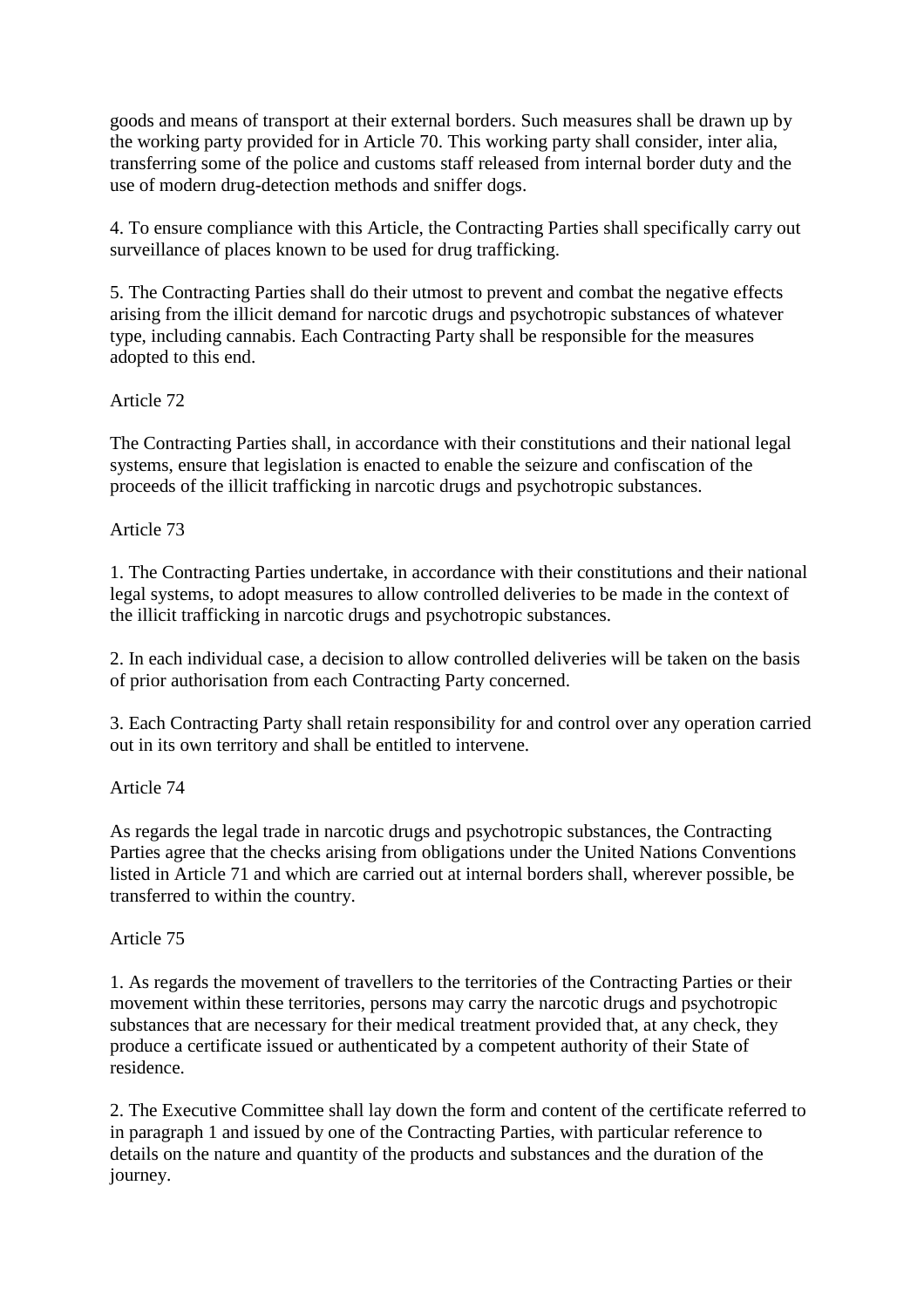3. The Contracting Parties shall notify each other of the authorities responsible for the issue and authentication of the certificate referred to in paragraph 2.

Article 76

1. The Contracting Parties shall, where necessary, and in accordance with their medical, ethical and practical usage, adopt appropriate measures for the control of narcotic drugs and psychotropic substances which in the territory of one or more Contracting Parties are subject to more rigorous controls than in their own territory, so as not to jeopardise the effectiveness of such controls.

2. Paragraph 1 shall also apply to substances frequently used in the manufacture of narcotic drugs and psychotropic substances.

3. The Contracting Parties shall notify each other of the measures taken in order to monitor the legal trade of the substances referred to in paragraphs 1 and 2.

4. Problems experienced in this area shall be raised regularly in the Executive Committee.

CHAPTER 7

FIREARMS AND AMMUNITION

Article 77

1. The Contracting Parties undertake to adapt their national laws, regulations and administrative provisions relating to the acquisition, possession, trade in and handing over of firearms and ammunition to the provisions of this chapter.

2. This chapter covers the acquisition, possession, trade in and handing over of firearms and ammunition by natural and legal persons; it does not cover the supply of firearms or ammunition to, or their acquisition or possession by, the central and territorial authorities, the armed forces or the police or the manufacture of firearms and ammunition by public undertakings.

Article 78

1. For the purposes of this chapter, firearms shall be classified as follows:

(a) prohibited firearms;

(b) firearms subject to authorisation;

(c) firearms subject to declaration.

2. The breach-closing mechanism, the magazine and the barrel of firearms shall be subject mutatis mutandis to the regulations governing the weapon of which they are, or are intended to be, mounted.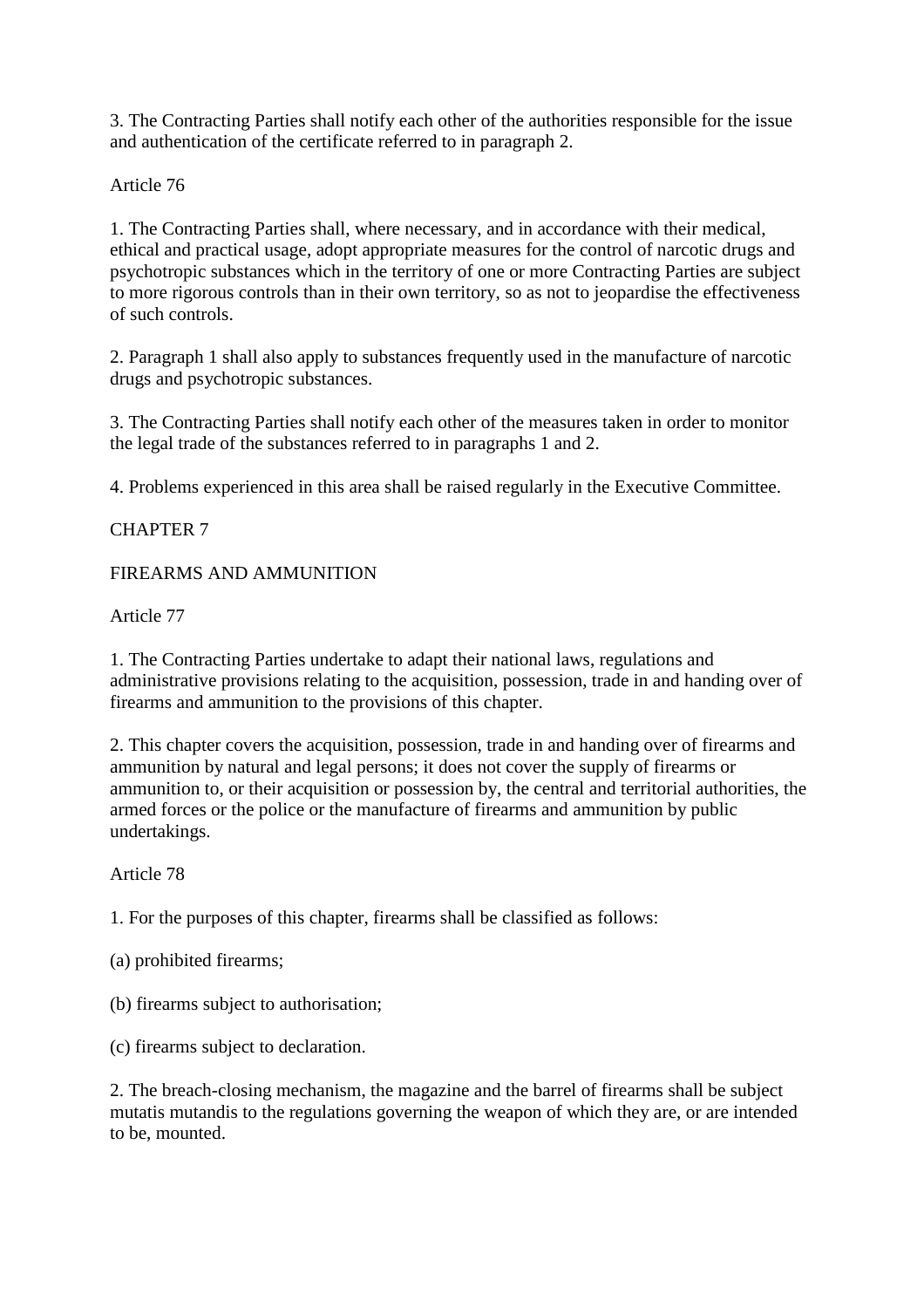3. For the purposes of this Convention, "short firearms" shall mean firearms with a barrel not exceeding 30 cm or whose overall length does not exceed 60 cm; "long firearms" shall mean all other firearms.

Article 79

1. The list of prohibited firearms and ammunition shall include the following:

(a) firearms normally used as weapons of war;

(b) automatic firearms, even if they are not weapons of war;

(c) firearms disguised as other objects;

(d) ammunition with penetrating, explosive or incendiary projectiles and the projectiles for such ammunition;

(e) ammunition for pistols and revolvers with dumdum or hollow-pointed projectiles and projectiles for such ammunition.

2. In special cases the competent authorities may grant authorisations for the firearms and ammunition referred to in paragraph 1 if this is not contrary to public policy or public security.

Article 80

1. The list of firearms the acquisition and possession of which is subject to authorisation shall include at least the following if they are not prohibited:

(a) semi-automatic or repeating short firearms;

(b) single-shot short firearms with centrefire percussion;

(c) single-shot short firearms with rimfire percussion, with an overall length of less than 28 cm;

(d) semi-automatic long firearms whose magazine and chamber can together hold more than three rounds;

(e) repeating semi-automatic long firearms with smoothbore barrels not exceeding 60 cm in length;

(f) semi-automatic firearms for civilian use which resemble weapons of war with automatic mechanisms.

2. The list of firearms subject to authorisation shall not include:

(a) arms used as warning devices or alarms or to fire non-lethal incapacitants, provided that it is guaranteed by technical means that such arms cannot be converted, using ordinary tools, to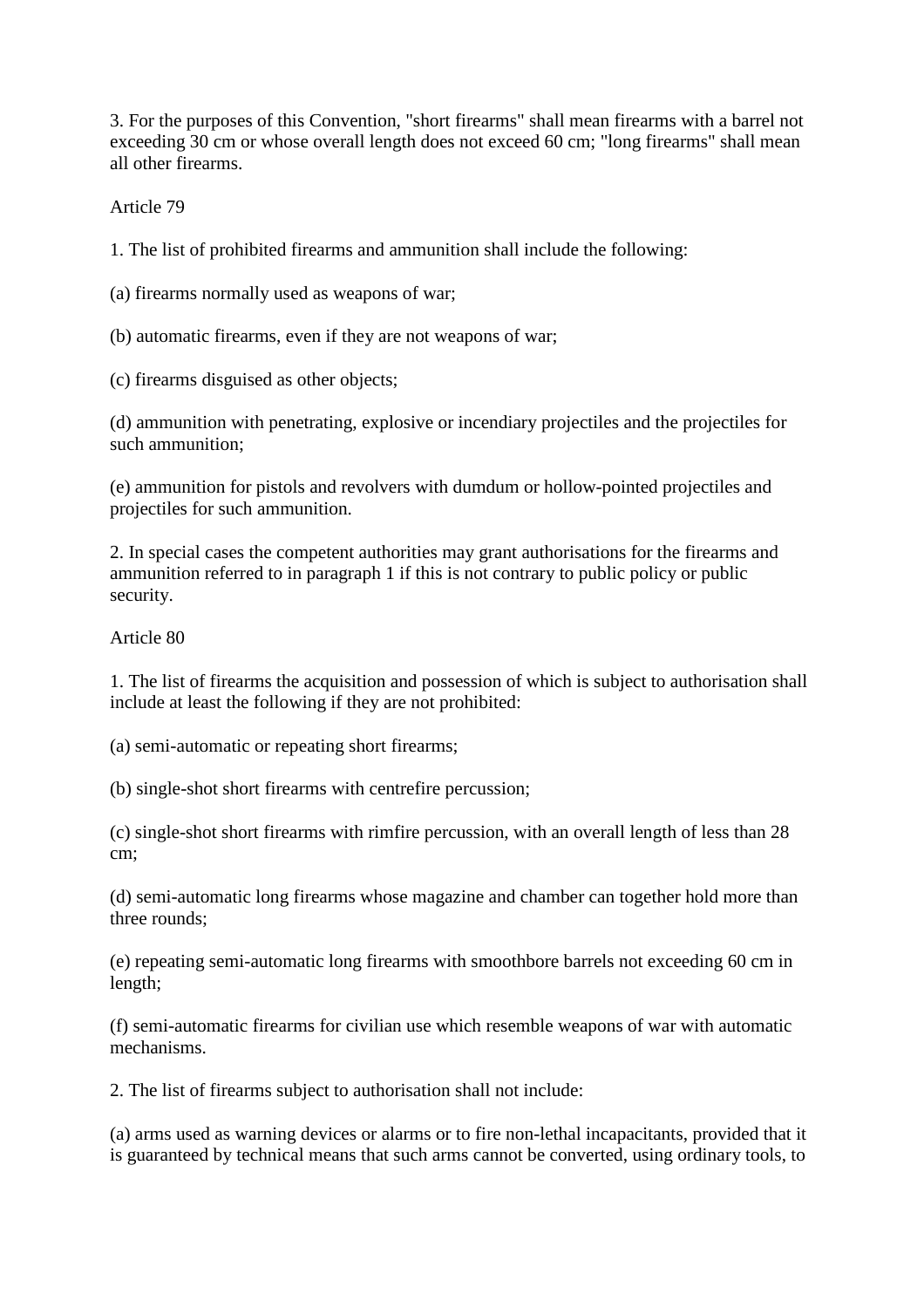fire ammunition with projectiles and provided that the firing of an irritant substance does not cause permanent injury to persons;

(b) semi-automatic long firearms whose magazine and chamber cannot hold more than three rounds without being reloaded, provided that the loading device is non-removable or that it is certain that the firearms cannot be converted, using ordinary tools, into firearms whose magazine and chamber can together hold more than three rounds.

Article 81

The list of firearms subject to declaration shall include, if such arms are neither prohibited nor subject to authorisation:

(a) repeating long firearms;

(b) long firearms with single-shot rifled barrel or barrels;

(c) single-shot short firearms with rimfire percussion whose overall length exceeds 28 cm;

(d) the arms listed in Article 80(2)(b).

Article 82

The list of arms referred to in Articles 79, 80 and 81 shall not include:

(a) firearms whose model or year of manufacture, save in exceptional cases, predates 1 January 1870, provided that they cannot fire ammunition intended for prohibited arms or arms subject to authorisation;

(b) reproductions of arms listed under (a), provided that they cannot be used to fire metal-case cartridges;

(c) firearms which by technical procedures guaranteed by the stamp of an official body or recognised by such a body have been rendered unfit to fire any kind of ammunition.

Article 83

Authorisation to acquire and to possess a firearm listed in Article 80 may be issued only:

(a) if the person concerned is over 18 years of age, with the exception of dispensations for hunting or sporting purposes;

(b) if the person concerned is not unfit, as a result of mental illness or any other mental or physical disability, to acquire or possess a firearm;

(c) if the person concerned has not been convicted of an offence, or if there are no other indications that the person might be a danger to public policy or public security;

(d) if the reasons given by the person concerned for acquiring or possessing firearms can be considered legitimate.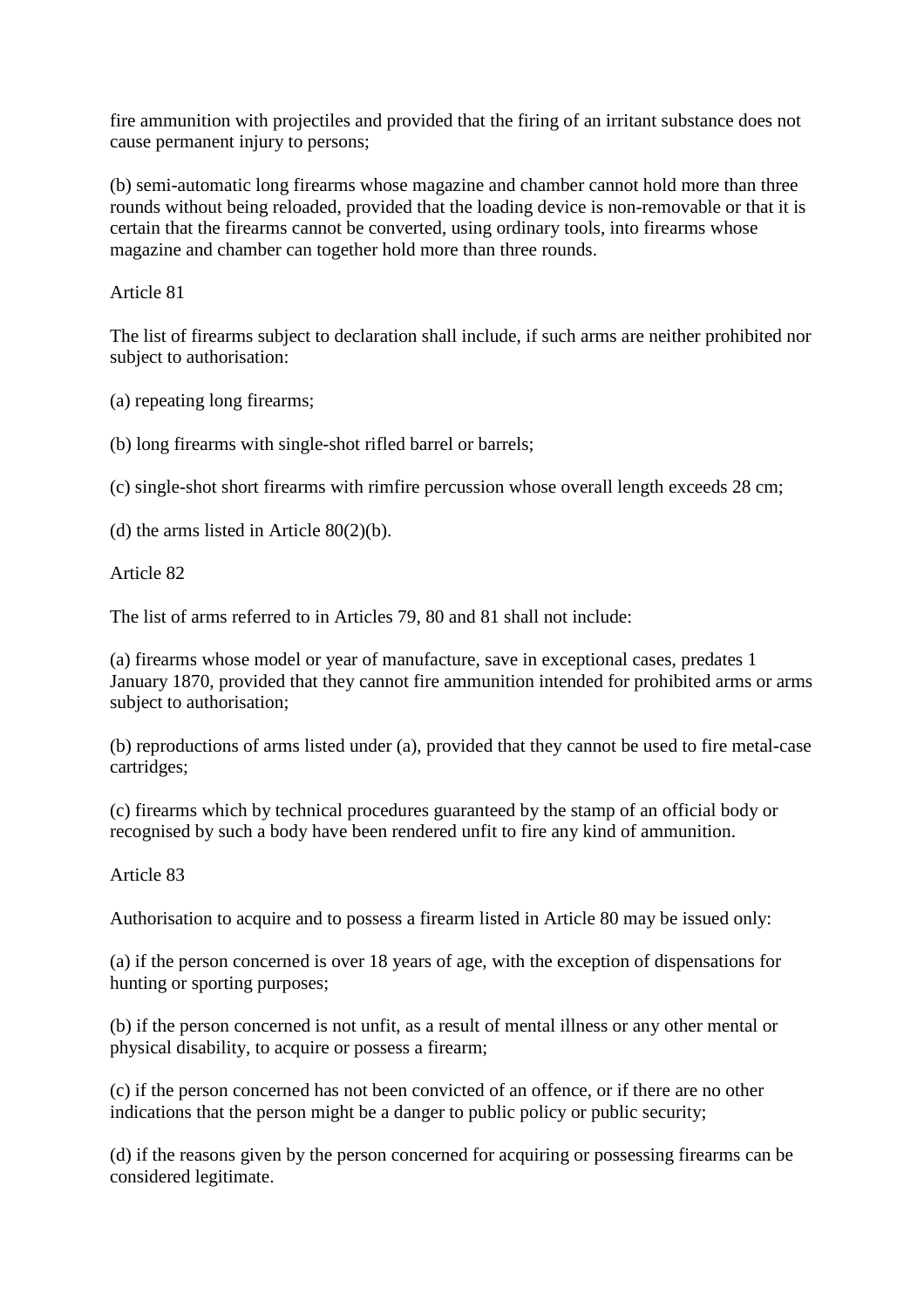#### Article 84

1. Declarations in respect of the firearms mentioned in Article 81 shall be entered in a register kept by the persons referred to in Article 85.

2. If a firearm is transferred by a person not referred to in Article 85, a declaration of transfer must be made in accordance with procedures to be laid down by each Contracting Party.

3. The declarations referred to in this Article shall contain the details necessary in order to identify the persons and the arms concerned.

#### Article 85

1. The Contracting Parties undertake to impose an authorisation requirement on manufacturers of, and on dealers in, firearms subject to authorisation and to impose a declaration requirement on manufacturers of, and on dealers in, firearms subject to declaration. Authorisation for firearms subject to authorisation shall also cover firearms subject to declaration. The Contracting Parties shall carry out checks on arms manufacturers and arms dealers, thereby guaranteeing effective control.

2. The Contracting Parties undertake to adopt measures to ensure that, as a minimum requirement, all firearms are permanently marked with a serial number enabling identification and that they carry the manufacturer's mark.

3. The Contracting Parties shall require manufacturers and dealers to keep a register of all firearms subject to authorisation or declaration; the register shall enable rapid identification of the type and origin of the firearms and the persons acquiring them.

4. As regards firearms subject to authorisation under Articles 79 and 80, the Contracting Parties undertake to adopt measures to ensure that the serial number and the manufacturer's mark on the firearm are entered in the authorisation issued to its holder.

### Article 86

1. The Contracting Parties undertake to adopt measures prohibiting legitimate holders of firearms subject to authorisation or declaration from handing such arms over to persons who do not hold either an authorisation to acquire them or a declaration certificate.

2. The Contracting Parties may authorise the temporary handing over of such firearms in accordance with procedures that they shall lay down.

### Article 87

1. The Contracting Parties shall incorporate in their national law provisions enabling authorisation to be withdrawn from persons who no longer satisfy the conditions for the issue of authorisations under Article 83.

2. The Contracting Parties undertake to adopt appropriate measures, including the seizure of firearms and withdrawal of authorisations, and to lay down appropriate penalties for any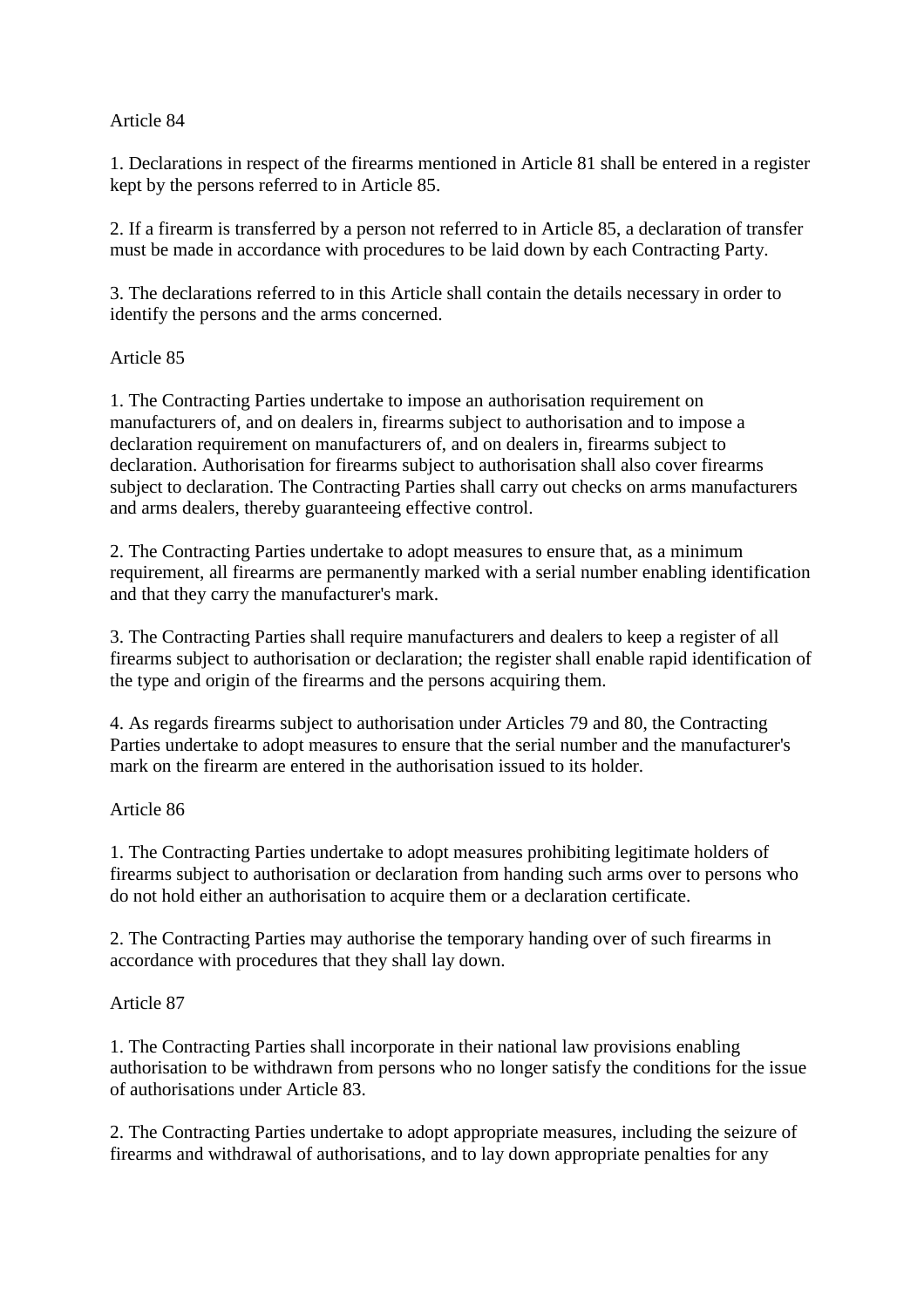infringements of the laws and regulations on firearms. Such penalties may include the confiscation of firearms.

#### Article 88

1. A person who holds an authorisation to acquire a firearm shall not require an authorisation to acquire ammunition for that firearm.

2. The acquisition of ammunition by persons not holding an authorisation to acquire arms shall be subject to the arrangements governing the weapon for which the ammunition is intended. The authorisation may be issued for a single category or for all categories of ammunition.

#### Article 89

The lists of firearms which are prohibited, subject to authorisation or subject to declaration, may be amended or supplemented by the Executive Committee to take account of technical and economic developments and national security.

#### Article 90

The Contracting Parties may adopt more stringent laws and provisions on the acquisition and possession of firearms and ammunition.

#### Article 91

1. The Contracting Parties agree, on the basis of the European Convention on the Control of the Acquisition and Possession of Firearms by Individuals of 28 June 1978, to set up within the framework of their national laws an exchange of information on the acquisition of firearms by persons - whether private individuals or firearms dealers - habitually resident or established in the territory of another Contracting Party. A firearms dealer shall mean any person whose trade or business consists, in whole or in part, in the retailing of firearms.

2. The exchange of information shall concern:

(a) between two Contracting Parties having ratified the Convention referred to in paragraph 1: the firearms listed in Appendix  $1(A)(1)(a)$  to (h) of the said Convention;

(b) between two Contracting Parties at least one of which has not ratified the Convention referred to in paragraph 1: firearms which are subject to authorisation or declaration in each of the Contracting Parties.

3. Information on the acquisition of firearms shall be communicated without delay and shall include the following:

(a) the date of acquisition of the firearm and the identity of the person acquiring it, i.e.:

- in the case of a natural person: surname, forenames, date and place of birth, address and passport or identity card number, date of issue and details of the issuing authority, whether firearms dealer or not,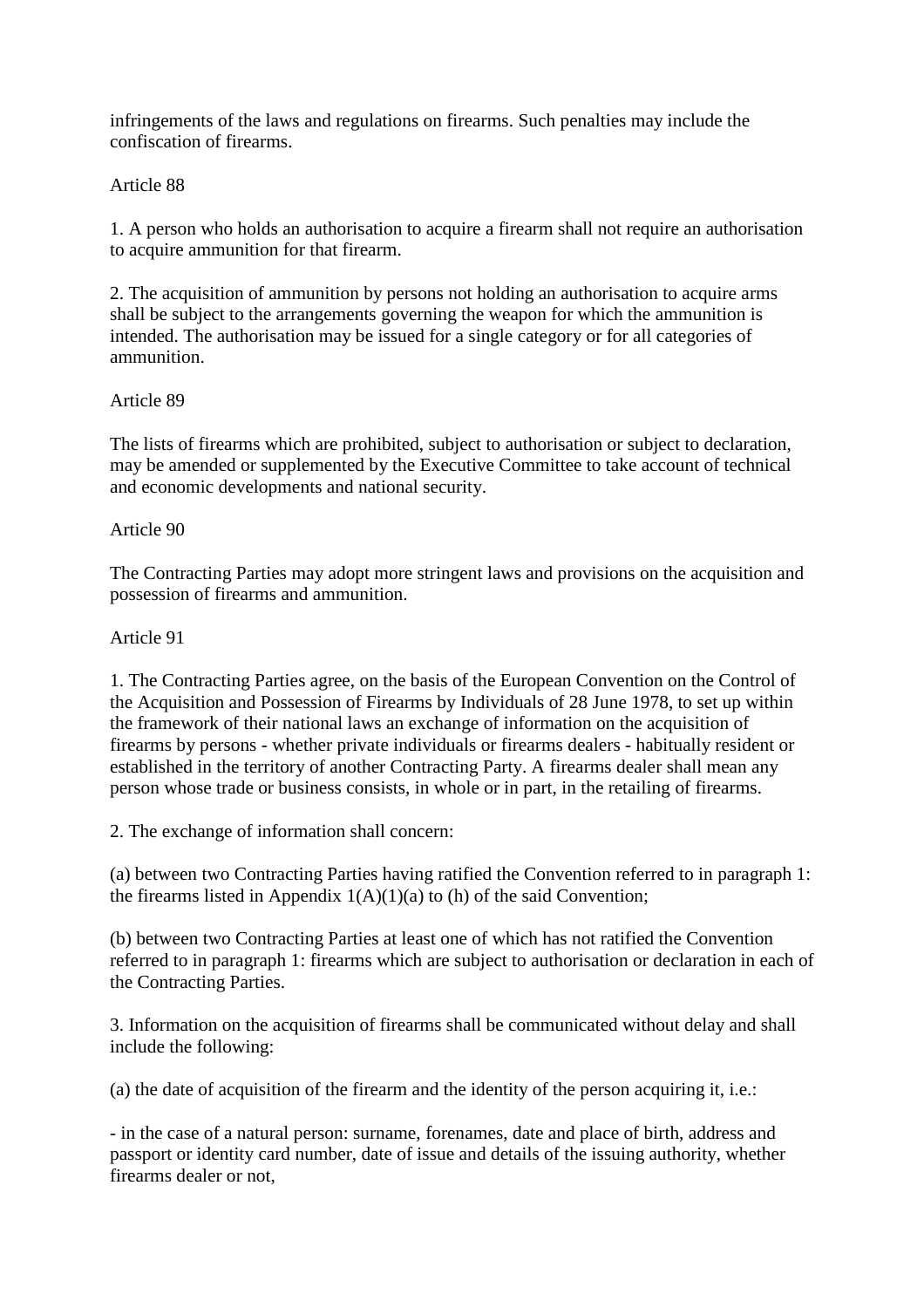- in the case of a legal person: the name or business name and registered place of business and the surname, forenames, date and place of birth, address and passport or identity card number of the person authorised to represent the legal person;

(b) the model, manufacturer's number, calibre and other characteristics of the firearm in question and its serial number.

4. Each Contracting Party shall designate the national authority responsible for sending and receiving the information referred to in paragraphs 2 and 3 and shall immediately inform the other Contracting Parties of any change of designated authority.

5. The authority designated by each Contracting Party may forward the information it has received to the competent local police authorities and the authorities responsible for border surveillance, for the purposes of preventing or prosecuting criminal offences and infringements of rules of law.

#### TITLE IV

### THE SCHENGEN INFORMATION SYSTEM

#### CHAPTER 1

### ESTABLISHMENT OF THE SCHENGEN INFORMATION SYSTEM

#### Article 92

1. The Contracting Parties shall set up and maintain a joint information system, hereinafter referred to as "the Schengen Information System", consisting of a national section in each of the Contracting Parties and a technical support function. The Schengen Information System shall enable the authorities designated by the Contracting Parties, by means of an automated search procedure, to have access to alerts on persons and property for the purposes of border checks and other police and customs checks carried out within the country in accordance with national law and, in the case of the specific category of alerts referred to in Article 96, for the purposes of issuing visas, residence permits and the administration of legislation on aliens in the context of the application of the provisions of this Convention relating to the movement of persons.

2. Each Contracting Party shall set up and maintain, for its own account and at its own risk, its national section of the Schengen Information System, the data file of which shall be made materially identical to the data files of the national sections of each of the other Contracting Parties by means of the technical support function. To ensure the rapid and effective transmission of data as referred to in paragraph 3, each Contracting Party shall observe, when setting up its national section, the protocols and procedures which the Contracting Parties have jointly established for the technical support function. Each national section's data file shall be available for the purposes of carrying out automated searches in the territory of each of the Contracting Parties. It shall not be possible to search the data files of other Contracting Parties' national sections.

3. The Contracting Parties shall set up and maintain, on a common cost basis and bearing joint liability, the technical support function of the Schengen Information System. The French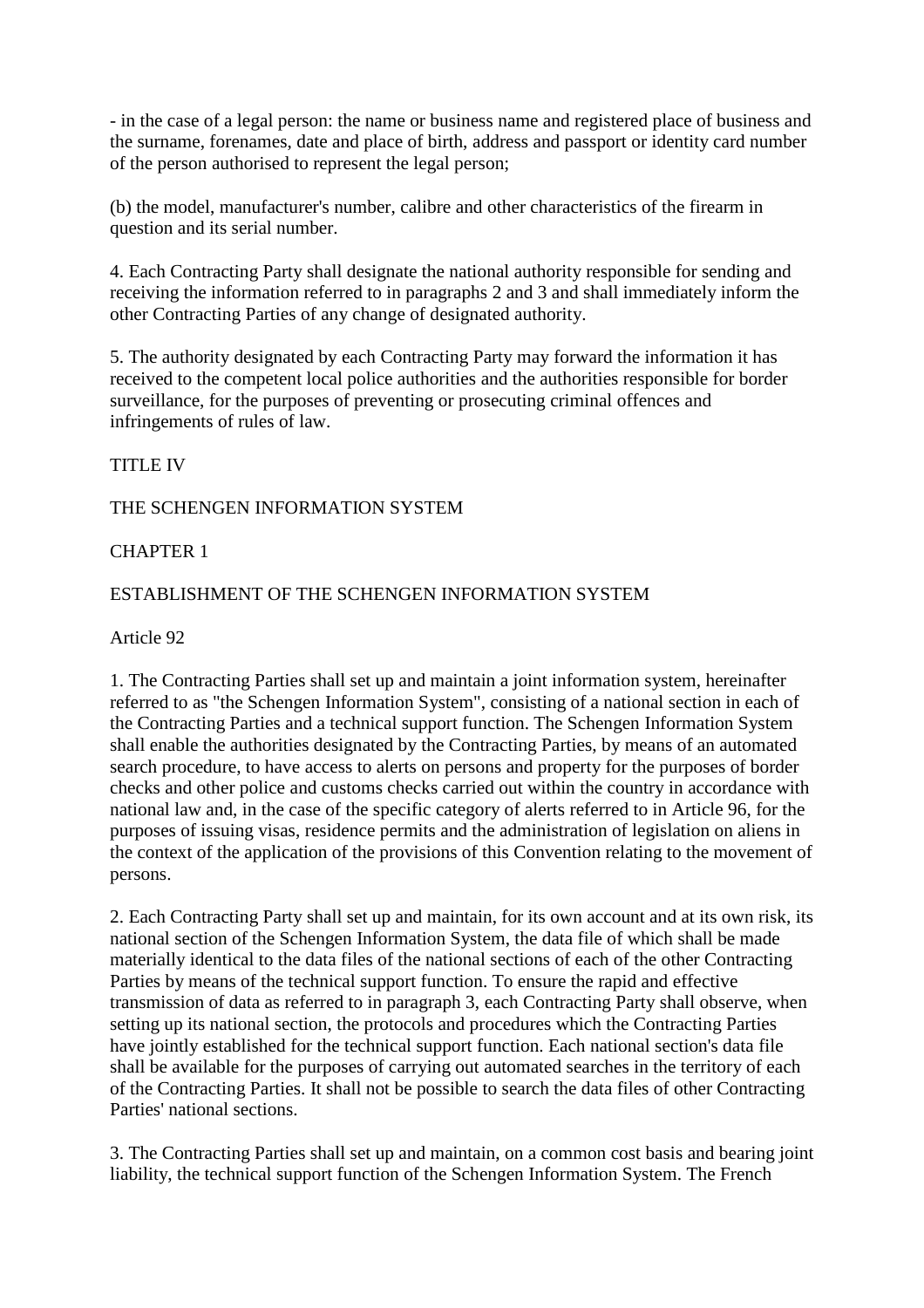Republic shall be responsible for the technical support function, which shall be located in Strasbourg. The technical support function shall comprise a data file which will ensure via online transmission that the data files of the national sections contain identical information. The data files of the technical support function shall contain alerts for persons and property in so far as these concern all the Contracting Parties. The data file of the technical support function shall contain no data other than those referred to in this paragraph and in Article 113(2).

## CHAPTER 2

#### OPERATION AND USE OF THE SCHENGEN INFORMATION SYSTEM

#### Article 93

The purpose of the Schengen Information System shall be in accordance with this Convention to maintain public policy and public security, including national security, in the territories of the Contracting Parties and to apply the provisions of this Convention relating to the movement of persons in those territories, using information communicated via this system.

#### Article 94

1. The Schengen Information System shall contain only those categories of data which are supplied by each of the Contracting Parties, as required for the purposes laid down in Articles 95 to 100. The Contracting Party issuing an alert shall determine whether the case is important enough to warrant entry of the alert in the Schengen Information System.

2. The categories of data shall be as follows:

- (a) persons for whom an alert has been issued;
- (b) objects referred to in Article 100 and vehicles referred to in Article 99.
- 3. For persons, the information shall be no more than the following:
- (a) surname and forenames, any aliases possibly entered separately;
- (b) any specific objective physical characteristics not subject to change;
- (c) first letter of second forename;
- (d) date and place of birth;
- (e) sex;
- (f) nationality;
- (g) whether the persons concerned are armed;
- (h) whether the persons concerned are violent;
- (i) reason for the alert;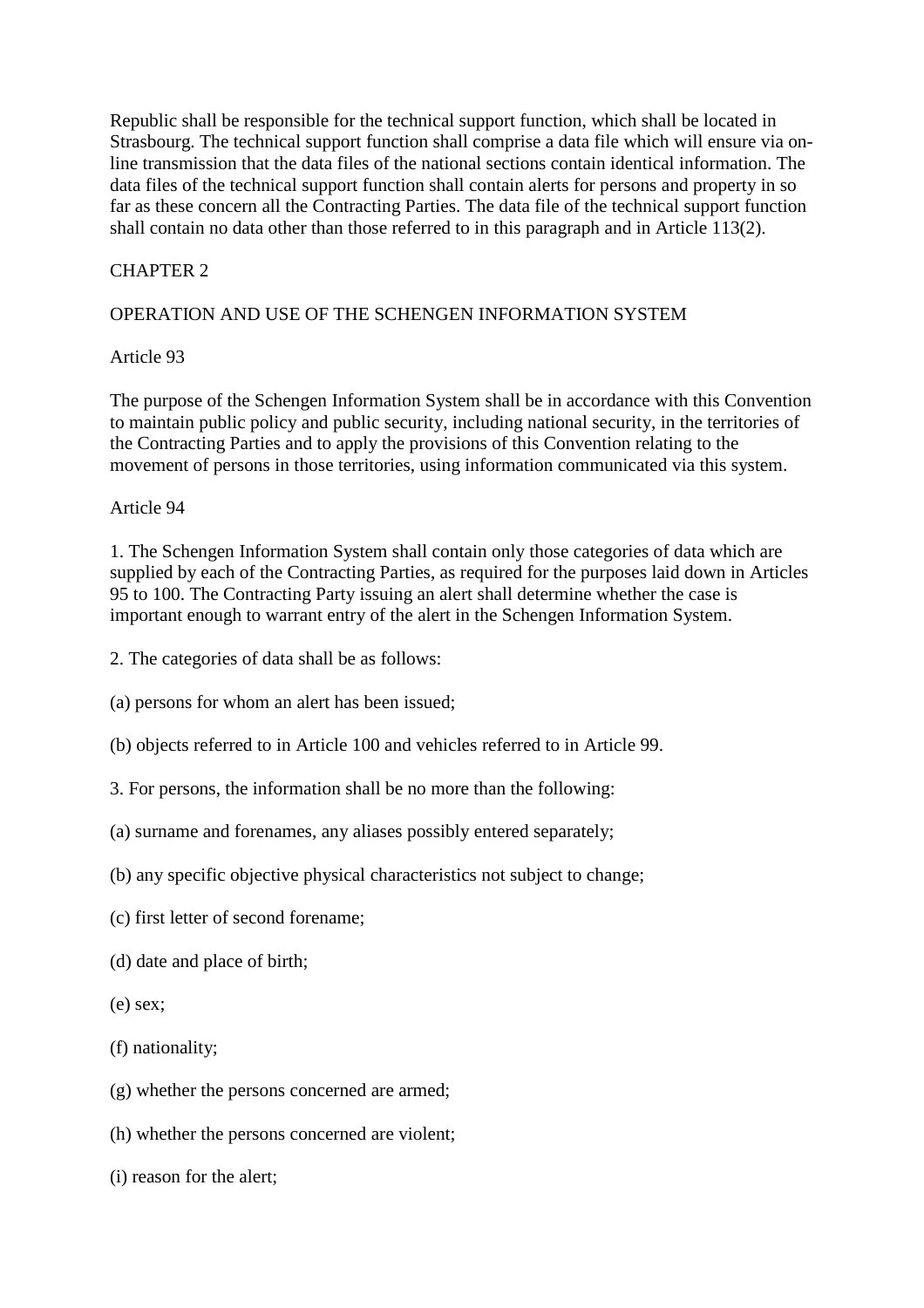(j) action to be taken.

Other information, in particular the data listed in the first sentence of Article 6 of the Council of Europe Convention for the Protection of Individuals with regard to Automatic Processing of Personal Data of 28 January 1981, shall not be authorised.

4. Where a Contracting Party considers that an alert in accordance with Articles 95, 97 or 99 is incompatible with its national law, its international obligations or essential national interests, it may subsequently add to the alert contained in the data file of the national section of the Schengen Information System a flag to the effect that the action to be taken on the basis of the alert will not be taken in its territory. Consultation must be held in this connection with the other Contracting Parties. If the Contracting Party issuing the alert does not withdraw the alert, it shall continue to apply in full for the other Contracting Parties.

### Article 95

1. Data on persons wanted for arrest for extradition purposes shall be entered at the request of the judicial authority of the requesting Contracting Party.

2. Before issuing an alert, the Contracting Party shall check whether the arrest is authorised under the national law of the requested Contracting Parties. If the Contracting Party issuing the alert has any doubts, it must consult the other Contracting Parties concerned.

The Contracting Party issuing the alert shall send the requested Contracting Parties by the quickest means possible both the alert and the following essential information relating to the case:

(a) the authority which issued the request for arrest;

(b) whether there is an arrest warrant or other document having the same legal effect, or an enforceable judgment;

(c) the nature and legal classification of the offence;

(d) a description of the circumstances in which the offence was committed, including the time, place and the degree of participation in the offence by the person for whom the alert has been issued;

(e) in so far as is possible, the consequences of the offence.

3. A requested Contracting Party may add to the alert in the data file of its national section of the Schengen Information System a flag prohibiting arrest on the basis of the alert until the flag is deleted. The flag must be deleted no later than 24 hours after the alert has been entered, unless the Contracting Party refuses to make the requested arrest on legal grounds or for special reasons of expediency. In particularly exceptional cases where this is justified by the complex nature of the facts behind the alert, the above time limit may be extended to one week. Without prejudice to a flag or a decision to refuse the arrest, the other Contracting Parties may make the arrest requested in the alert.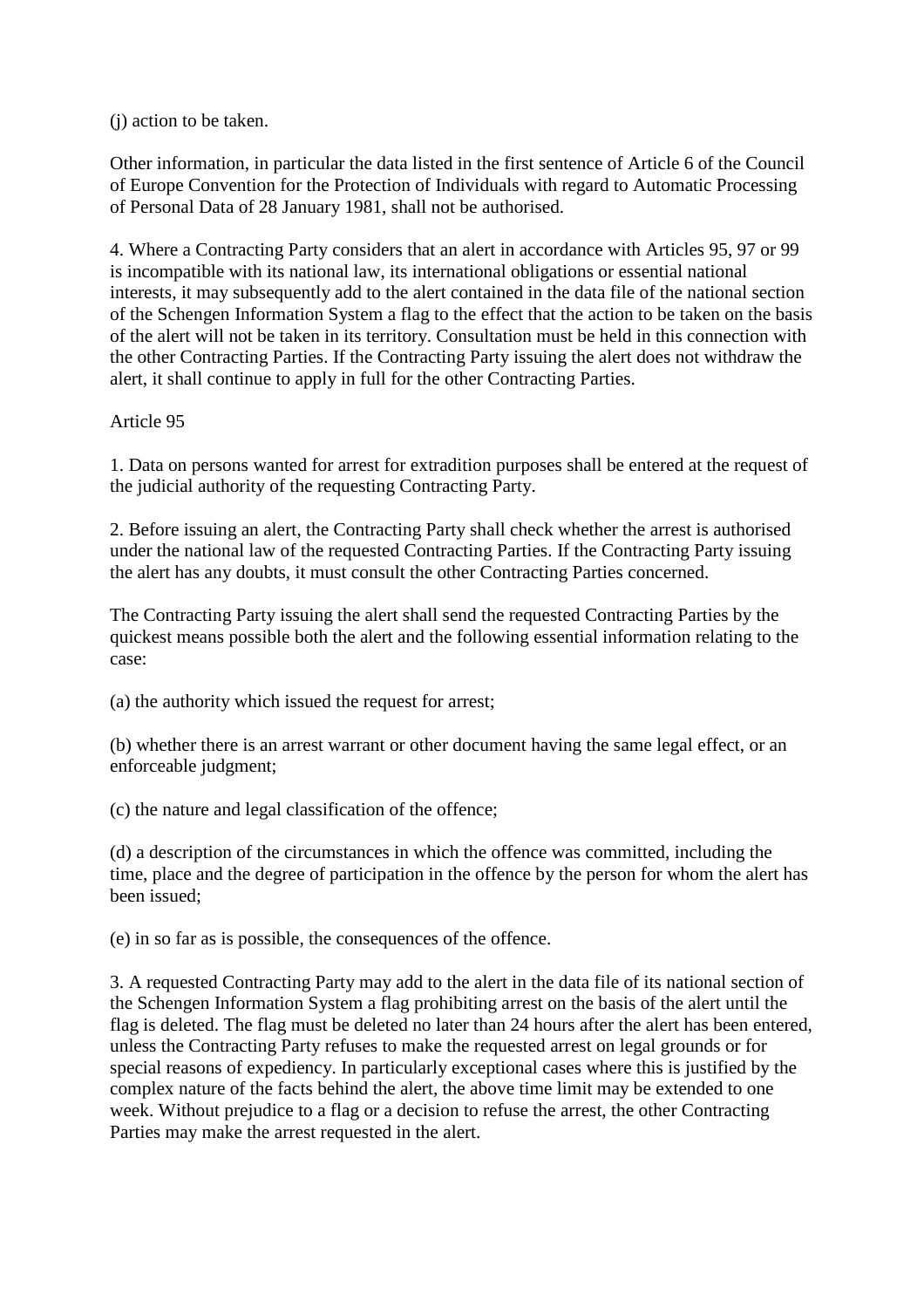4. If, for particularly urgent reasons, a Contracting Party requests an immediate search, the requested Contracting Party shall examine whether it is able to withdraw its flag. The requested Contracting Party shall take the necessary steps to ensure that the action to be taken can be carried out immediately if the alert is validated.

5. If the arrest cannot be made because an investigation has not been completed or because a requested Contracting Party refuses, the latter must regard the alert as being an alert for the purposes of communicating the place of residence of the person concerned.

6. The requested Contracting Parties shall carry out the action as requested in the alert in accordance with extradition Conventions in force and with national law. They shall not be obliged to carry out the action requested where one of their nationals is involved, without prejudice to the possibility of making the arrest in accordance with national law.

#### Article 96

1. Data on aliens for whom an alert has been issued for the purposes of refusing entry shall be entered on the basis of a national alert resulting from decisions taken by the competent administrative authorities or courts in accordance with the rules of procedure laid down by national law.

2. Decisions may be based on a threat to public policy or public security or to national security which the presence of an alien in national territory may pose.

This situation may arise in particular in the case of:

(a) an alien who has been convicted of an offence carrying a penalty involving deprivation of liberty of at least one year;

(b) an alien in respect of whom there are serious grounds for believing that he has committed serious criminal offences, including those referred to in Article 71, or in respect of whom there is clear evidence of an intention to commit such offences in the territory of a Contracting Party.

3. Decisions may also be based on the fact that the alien has been subject to measures involving deportation, refusal of entry or removal which have not been rescinded or suspended, including or accompanied by a prohibition on entry or, where applicable, a prohibition on residence, based on a failure to comply with national regulations on the entry or residence of aliens.

#### Article 97

Data on missing persons or persons who, for their own protection or in order to prevent threats, need temporarily to be placed under police protection at the request of the competent authority or the competent judicial authority of the Party issuing the alert shall be entered, so that the police authorities may communicate their whereabouts to the Party issuing the alert or may move the persons to a safe place in order to prevent them from continuing their journey, if so authorised by national law. This shall apply in particular to minors and persons who must be interned following a decision by a competent authority. The communication of data on a missing person who is of age shall be subject to the person's consent.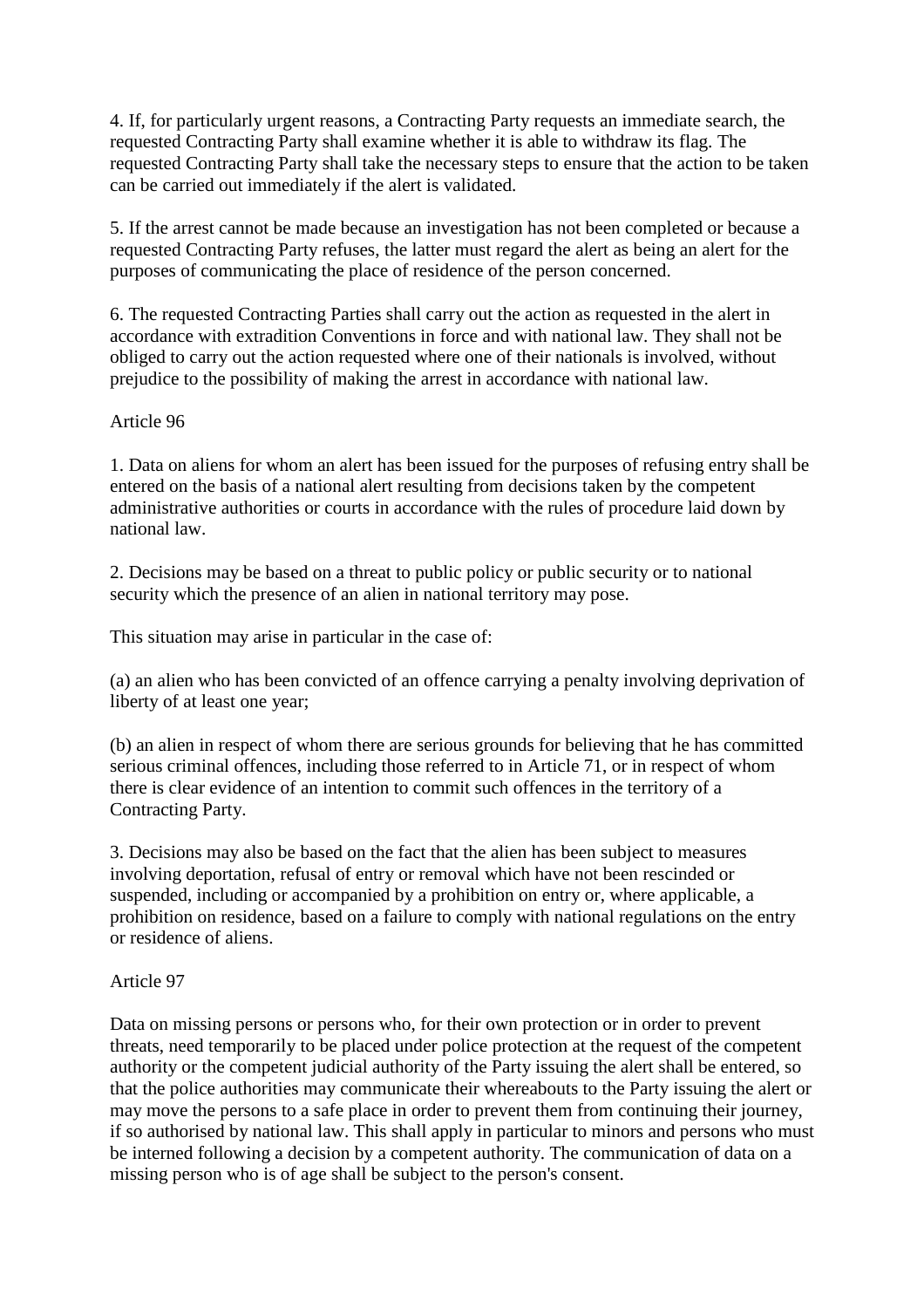#### Article 98

1. Data on witnesses, persons summoned to appear before the judicial authorities in connection with criminal proceedings in order to account for acts for which they are being prosecuted, or persons who are to be served with a criminal judgment or a summons to report in order to serve a penalty involving deprivation of liberty shall be entered, at the request of the competent judicial authorities, for the purposes of communicating their place of residence or domicile.

2. Information requested shall be communicated to the requesting Party in accordance with national law and the Conventions in force on mutual assistance in criminal matters.

#### Article 99

1. Data on persons or vehicles shall be entered in accordance with the national law of the Contracting Party issuing the alert, for the purposes of discreet surveillance or of specific checks in accordance with paragraph 5.

2. Such an alert may be issued for the purposes of prosecuting criminal offences and for the prevention of threats to public security:

(a) where there is clear evidence that the person concerned intends to commit or is committing numerous and extremely serious criminal offences; or

(b) where an overall assessment of the person concerned, in particular on the basis of past criminal offences, gives reason to suppose that that person will also commit extremely serious criminal offences in the future.

3. In addition, the alert may be issued in accordance with national law, at the request of the authorities responsible for national security, where there is clear evidence that the information referred to in paragraph 4 is necessary in order to prevent a serious threat by the person concerned or other serious threats to internal or external national security. The Contracting Party issuing the alert shall be obliged to consult the other Contracting Parties beforehand.

4. For the purposes of discreet surveillance, all or some of the following information may be collected and communicated to the authority issuing the alert when border checks or other police and customs checks are carried out within the country:

(a) the fact that the person for whom or the vehicle for which an alert has been issued has been found;

- (b) the place, time or reason for the check;
- (c) the route and destination of the journey;
- (d) persons accompanying the person concerned or occupants of the vehicle;
- (e) the vehicle used;
- (f) objects carried;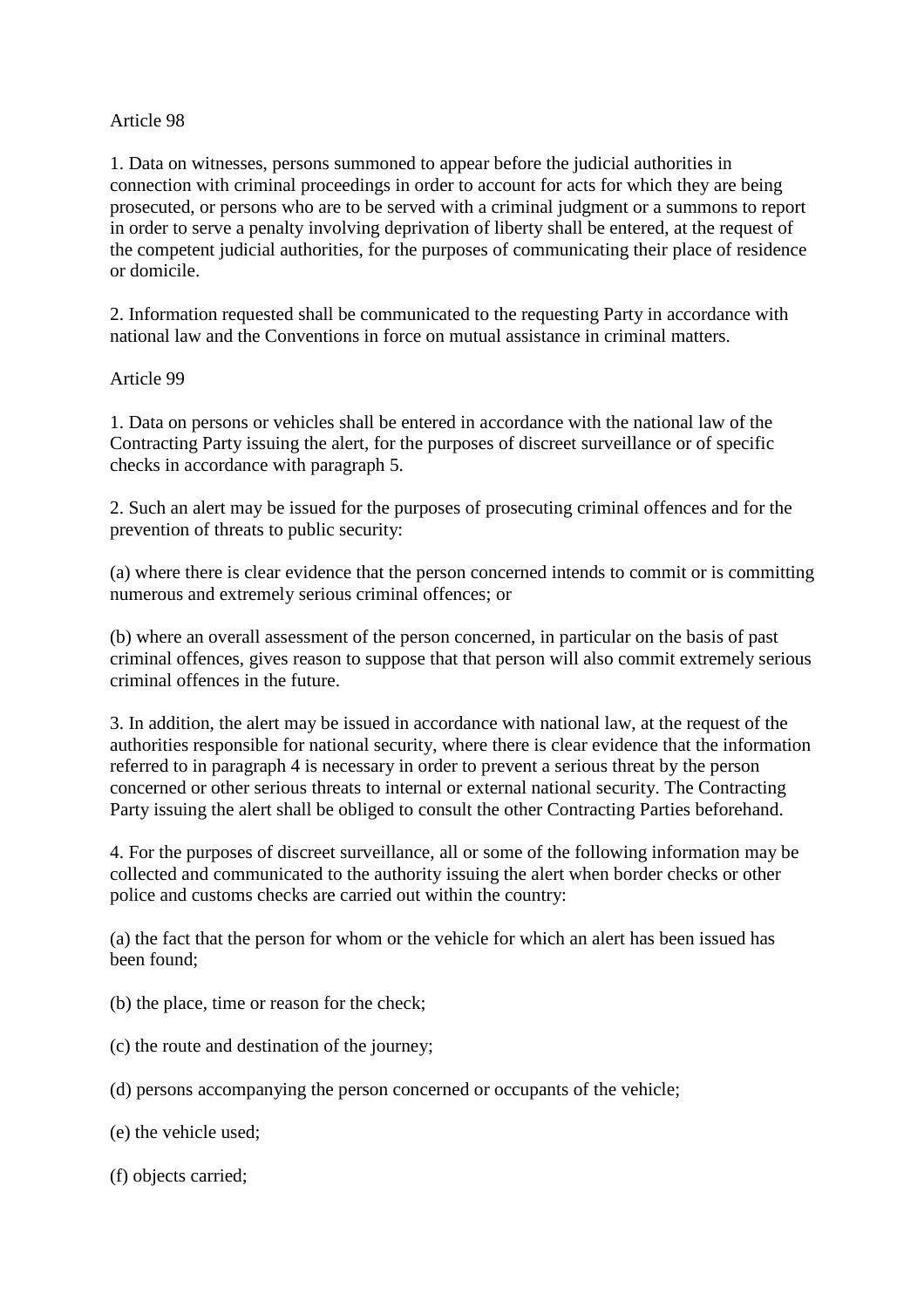(g) the circumstances under which the person or the vehicle was found.

During the collection of this information steps must be taken not to jeopardise the discreet nature of the surveillance.

5. During the specific checks referred to in paragraph 1, persons, vehicles and objects carried may be searched in accordance with national law for the purposes referred to in paragraphs 2 and 3. If the specific check is not authorised under the law of a Contracting Party, it shall automatically be replaced, for that Contracting Party, by discreet surveillance.

6. A requested Contracting Party may add to the alert in the data file of its national section of the Schengen Information System a flag prohibiting, until the flag is deleted, performance of the action to be taken on the basis of the alert for the purposes of discreet surveillance or specific checks. The flag must be deleted no later than 24 hours after the alert has been entered unless the Contracting Party refuses to take the action requested on legal grounds or for special reasons of expediency. Without prejudice to a flag or a refusal, the other Contracting Parties may carry out the action requested in the alert.

Article 100

1. Data on objects sought for the purposes of seizure or use as evidence in criminal proceedings shall be entered in the Schengen Information System.

2. If a search brings to light an alert for an object which has been found, the authority which matched the two items of data shall contact the authority which issued the alert in order to agree on the measures to be taken. For this purpose, personal data may also be communicated in accordance with this Convention. The measures to be taken by the Contracting Party which found the object must be in accordance with its national law.

3. The following categories of objects shall be entered:

(a) motor vehicles with a cylinder capacity exceeding 50 cc which have been stolen, misappropriated or lost;

(b) trailers and caravans with an unladen weight exceeding 750 kg which have been stolen, misappropriated or lost;

(c) firearms which have been stolen, misappropriated or lost;

(d) blank official documents which have been stolen, misappropriated or lost;

(e) issued identity papers (passports, identity cards, driving licences) which have been stolen, misappropriated or lost;

(f) banknotes (suspect notes).

#### Article 101

1. Access to data entered in the Schengen Information System and the right to search such data directly shall be reserved exclusively to the authorities responsible for: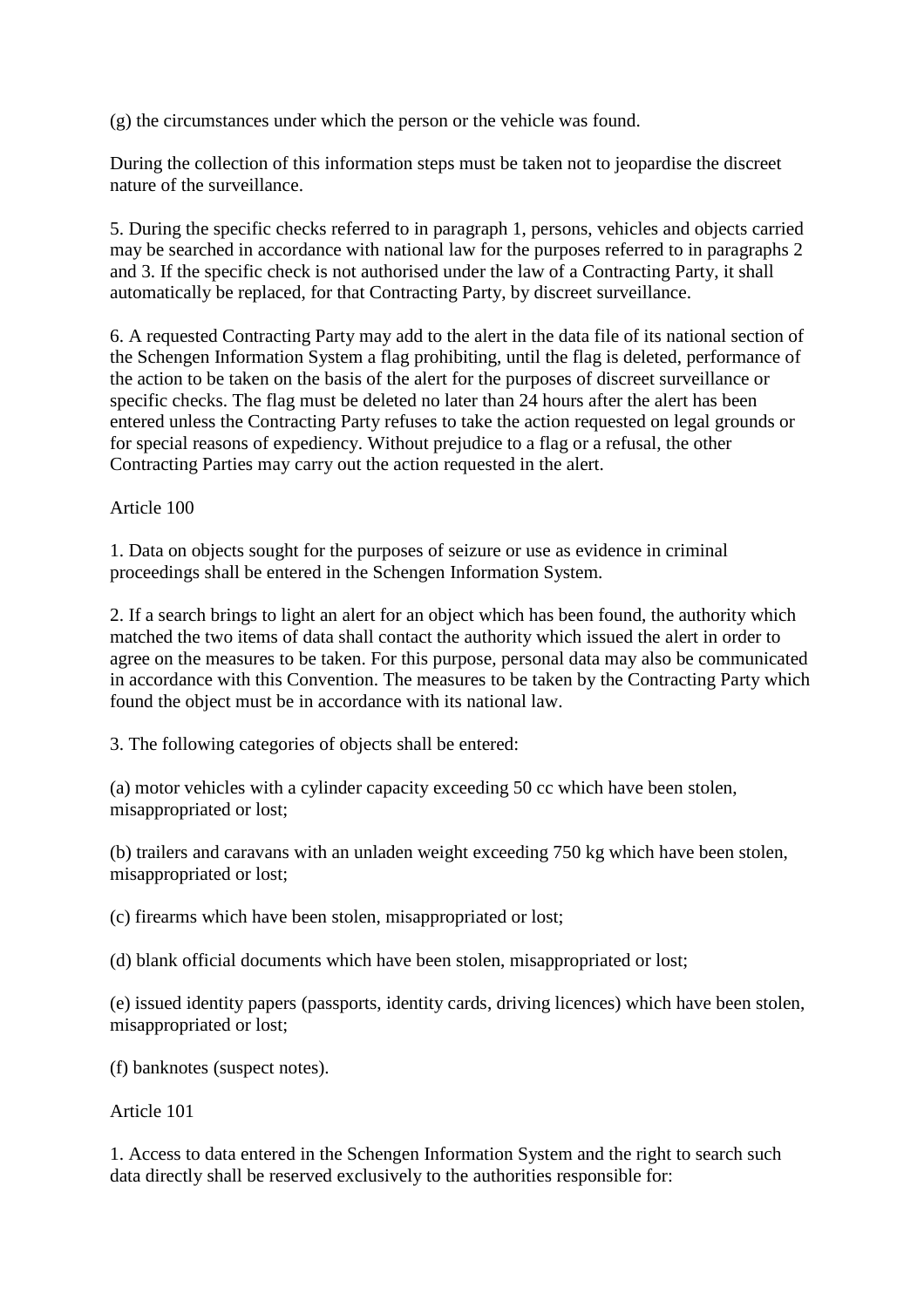(a) border checks;

(b) other police and customs checks carried out within the country, and the coordination of such checks.

2. In addition, access to data entered in accordance with Article 96 and the right to search such data directly may be exercised by the authorities responsible for issuing visas, the central authorities responsible for examining visa applications and the authorities responsible for issuing residence permits and for the administration of legislation on aliens in the context of the application of the provisions of this Convention relating to the movement of persons. Access to data shall be governed by the national law of each Contracting Party.

3. Users may only search data which they require for the performance of their tasks.

4. Each Contracting Party shall send the Executive Committee a list of competent authorities which are authorised to search the data contained in the Schengen Information System directly. That list shall specify, for each authority, which data it may search and for what purposes.

#### CHAPTER 3

#### PROTECTION OF PERSONAL DATA AND SECURITY OF DATA IN THE SCHENGEN INFORMATION SYSTEM

Article 102

1. The Contracting Parties may use the data provided for in Articles 95 to 100 only for the purposes laid down for each category of alert referred to in those Articles.

2. Data may only be copied for technical purposes, provided that such copying is necessary in order for the authorities referred to in Article 101 to carry out a direct search. Alerts issued by other Contracting Parties may not be copied from the national section of the Schengen Information System into other national data files.

3. With regard to the alerts laid down in Articles 95 to 100 of this Convention, any derogation from paragraph 1 in order to change from one category of alert to another must be justified by the need to prevent an imminent serious threat to public policy and public security, on serious grounds of national security or for the purposes of preventing a serious criminal offence. Prior authorisation from the Contracting Party issuing the alert must be obtained for this purpose.

4. Data may not be used for administrative purposes. By way of derogation, data entered under Article 96 may be used in accordance with the national law of each Contracting Party for the purposes of Article 101(2) only.

5. Any use of data which does not comply with paragraphs 1 to 4 shall be considered as misuse under the national law of each Contracting Party.

Article 103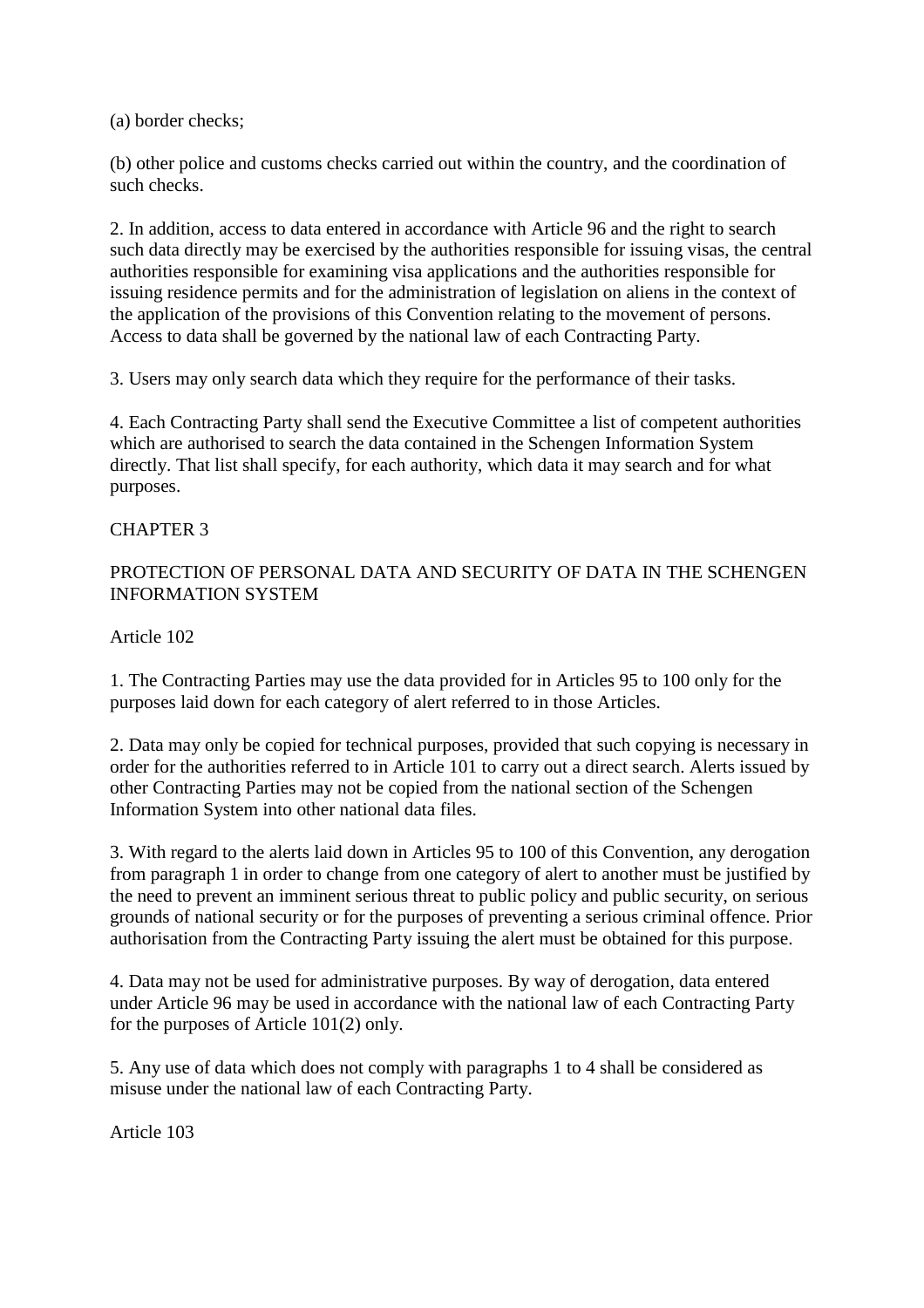Each Contracting Party shall ensure that, on average, every 10th transmission of personal data is recorded in the national section of the Schengen Information System by the data file management authority for the purposes of checking whether the search is admissible or not. The record may only be used for this purpose and shall be deleted after six months.

Article 104

1. Alerts shall be governed by the national law of the Contracting Party issuing the alert unless more stringent conditions are laid down in this Convention.

2. In so far as this Convention does not lay down specific provisions, the law of each Contracting Party shall apply to data entered in its national section of the Schengen Information System.

3. In so far as this Convention does not lay down specific provisions concerning performance of the action requested in the alert, the national law of the requested Contracting Party performing the action shall apply. In so far as this Convention lays down specific provisions concerning performance of the action requested in the alert, responsibility for that action shall be governed by the national law of the requested Contracting Party. If the requested action cannot be performed, the requested Contracting Party shall immediately inform the Contracting Party issuing the alert.

### Article 105

The Contracting Party issuing the alert shall be responsible for ensuring that the data entered into the Schengen Information System is accurate, up-to-date and lawful.

### Article 106

1. Only the Contracting Party issuing the alert shall be authorised to modify, add to, correct or delete data which it has entered.

2. If one of the Contracting Parties which has not issued the alert has evidence suggesting that an item of data is factually incorrect or has been unlawfully stored, it shall advise the Contracting Party issuing the alert thereof as soon as possible; the latter shall be obliged to check the communication and, if necessary, correct or delete the item in question immediately.

3. If the Contracting Parties are unable to reach agreement, the Contracting Party which did not issue the alert shall submit the case to the joint supervisory authority referred to in Article 115(1) for its opinion.

### Article 107

Where a person is already the subject of an alert in the Schengen Information System, a Contracting Party which enters a further alert shall reach agreement on the entry of the alert with the Contracting Party which entered the first alert. The Contracting Parties may also lay down general provisions to this end.

Article 108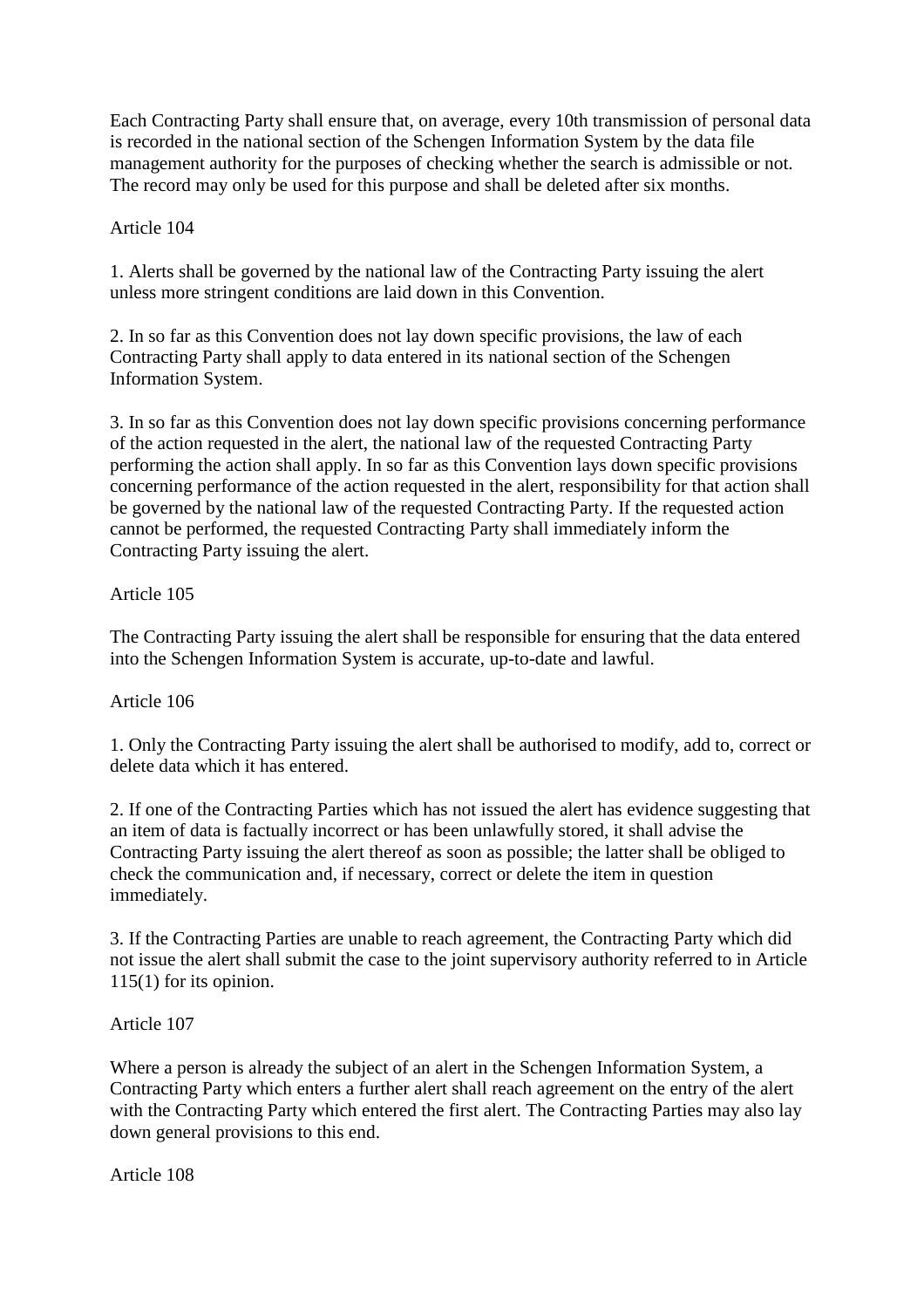1. Each Contracting Party shall designate an authority which shall have central responsibility for its national section of the Schengen Information System.

2. Each Contracting Party shall issue its alerts via that authority.

3. The said authority shall be responsible for the smooth operation of the national section of the Schengen Information System and shall take the necessary measures to ensure compliance with the provisions of this Convention.

4. The Contracting Parties shall inform one another, via the depositary, of the authority referred to in paragraph 1.

### Article 109

1. The right of persons to have access to data entered in the Schengen Information System which relate to them shall be exercised in accordance with the law of the Contracting Party before which they invoke that right. If national law so provides, the national supervisory authority provided for in Article 114(1) shall decide whether information shall be communicated and by what procedures. A Contracting Party which has not issued the alert may communicate information concerning such data only if it has previously given the Contracting Party issuing the alert an opportunity to state its position.

2. Communication of information to the data subject shall be refused if this is indispensable for the performance of a lawful task in connection with the alert or for the protection of the rights and freedoms of third parties. In any event, it shall be refused throughout the period of validity of an alert for the purpose of discreet surveillance.

Article 110

Any person may have factually inaccurate data relating to them corrected or unlawfully stored data relating to them deleted.

# Article 111

1. Any person may, in the territory of each Contracting Party, bring before the courts or the authority competent under national law an action to correct, delete or obtain information or to obtain compensation in connection with an alert involving them.

2. The Contracting Parties undertake mutually to enforce final decisions taken by the courts or authorities referred to in paragraph 1, without prejudice to the provisions of Article 116.

### Article 112

1. Personal data entered into the Schengen Information System for the purposes of tracing persons shall be kept only for the time required to meet the purposes for which they were supplied. The Contracting Party which issued the alert must review the need for continued storage of such data not later than three years after they were entered. The period shall be one year in the case of the alerts referred to in Article 99.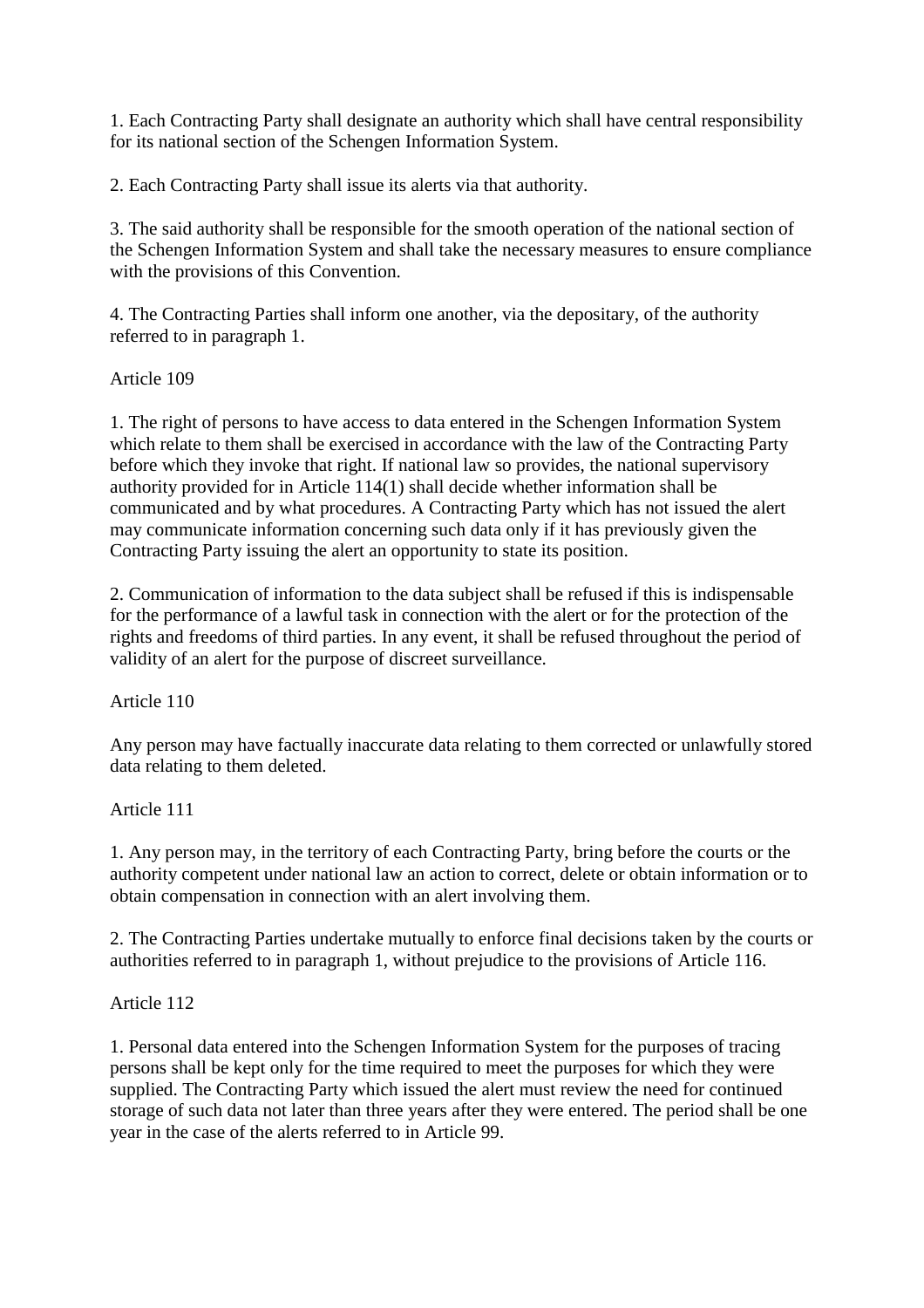2. Each Contracting Party shall, where appropriate, set shorter review periods in accordance with its national law.

3. The technical support function of the Schengen Information System shall automatically inform the Contracting Parties of scheduled deletion of data from the system one month in advance.

4. The Contracting Party issuing the alert may, within the review period, decide to keep the alert should this prove necessary for the purposes for which the alert was issued. Any extension of the alert must be communicated to the technical support function. The provisions of paragraph 1 shall apply to the extended alert.

### Article 113

1. Data other than that referred to in Article 112 shall be kept for a maximum of 10 years, data on issued identity papers and suspect banknotes for a maximum of five years and data on motor vehicles, trailers and caravans for a maximum of three years.

2. Data which have been deleted shall be kept for one year in the technical support function. During that period they may only be consulted for subsequent checking as to their accuracy and as to whether the data were entered lawfully. Afterwards they must be destroyed.

#### Article 114

1. Each Contracting Party shall designate a supervisory authority responsible in accordance with national law for carrying out independent supervision of the data file of the national section of the Schengen Information System and for checking that the processing and use of data entered in the Schengen Information System does not violate the rights of the data subject. For this purpose, the supervisory authority shall have access to the data file of the national section of the Schengen Information System.

2. Any person shall have the right to ask the supervisory authorities to check data entered in the Schengen Information System which concern them and the use made of such data. That right shall be governed by the national law of the Contracting Party to which the request is made. If the data have been entered by another Contracting Party, the check shall be carried out in close coordination with that Contracting Party's supervisory authority.

### Article 115

1. A joint supervisory authority shall be set up and shall be responsible for supervising the technical support function of the Schengen Information System. This authority shall consist of two representatives from each national supervisory authority. Each Contracting Party shall have one vote. Supervision shall be carried out in accordance with the provisions of this Convention, the Council of Europe Convention of 28 January 1981 for the Protection of Individuals with regard to the Automatic Processing of Personal Data, taking into account Recommendation No R (87) 15 of 17 September 1987 of the Committee of Ministers of the Council of Europe regulating the use of personal data in the police sector, and in accordance with the national law of the Contracting Party responsible for the technical support function.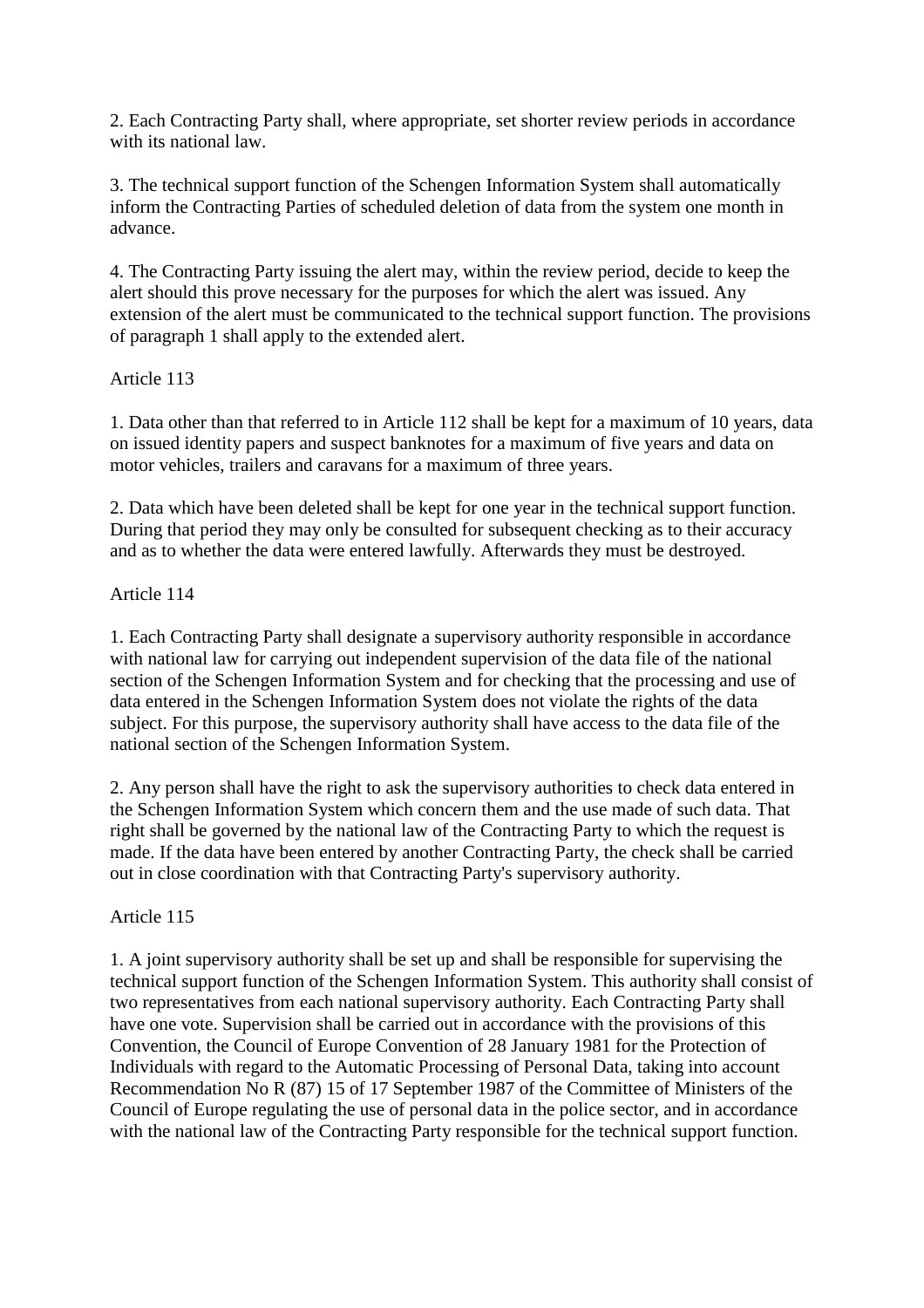2. As regards the technical support function of the Schengen Information System, the joint supervisory authority shall have the task of checking that the provisions of this Convention are properly implemented. For that purpose, it shall have access to the technical support function.

3. The joint supervisory authority shall also be responsible for examining any difficulties of application or interpretation that may arise during the operation of the Schengen Information System, for studying any problems that may occur with the exercise of independent supervision by the national supervisory authorities of the Contracting Parties or in the exercise of the right of access to the system, and for drawing up harmonised proposals for joint solutions to existing problems.

4. Reports drawn up by the joint supervisory authority shall be submitted to the authorities to which the national supervisory authorities submit their reports.

#### Article 116

1. Each Contracting Party shall be liable in accordance with its national law for any injury caused to a person through the use of the national data file of the Schengen Information System. This shall also apply to injury caused by the Contracting Party which issued the alert, where the latter entered factually inaccurate data or stored data unlawfully.

2. If the Contracting Party against which an action is brought is not the Contracting Party issuing the alert, the latter shall be required to reimburse, on request, the sums paid out as compensation unless the data were used by the requested Contracting Party in breach of this **Convention** 

### Article 117

1. As regards the automatic processing of personal data communicated pursuant to this Title, each Contracting Party shall, no later than the date of entry into force of this Convention, adopt the necessary national provisions in order to achieve a level of protection of personal data at least equal to that resulting from the principles laid down in the Council of Europe Convention for the Protection of Individuals with regard to Automatic Processing of Personal Data of 28 January 1981 and in accordance with Recommendation No R (87) 15 of 17 September 1987 of the Committee of Ministers of the Council of Europe regulating the use of personal data in the police sector.

2. The communication of personal data provided for in this Title may not take place until the provisions for the protection of personal data as specified in paragraph 1 have entered into force in the territories of the Contracting Parties involved in such communication.

### Article 118

1. Each Contracting Party undertakes, in relation to its national section of the Schengen Information System, to adopt the necessary measures in order to:

(a) deny unauthorised persons access to data-processing equipment used for processing personal data (equipment access control);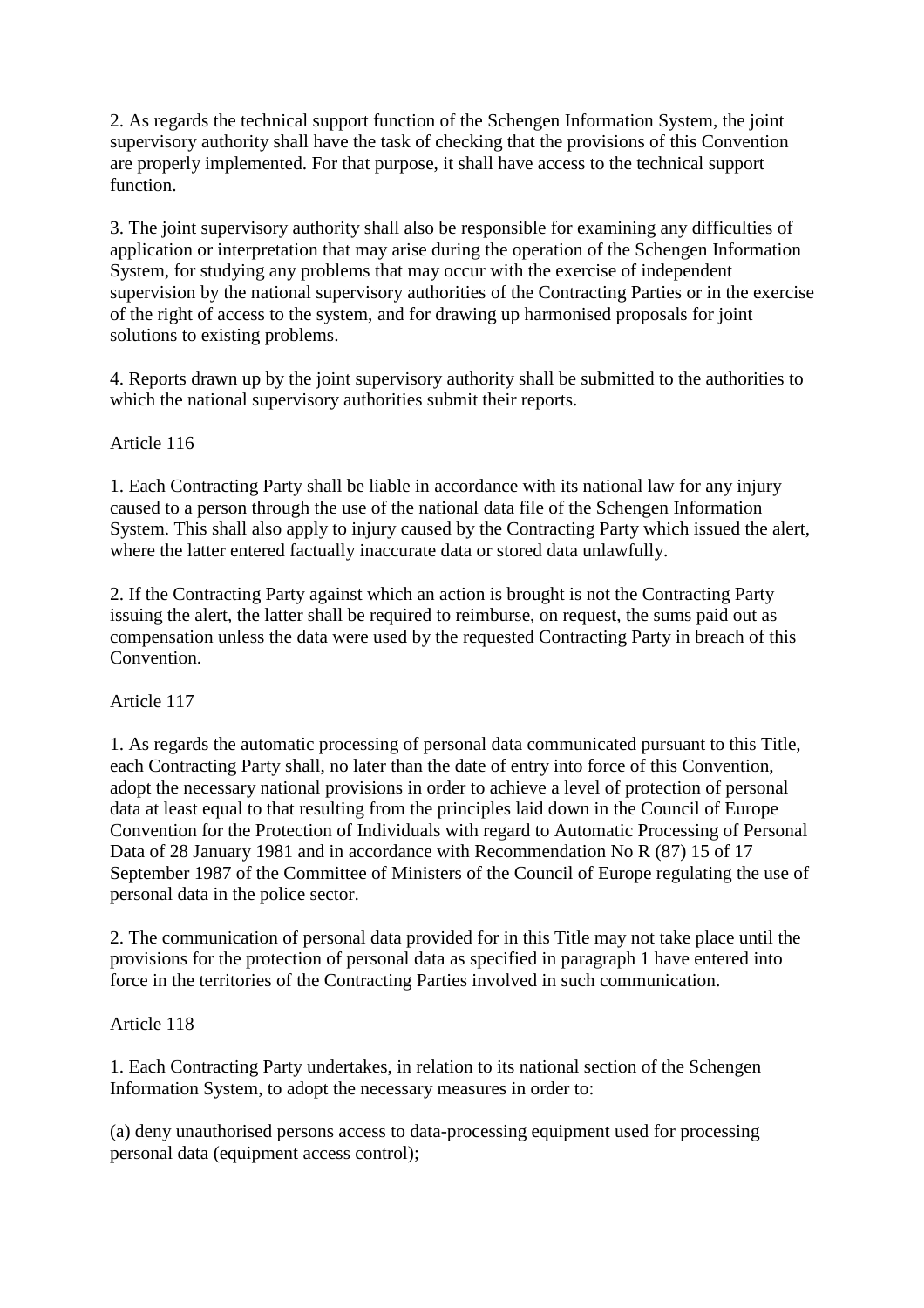(b) prevent the unauthorised reading, copying, modification or removal of data media (data media control);

(c) prevent the unauthorised input of data and the unauthorised inspection, modification or deletion of stored personal data (storage control);

(d) prevent the use of automated data-processing systems by unauthorised persons using data communication equipment (user control);

(e) ensure that persons authorised to use an automated data-processing system only have access to the data covered by their access authorisation (data access control);

(f) ensure that it is possible to verify and establish to which bodies personal data may be transmitted using data communication equipment (communication control);

(g) ensure that it is subsequently possible to verify and establish which personal data have been input into automated data-processing systems and when and by whom the data were input (input control);

(h) prevent the unauthorised reading, copying, modification or deletion of personal data during transfers of personal data or during transportation of data media (transport control).

2. Each Contracting Party must take special measures to ensure the security of data while they are being communicated to services located outside the territories of the Contracting Parties. Such measures must be notified to the joint supervisory authority.

3. For the processing of data in its national section of the Schengen Information System each Contracting Party may appoint only specially qualified persons who have undergone security checks.

4. The Contracting Party responsible for the technical support function of the Schengen Information System shall adopt the measures laid down in paragraphs 1 to 3 in respect of that function.

### CHAPTER 4

### APPORTIONMENT OF THE COSTS OF THE SCHENGEN INFORMATION SYSTEM

Article 119

1. The costs of installing and operating the technical support function referred to in Article 92(3), including the cost of lines connecting the national sections of the Schengen Information System to the technical support function, shall be borne jointly by the Contracting Parties. Each Contracting Party's share shall be determined on the basis of the rate for each Contracting Party applied to the uniform basis of assessment of value added tax within the meaning of Article 2(1)(c) of the Decision of the Council of the European Communities of 24 June 1988 on the system of the Communities' own resources.

2. The costs of installing and operating the national section of the Schengen Information System shall be borne by each Contracting Party individually.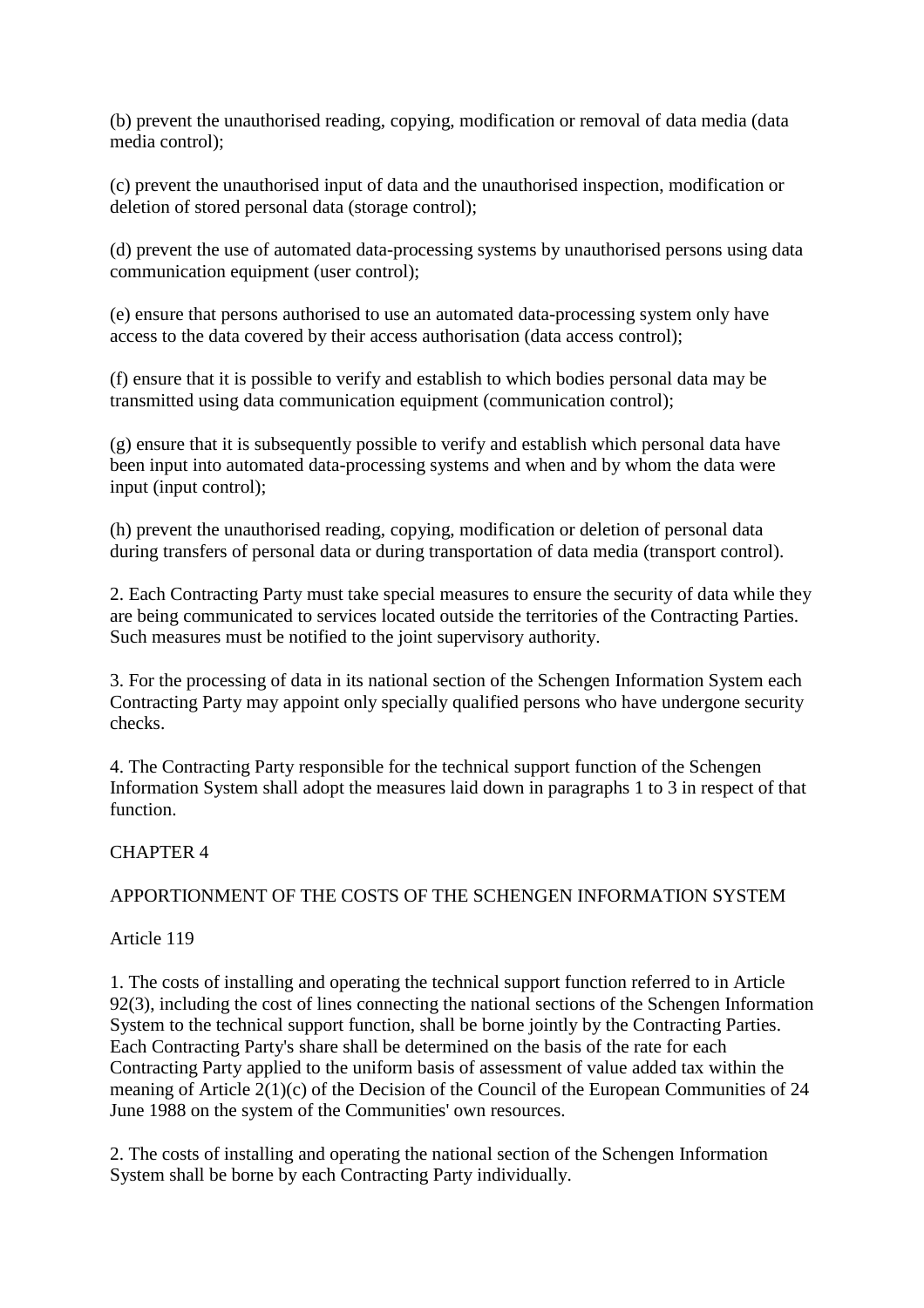## TITLE V

### TRANSPORT AND MOVEMENT OF GOODS

Article 120

1. The Contracting Parties shall jointly ensure that their laws, regulations or administrative provisions do not unjustifiably impede the movement of goods at internal borders.

2. The Contracting Parties shall facilitate the movement of goods across internal borders by carrying out formalities relating to prohibitions and restrictions when goods are cleared through customs for home use. Such customs clearance may, at the discretion of the Party concerned, be conducted either within the country or at the internal borders. The Contracting Parties shall endeavour to encourage customs clearance within the country.

3. In so far as it is not possible in certain fields to achieve the simplifications referred to in paragraph 2 in whole or in part, the Contracting Parties shall endeavour either to create the conditions therefor amongst themselves or to do so within the framework of the European Communities.

This paragraph shall apply in particular to monitoring compliance with rules on commercial transport permits, roadworthiness of means of transport, veterinary inspections and animal health checks, veterinary checks on health and hygiene, including meat inspections, plant health inspections and monitoring the transportation of dangerous goods and hazardous waste.

4. The Contracting Parties shall endeavour to harmonise formalities governing the movement of goods across external borders and to monitor compliance therewith according to uniform principles. The Contracting Parties shall, to this end, work closely together within the Executive Committee in the framework of the European Communities and other international forums.

Article 121

1. In accordance with Community law, the Contracting Parties shall waive, for certain types of plant and plant products, the plant health inspections and presentation of plant health certificates required under Community law.

The Executive Committee shall adopt the list of plants and plant products to which the simplification specified in the first subparagraph shall apply. It may amend this list and shall fix the date of entry into force for such amendments. The Contracting Parties shall inform each other of the measures taken.

2. Should there be a danger of harmful organisms being introduced or propagated, a Contracting Party may request the temporary reinstatement of the control measures laid down in Community law and may implement those measures. It shall immediately inform the other Contracting Parties thereof in writing, giving the reasons for its decision.

3. Plant health certificates may continue to be used as the certificate required under the law on the protection of species.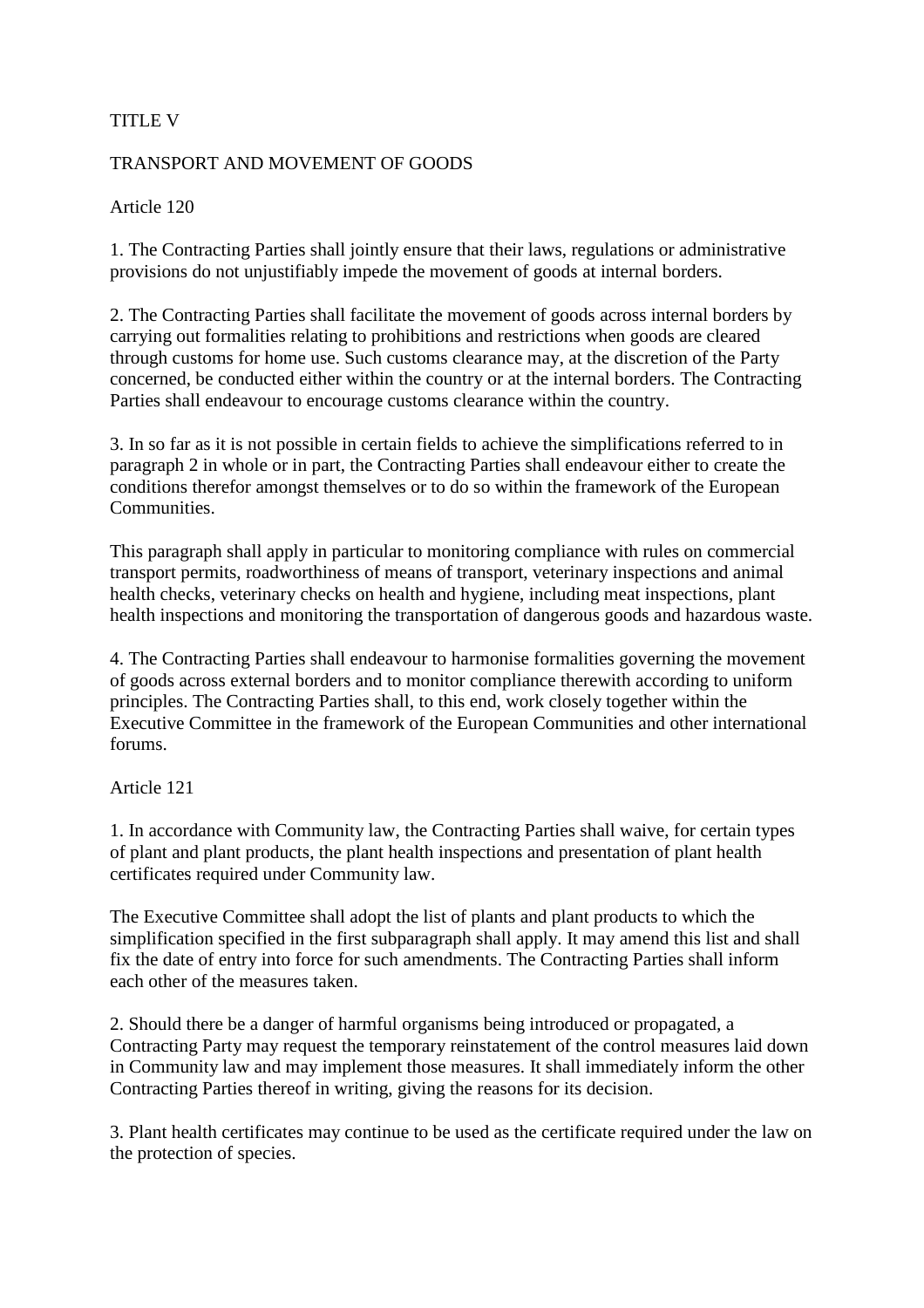4. The competent authority shall, upon request, issue a plant health certificate when a consignment is intended in whole or in part for re-export in so far as plant health requirements are met for the plants or plant products concerned.

Article 122

1. The Contracting Parties shall step up their cooperation with a view to ensuring the safe transportation of hazardous goods and undertake to harmonise their national provisions adopted pursuant to international Conventions in force. In addition, they undertake, particularly with a view to maintaining the existing level of safety, to:

(a) harmonise their requirements with regard to the vocational qualifications of drivers;

(b) harmonise the procedures for and the intensity of checks conducted during transportation and within undertakings;

(c) harmonise the classification of offences and the legal provisions concerning the relevant penalties;

(d) ensure a permanent exchange of information and experience with regard to the measures implemented and the checks carried out.

2. The Contracting Parties shall step up their cooperation with a view to conducting checks on transfers of hazardous and non-hazardous waste across internal borders.

To this end, they shall endeavour to adopt a common position regarding the amendment of Community Directives on the monitoring and management of transfers of hazardous waste and regarding the introduction of Community acts on non-hazardous waste, with the aim of setting up an adequate infrastructure for its disposal and of introducing waste disposal standards harmonised at a high level.

Pending Community rules on non-hazardous waste, checks on transfers of such waste shall be conducted on the basis of a special procedure whereby transfers may be checked at the point of destination during clearance procedures.

The second sentence of paragraph 1 shall also apply to this paragraph.

Article 123

1. The Contracting Parties undertake to consult each other for the purposes of abolishing among themselves the current requirement to produce a licence for the export of strategic industrial products and technologies, and to replace such a licence, if necessary, by a flexible procedure in cases where the countries of first and final destination are Contracting Parties.

Subject to such consultations, and in order to guarantee the effectiveness of such checks as may prove necessary, the Contracting Parties shall, by cooperating closely through a coordinating mechanism, endeavour to exchange relevant information, while taking account of national law.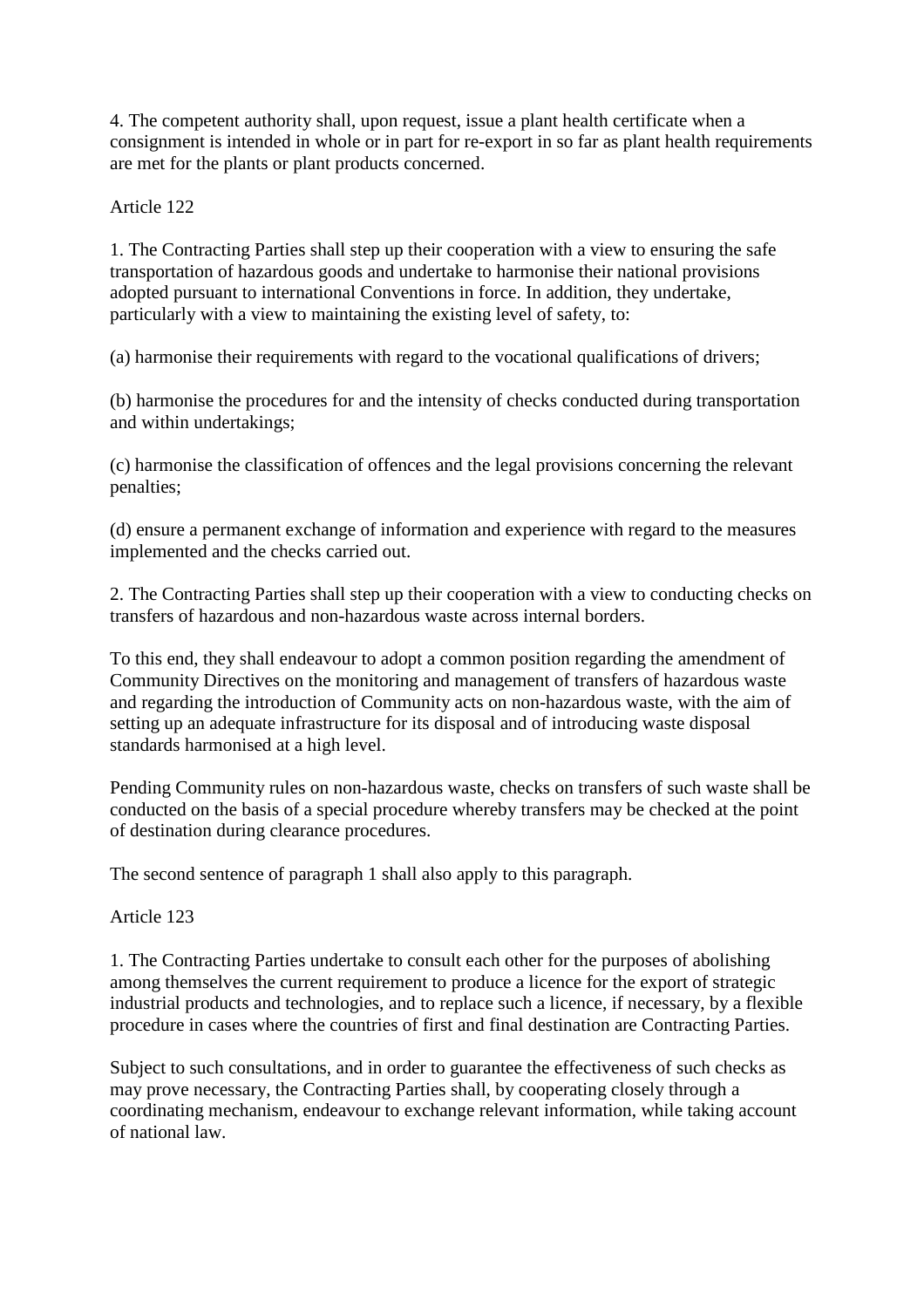2. With regard to products other than the strategic industrial products and technologies referred to in paragraph 1, the Contracting Parties shall endeavour, on the one hand, to have export formalities carried out within the country and, on the other, to harmonise their control procedures.

3. In pursuit of the objectives set out in paragraphs 1 and 2, the Contracting Parties shall consult the other partners concerned.

Article 124

The number and intensity of checks on goods carried by travellers when crossing internal borders shall be reduced to the lowest level possible. Further reductions in and the final abolition of such checks will depend on the gradual increase in travellers' duty-free allowances and on future developments in the rules applicable to the cross-border movement of travellers.

Article 125

1. The Contracting Parties shall conclude arrangements on the secondment of liaison officers from their customs administrations.

2. The secondment of liaison officers shall have the general purposes of promoting and accelerating cooperation between the Contracting Parties, in particular under existing Conventions and Community acts on mutual assistance.

3. The task of liaison officers shall be to advise and to provide assistance. They shall not be authorised to take customs administration measures on their own initiative. They shall provide information and shall perform their duties in accordance with the instructions given to them by the seconding Contracting Party.

TITLE VI

### PROTECTION OF PERSONAL DATA

Article 126

1. As regards the automatic processing of personal data communicated pursuant to this Convention, each Contracting Party shall, no later than the date of entry into force of this Convention, adopt the necessary national provisions in order to achieve a level of protection of personal data at least equal to that resulting from the Council of Europe Convention for the Protection of Individuals with regard to Automatic Processing of Personal Data of 28 January 1981.

2. The communication of personal data provided for in this Convention may not take place until the provisions for the protection of personal data as specified in paragraph 1 have entered into force in the territories of the Contracting Parties involved in such communication.

3. In addition, the following provisions shall apply to the automatic processing of personal data communicated pursuant to this Convention: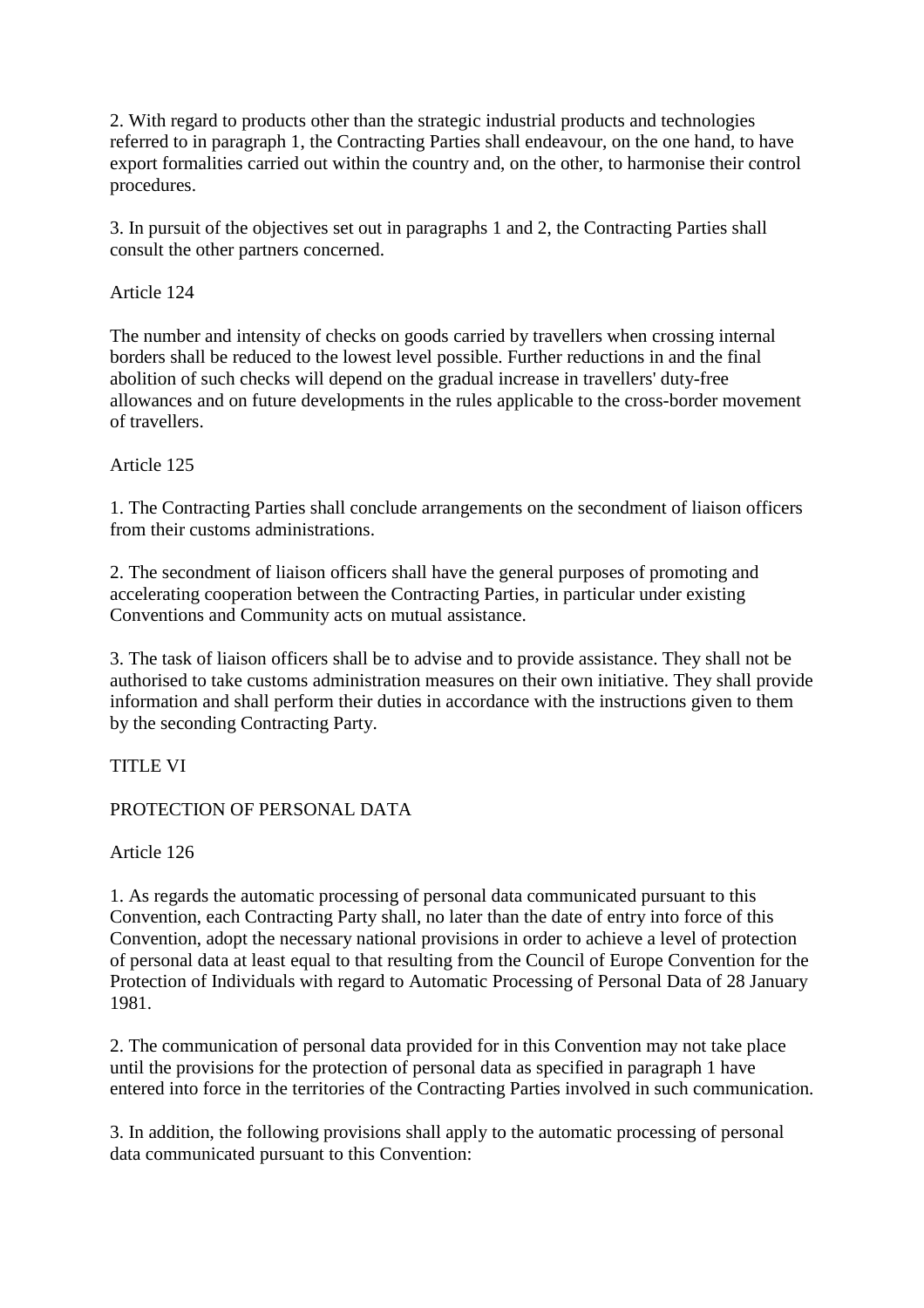(a) such data may be used by the recipient Contracting Party solely for the purposes for which this Convention stipulates that they may be communicated; such data may be used for other purposes only with the prior authorisation of the Contracting Party communicating the data and in accordance with the law of the recipient Contracting Party; such authorisation may be granted in so far as the national law of the Contracting Party communicating the data so permits;

(b) such data may be used only by the judicial authorities and the departments and authorities carrying out tasks or performing duties in connection with the purposes referred to in paragraph (a);

(c) the Contracting Party communicating such data shall be obliged to ensure the accuracy thereof; should it establish, either on its own initiative or further to a request by the data subject, that data have been provided that are inaccurate or should not have been communicated, the recipient Contracting Party or Parties must be immediately informed thereof; the latter Party or Parties shall be obliged to correct or destroy the data, or to indicate that the data are inaccurate or were unlawfully communicated;

(d) a Contracting Party may not plead that another Contracting Party communicated inaccurate data, in order to avoid its liability under its national law vis-à-vis an injured party; if damages are awarded against the recipient Contracting Party because of its use of inaccurate communicated data, the Contracting Party which communicated the data shall refund in full to the recipient Contracting Party the amount paid in damages;

(e) the transmission and receipt of personal data must be recorded both in the source data file and in the data file in which they are entered;

(f) the joint supervisory authority referred to in Article 115 may, at the request of one of the Contracting Parties, deliver an opinion on the difficulties of implementing and interpreting this Article.

4. This Article shall not apply to the communication of data provided for under Chapter 7 of Title II and Title IV. Paragraph 3 shall not apply to the communication of data provided for under Chapters 2 to 5 of Title III.

Article 127

1. Where personal data are communicated to another Contracting Party pursuant to the provisions of this Convention, Article 126 shall apply to the communication of the data from a non-automated data file and to their inclusion in another non-automated data file.

2. Where, in cases other than those governed by Article 126(1), or paragraph 1 of this Article, personal data are communicated to another Contracting Party pursuant to this Convention, Article 126(3), with the exception of subparagraph (e), shall apply. The following provisions shall also apply:

(a) a written record shall be kept of the transmission and receipt of personal data; this obligation shall not apply where such a record is not necessary given the use of the data, in particular if they are not used or are used only very briefly;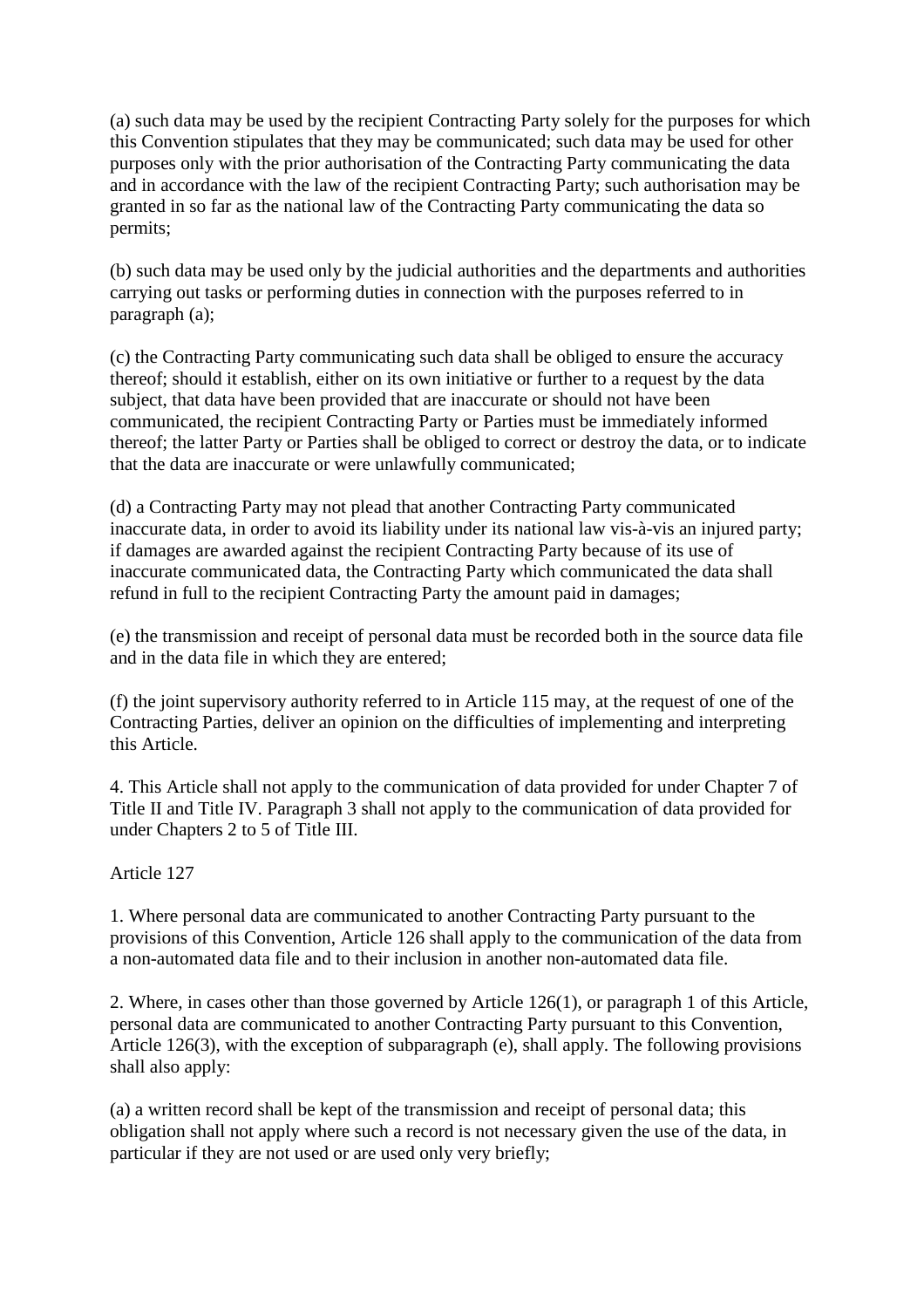(b) the recipient Contracting Party shall ensure, in the use of communicated data, a level of protection at least equal to that laid down in its national law for the use of similar data;

(c) the decision concerning whether and under what conditions the data subject shall, at his request, be provided information concerning communicated data relating to him shall be governed by the national law of the Contracting Party to which the request was addressed.

3. This Article shall not apply to the communication of data provided for under Chapter 7 of Title II, Chapters 2 to 5 of Title III, and Title IV.

### Article 128

1. The communication of personal data provided for by this Convention may not take place until the Contracting Parties involved in that communication have instructed a national supervisory authority to monitor independently that the processing of personal data in data files complies with Articles 126 and 127 and the provisions adopted for their implementation.

2. Where the Contracting Party has, in accordance with its national law, instructed a supervisory authority to monitor independently, in one or more areas, compliance with the provisions on the protection of personal data not entered in a data file, that Contracting Party shall instruct the same authority to supervise compliance with the provisions of this Title in the areas concerned.

3. This Article shall not apply to the communication of data provided for under Chapter 7 of Title II and Chapters 2 to 5 of Title III.

### Article 129

As regards the communication of personal data pursuant to Chapter 1 of Title III, the Contracting Parties undertake, without prejudice to Articles 126 and 127, to achieve a level of protection of personal data which complies with the principles of Recommendation No R (87) 15 of 17 September 1987 of the Committee of Ministers of the Council of Europe regulating the use of personal data in the police sector. In addition, as regards the communication of data pursuant to Article 46, the following provisions shall apply:

(a) the data may be used by the recipient Contracting Party solely for the purposes indicated by the Contracting Party which provided the data and in compliance with the conditions laid down by that Contracting Party;

(b) the data may be communicated to police forces and authorities only; data may not be communicated to other authorities without the prior authorisation of the Contracting Party which provided them;

(c) the recipient Contracting Party shall, upon request, inform the Contracting Party which provided the data of the use made of the data and the results thus obtained.

### Article 130

If personal data are communicated via a liaison officer as referred to in Article 47 or Article 125, the provisions of this title shall not apply unless the liaison officer communicates such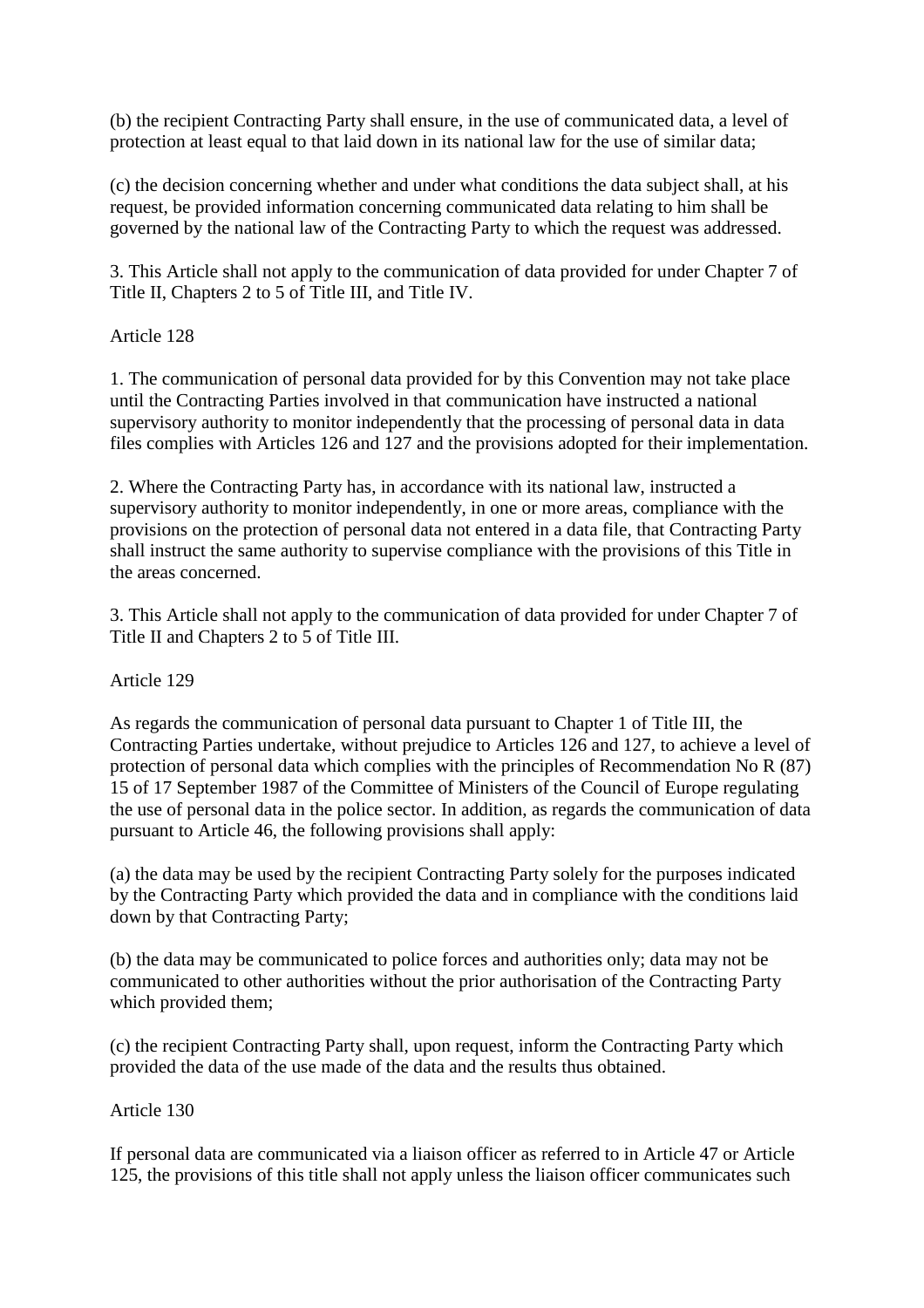data to the Contracting Party which seconded the officer to the territory of the other Contracting Party.

TITLE VII

EXECUTIVE COMMITTEE

Article 131

1. An Executive Committee shall be set up for the purposes of implementing this Convention.

2. Without prejudice to the special powers conferred upon it by this Convention, the overall task of the Executive Committee shall be to ensure that this Convention is implemented correctly.

Article 132

1. Each Contracting Party shall have one seat on the Executive Committee. The Contracting Parties shall be represented on the Committee by a Minister responsible for the implementation of this Convention; that Minister may, if necessary, be assisted by experts, who may participate in the deliberations.

2. The Executive Committee shall take its decisions unanimously. It shall draw up its own rules of procedure; in this connection it may provide for a written decision-making procedure.

3. At the request of the representative of a Contracting Party, the final decision on a draft on which the Executive Committee has acted may be postponed for no more than two months from the date of submission of that draft.

4. The Executive Committee may set up working parties composed of representatives of the administrations of the Contracting Parties in order to prepare decisions or to carry out other tasks.

Article 133

The Executive Committee shall meet in the territory of each Contracting Party in turn. It shall meet as often as is necessary for it to discharge its duties properly.

TITLE VIII

FINAL PROVISIONS

Article 134

The provisions of this Convention shall apply only in so far as they are compatible with Community law.

Article 135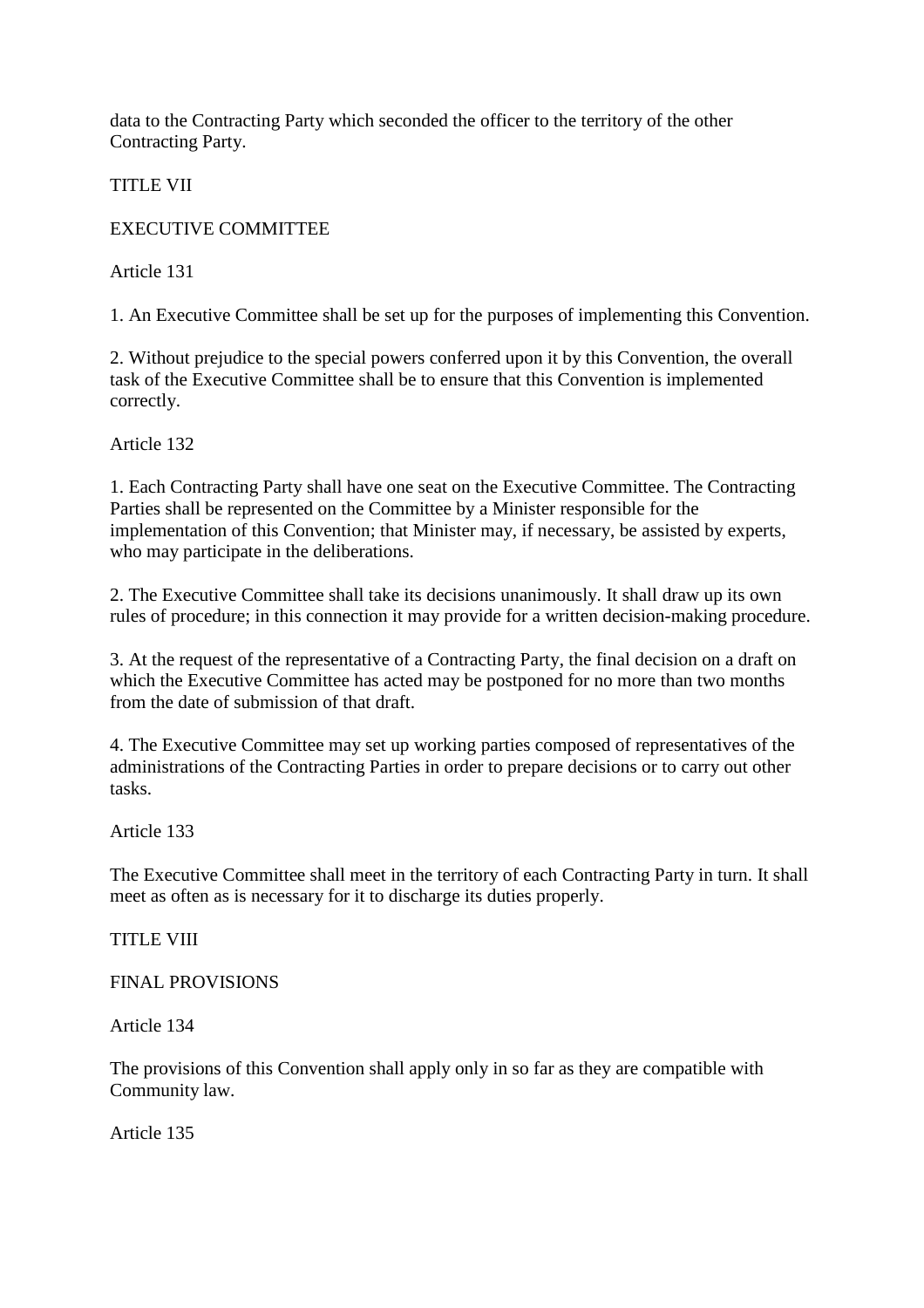The provisions of this Convention shall apply subject to the provisions of the Geneva Convention relating to the Status of Refugees of 28 July 1951, as amended by the New York Protocol of 31 January 1967.

Article 136

1. A Contracting Party which envisages conducting negotiations on border checks with a third State shall inform the other Contracting Parties thereof in good time.

2. No Contracting Party shall conclude with one or more third States agreements simplifying or abolishing border checks without the prior agreement of the other Contracting Parties, subject to the right of the Member States of the European Communities to conclude such agreements jointly.

3. Paragraph 2 shall not apply to agreements on local border traffic in so far as those agreements comply with the exceptions and arrangements adopted under Article 3(1).

Article 137

This Convention shall not be the subject of any reservations, save for those referred to in Article 60.

Article 138

As regards the French Republic, the provisions of this Convention shall apply only to the European territory of the French Republic.

As regards the Kingdom of the Netherlands, the provisions of this Convention shall apply only to the territory of the Kingdom in Europe.

Article 139

1. This Convention shall be subject to ratification, acceptance or approval. The instruments of ratification, acceptance or approval shall be deposited with the Government of the Grand Duchy of Luxembourg, which shall notify all the Contracting Parties thereof.

2. This Convention shall enter into force on the first day of the second month following the deposit of the final instrument of ratification, acceptance or approval. The provisions concerning the setting up, activities and powers of the Executive Committee shall apply as from the entry into force of this Convention. The other provisions shall apply as from the first day of the third month following the entry into force of this Convention.

3. The Government of the Grand Duchy of Luxembourg shall notify all the Contracting Parties of the date of entry into force.

Article 140

1. Any Member State of the European Communities may become a Party to this Convention. Accession shall be the subject of an agreement between that State and the Contracting Parties.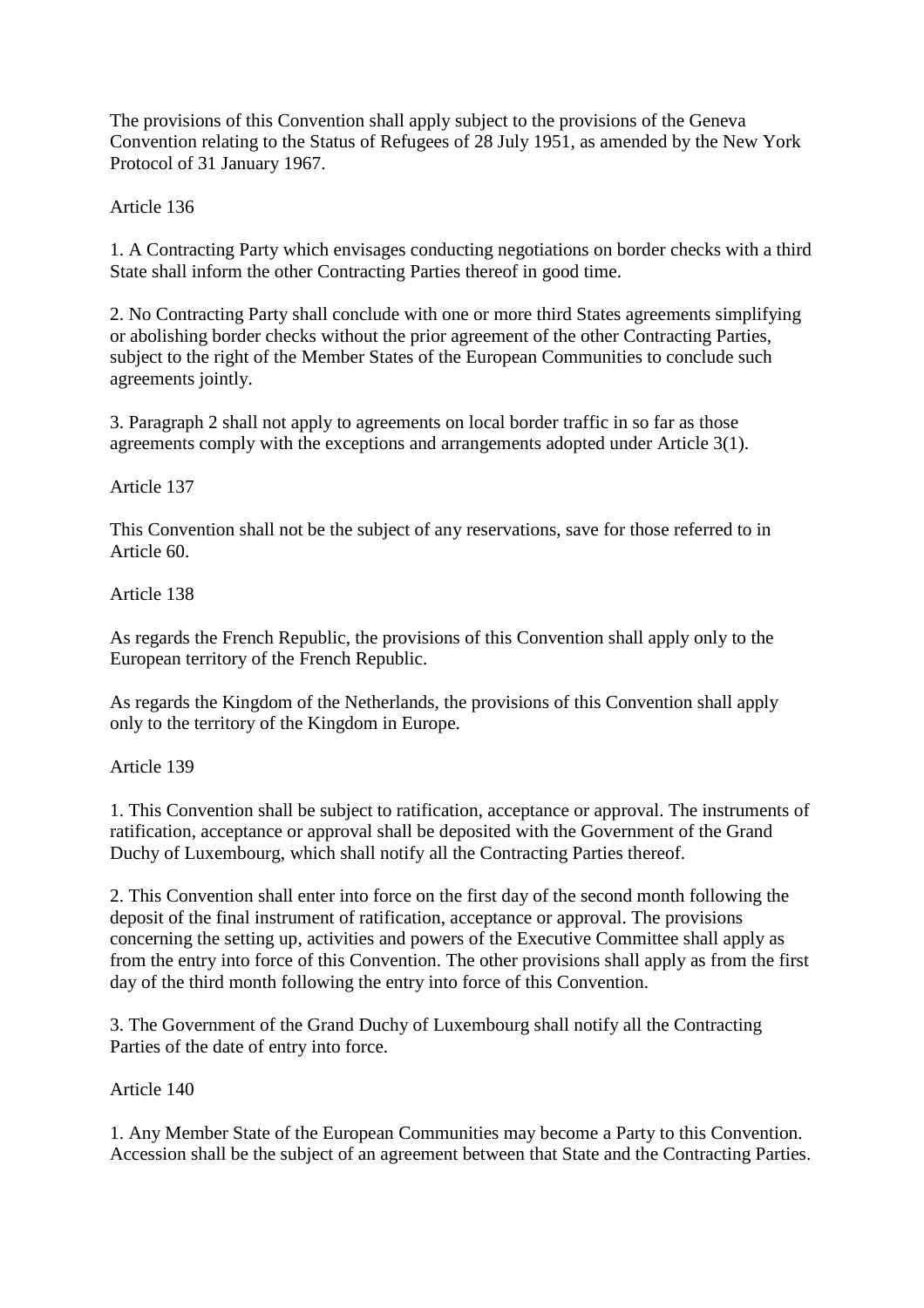2. Such an agreement shall be subject to ratification, acceptance or approval by the acceding State and by each of the Contracting Parties. It shall enter into force on the first day of the second month following the deposit of the final instrument of ratification, acceptance or approval.

## Article 141

1. Any Contracting Party may submit to the depositary a proposal to amend this Convention. The depositary shall forward that proposal to the other Contracting Parties. At the request of one Contracting Party, the Contracting Parties shall re-examine the provisions of the Convention if, in their opinion, there has been a fundamental change in the conditions obtaining when the Convention entered into force.

2. The Contracting Parties shall adopt amendments to this Convention by common consent.

3. Amendments shall enter into force on the first day of the second month following the date of deposit of the final instrument of ratification, acceptance or approval.

Article 142

1. When Conventions are concluded between the Member States of the European Communities with a view to the completion of an area without internal frontiers, the Contracting Parties shall agree on the conditions under which the provisions of this Convention are to be replaced or amended in the light of the corresponding provisions of such Conventions.

The Contracting Parties shall, to that end, take account of the fact that the provisions of this Convention may provide for more extensive cooperation than that resulting from the provisions of the said Conventions.

Provisions which conflict with those agreed between the Member States of the European Communities shall in any case be adapted.

2. Amendments to this Convention which are deemed necessary by the Contracting Parties shall be subject to ratification, acceptance or approval. The provision contained in Article 141(3) shall apply on the understanding that the amendments will not enter into force before the said Conventions between the Member States of the European Communities enter into force.

In witness whereof, the undersigned, duly empowered to this effect, have hereunto set their hands.

Done at Schengen, this nineteenth day of June in the year one thousand nine hundred and ninety, in a single original in the Dutch, French and German languages, all three texts being equally authentic, such original remaining deposited in the archives of the Government of the Grand Duchy of Luxembourg, which shall transmit a certified copy to each of the Contracting **Parties** 

For the Government of the Kingdom of Belgium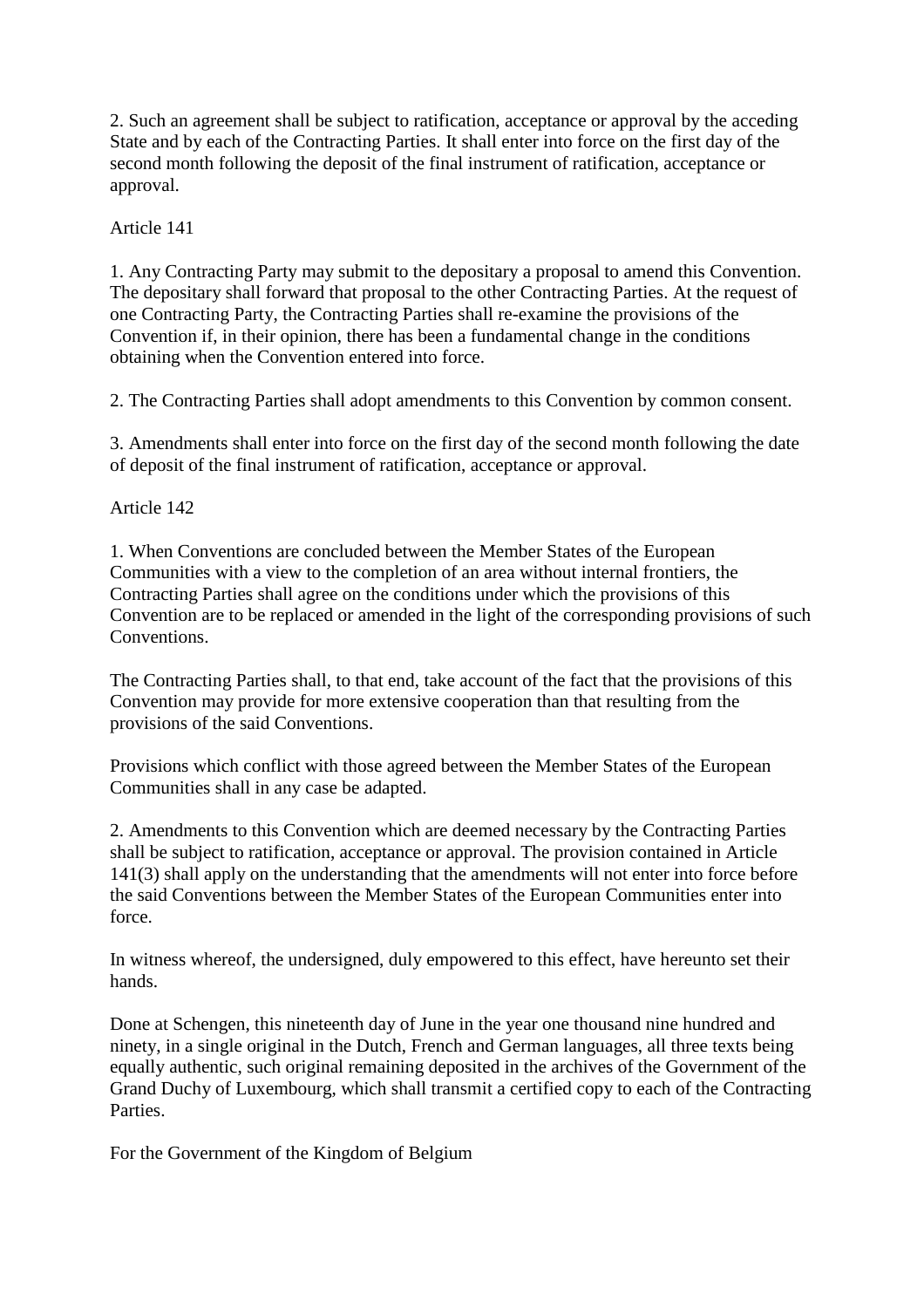>PIC FILE= "L\_2000239EN.005401.TIF">

For the Government of the Federal Republic of Germany

>PIC FILE= "L\_2000239EN.005402.TIF">

For the Government of' the French Republic

>PIC FILE= "L\_2000239EN.005403.TIF">

For the Government of the Grand Duchy of Luxembourg

>PIC FILE= "L\_2000239EN.005404.TIF">

For the Government of the Kingdom of the Netherlands

>PIC FILE= "L\_2000239EN.005405.TIF">

(1) Single Convention on Narcotic Drugs of 1961, as amended by the 1972 Protocol amending the 1961 Single Convention on Narcotic Drugs; the 1971 Convention on Psychotropic Substances; the United Nations Convention against Illicit Traffic in Narcotic Drugs and Psychotropic Substances of 20 December 1988.

#### FINAL ACT

At the time of signing the Convention implementing the Schengen Agreement of 14 June 1985 between the Governments of the States of the Benelux Economic Union, the Federal Republic of Germany and the French Republic on the gradual abolition of checks at their common borders, the Contracting Parties have adopted the following declarations:

1. Joint Declaration on Article 139

The Signatory States shall, prior to the entry into force of the Convention, inform each other of all circumstances that could have a significant bearing on the areas covered by this Convention and the bringing into force thereof.

The Convention shall not be brought into force until the preconditions for its implementation have been fulfilled in the Signatory States and checks at external borders are effective.

2. Joint Declaration on Article 4

The Contracting Parties undertake to make every effort to comply simultaneously with this deadline and to preclude any shortcomings in security. Before 31 December 1992, the Executive Committee shall examine what progress has been made. The Kingdom of the Netherlands stresses that difficulties in meeting the deadline in a particular airport cannot be excluded but that this will not give rise to any shortcomings in security. The other Contracting Parties will take account of this situation although this may not be allowed to entail difficulties for the internal market.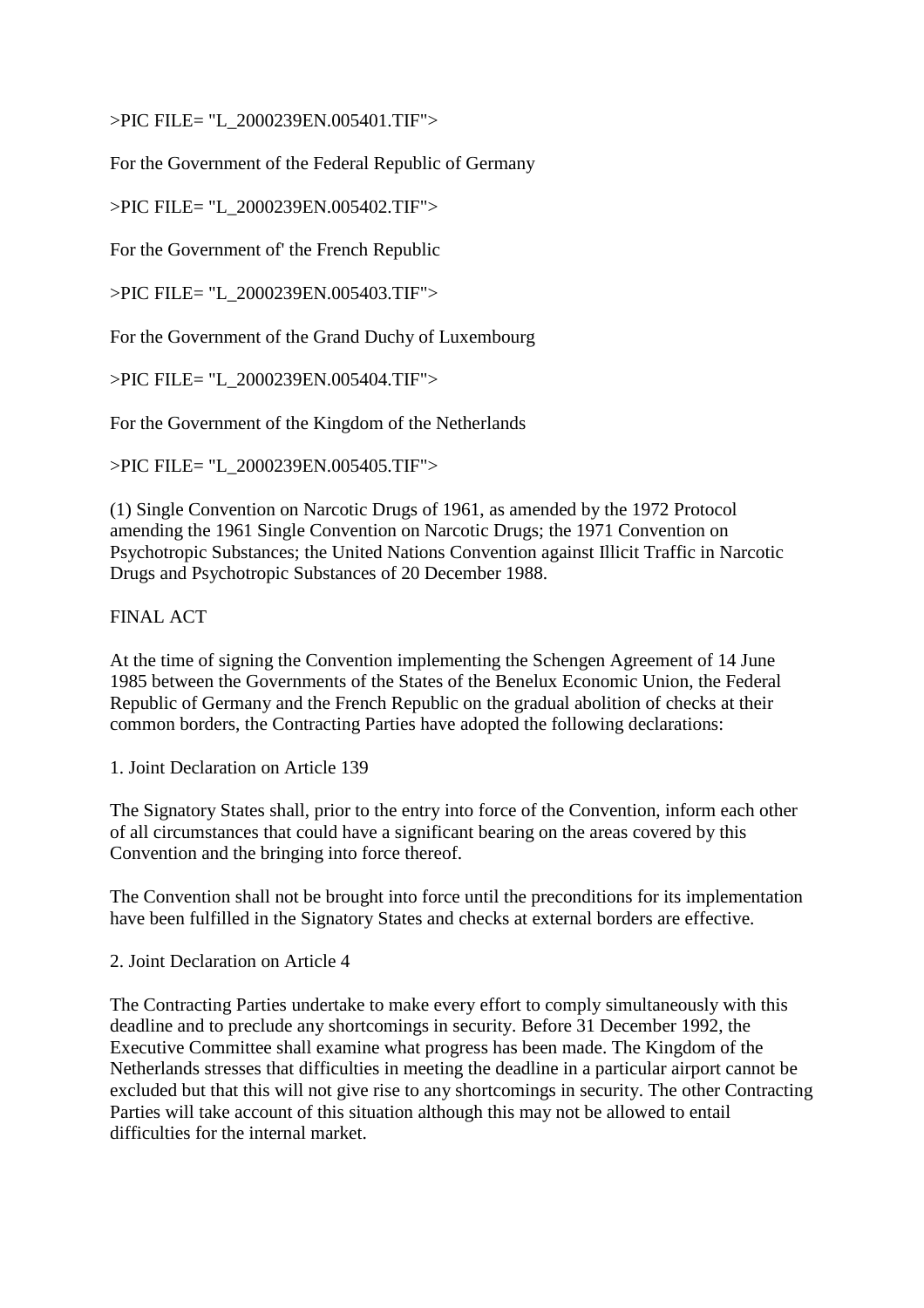In the event of difficulties, the Executive Committee shall examine how best to achieve the simultaneous implementation of these measures at airports.

3. Joint Declaration on Article 71(2)

In so far as a Contracting Party departs from the principle referred to in Article 71(2) in connection with its national policy on the prevention and treatment of addiction to narcotic drugs and psychotropic substances, all Contracting Parties shall adopt the necessary administrative measures and penal measures to prevent and punish the illicit import and export of such products and substances, particularly towards the territories of the other Contracting Parties.

4. Joint Declaration on Article 121

In accordance with Community law, the Contracting Parties shall waive the plant health inspections and presentation of plant health certificates required under Community law for the types of plant and plant products:

(a) listed under 1, or

(b) listed under 2 to 6 and originating in one of the Contracting Parties:

(1) Cut flowers and parts of plants suitable for ornamental purposes of:

Castanea

Chrysanthemum

Dendranthema

Dianthus

Gladiolus

Gypsophila

Prunus

**Quercus** 

Rosa

Salix

Syringa

Vitis.

(2) Fresh fruit of: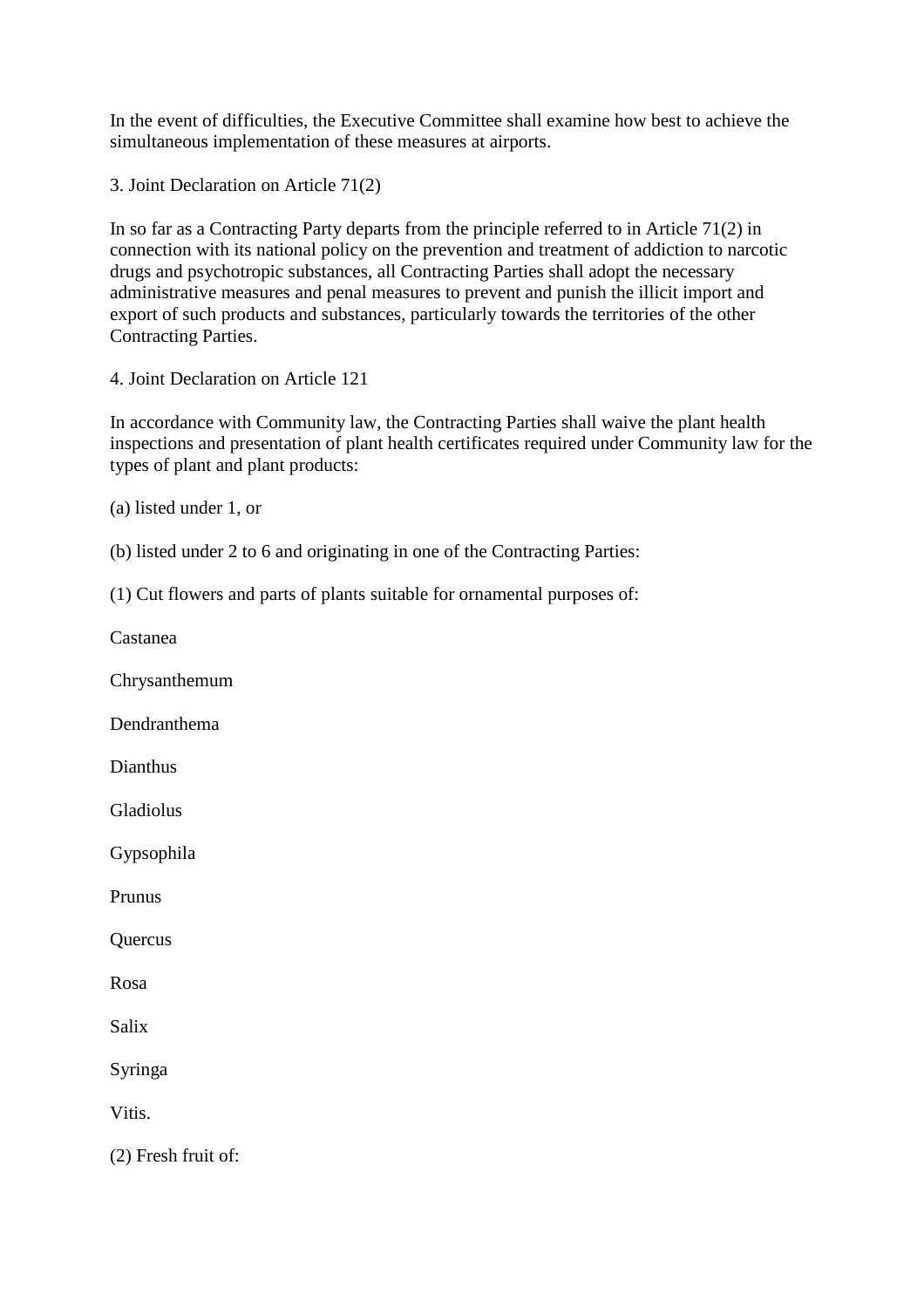**Citrus** 

Cydonia

Malus

Prunus

Pyrus.

(3) Wood of:

Castanea

Quercus.

(4) Growing medium constituted wholly or in part of earth or solid organic matter such as parts of plants, turf and bark with humus, but not constituted entirely of turf.

(5) Seeds.

 $(6)$ 

>TABLE>

5. Joint Declaration on national asylum policies

The Contracting Parties shall draw up an inventory of national asylum policies with a view to the harmonisation thereof.

6. Joint Declaration on Article 132

The Contracting Parties shall inform their national Parliaments of the implementation of this Convention.

Done at Schengen, this nineteenth day of June in the year one thousand nine hundred and ninety, in a single original, in the Dutch, French and German languages, all three texts being equally authentic, such original remaining deposited in the archives of the Government of the Grand Duchy of Luxembourg, which shall transmit a certified copy to each of the Contracting Parties.

For the Government of the Kingdom of Belgium

>PIC FILE= "L\_2000239EN.005701.TIF">

For the Government of the Federal Republic of Germany

>PIC FILE= "L\_2000239EN.005702.TIF">

For the Government of the French Republic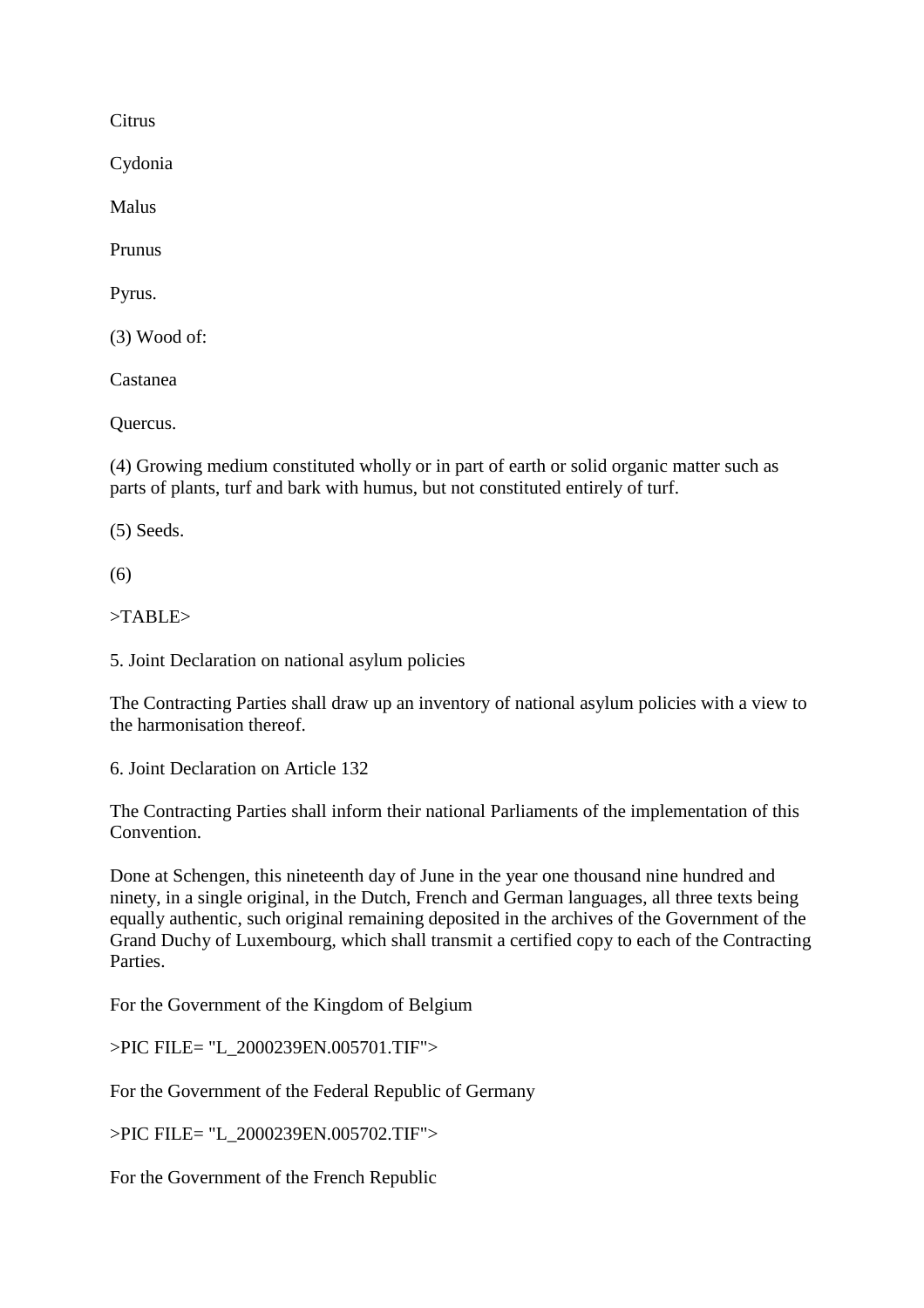>PIC FILE= "L\_2000239EN.005703.TIF">

For the Government of the Grand Duchy of Luxembourg

>PIC FILE= "L\_2000239EN.005704.TIF">

For the Government of the Kingdom of the Netherlands

>PIC FILE= "L\_2000239EN.005705.TIF">

**Minutes** 

Further to the Final Act of the Convention implementing the Schengen Agreement of 14 June 1985 between the Governments of the States of the Benelux Economic Union, the Federal Republic of Germany and the French Republic on the gradual abolition of checks at their common borders, the Contracting Parties have adopted the following joint statement and taken note of the following unilateral declarations made in respect of the said Convention:

I. Declaration on the scope of the Convention

The Contracting Parties note that, after the unification of the two German States, the scope of the Convention shall under international law also extend to the current territory of the German Democratic Republic.

II. Declarations by the Federal Republic of Germany on the interpretation of the Convention

1. The Convention has been concluded in the light of the prospective unification of the two German States.

The German Democratic Republic is not a foreign country in relation to the Federal Republic of Germany.

Article 136 shall not apply in relations between the Federal Republic of Germany and the German Democratic Republic.

2. This Convention shall be without prejudice to the arrangements agreed in the Germano-Austrian exchange of letters of 20 August 1984 simplifying checks at their common borders for nationals of both States. Such arrangements will however have to be implemented in the light of the overriding security and immigration requirements of the Schengen Contracting Parties so that such facilities will in practice be restricted to Austrian nationals.

III. Declaration by the Kingdom of Belgium on Article 67

The procedure which will be implemented internally for the transfer of the enforcement of foreign criminal judgments will not be that specified under Belgian law for the transfer of sentenced persons between States, but rather a special procedure which will be determined when this Convention is ratified.

Done at Schengen, this nineteenth day of June in the year one thousand nine hundred and ninety, in a single original, in the Dutch, French and German languages, all three texts being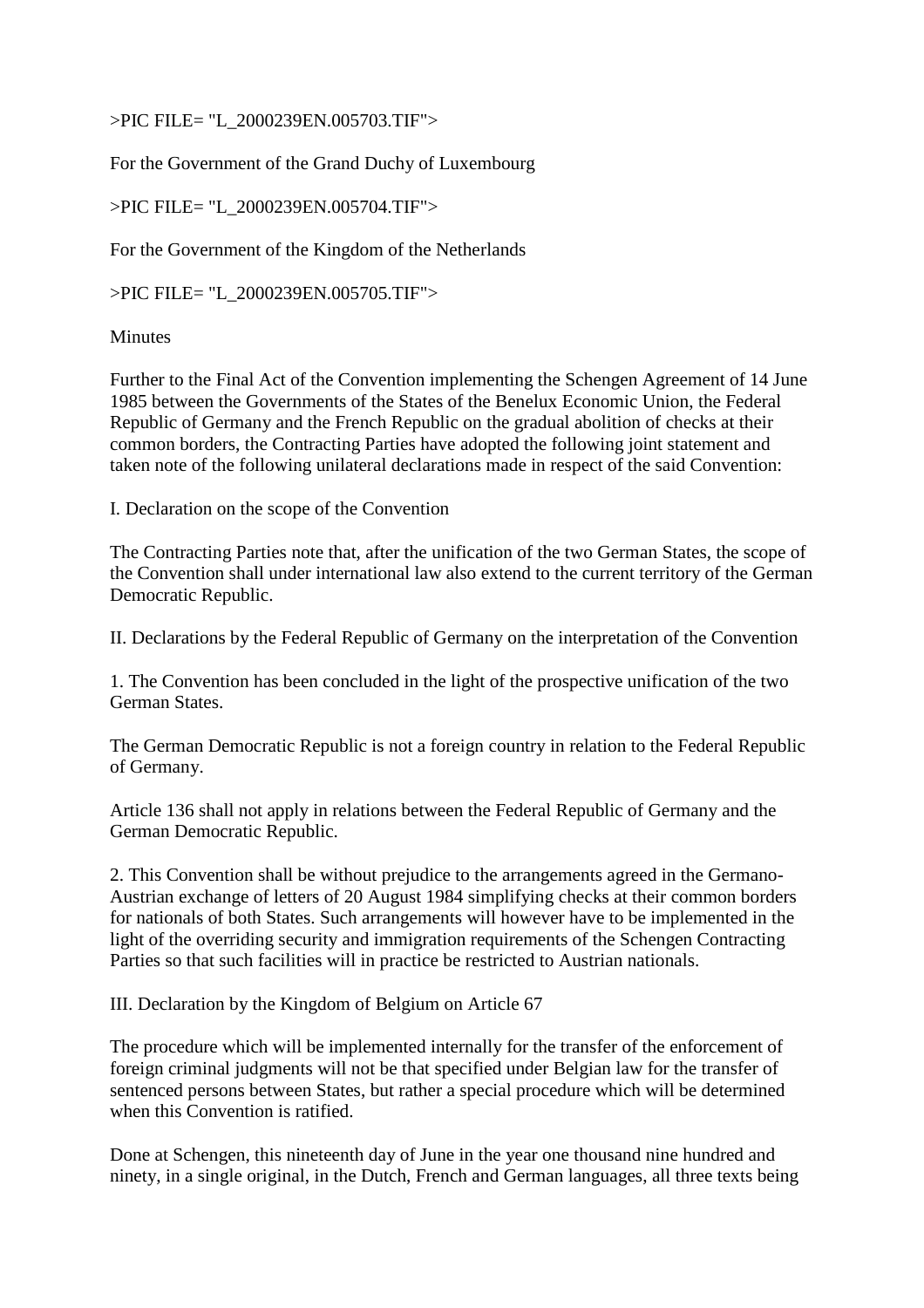equally authentic, such original remaining deposited in the archives of the Government of the Grand Duchy of Luxembourg, which shall transmit a certified copy to each of the Contracting Parties.

For the Government of the Kingdom of Belgium

>PIC FILE= "L\_2000239EN.005802.TIF">

For the Government of the Federal Republic of Germany

>PIC FILE= "L\_2000239EN.005901.TIF">

For the Government of the French Republic

>PIC FILE= "L\_2000239EN.005902.TIF">

For the Government of the Grand Duchy of Luxembourg

>PIC FILE= "L\_2000239EN.005903.TIF">

For the Government of the Kingdom of the Netherlands

>PIC FILE= "L\_2000239EN.005904.TIF">

### JOINT DECLARATION

### BY THE MINISTERS AND STATE SECRETARIES MEETING IN SCHENGEN ON 19 JUNE 1990

The Governments of the Contracting Parties to the Schengen Agreement will open or continue discussions in particular in the following areas:

- improving and simplifying extradition practices,

- improving cooperation on bringing proceedings against road traffic offences,
- arrangements for the mutual recognition of disqualifications from driving motor vehicles,
- possibilities of reciprocal enforcement of fines,

- introduction of rules on reciprocal transfers of criminal proceedings including the possibility of transferring the accused person to that person's country of origin,

- introduction of rules on the repatriation of minors who have been unlawfully removed from the authority of the person responsible for exercising parental authority,

- further simplification of checks on commercial movements of goods.

Done at Schengen, this nineteenth day of June in the year one thousand nine hundred and ninety, in a single original, in the Dutch, French and German languages, all three texts being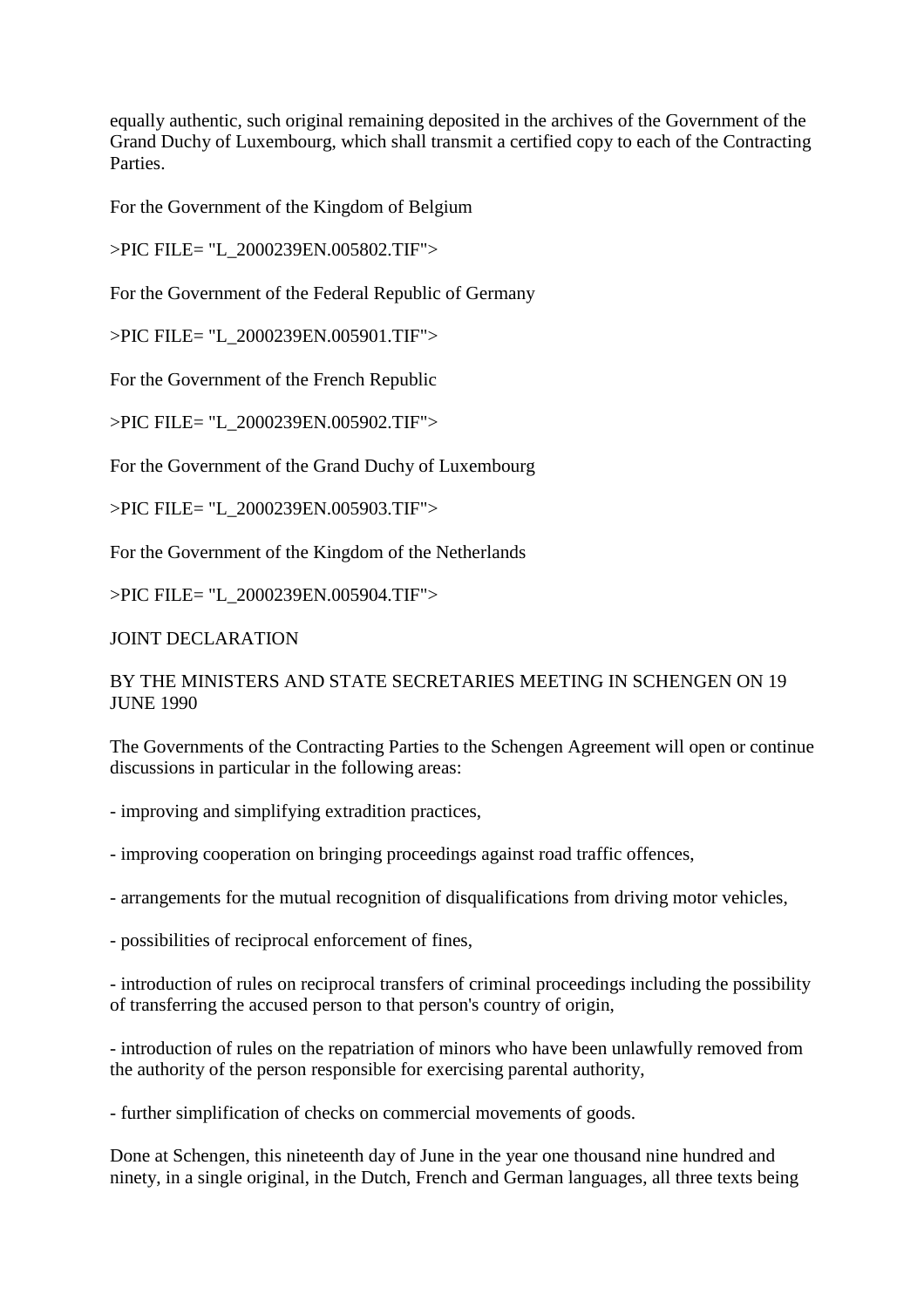equally authentic, such original remaining deposited in the archives of the Government of the Grand Duchy of Luxembourg, which shall transmit a certified copy to each of the Contracting Parties.

For the Government of the Kingdom of Belgium

>PIC FILE= "L\_2000239EN.006002.TIF">

For the Government of the Federal Republic of Germany

>PIC FILE= "L\_2000239EN.006003.TIF">

For the Government of the French Republic

>PIC FILE= "L\_2000239EN.006101.TIF">

For the Government of the Grand Duchy of Luxembourg

>PIC FILE= "L\_2000239EN.006102.TIF">

For the Government of the Kingdom of the Netherlands

>PIC FILE= "L\_2000239EN.006103.TIF">

#### DECLARATION BY THE MINISTERS AND STATE SECRETARIES

On 19 June 1990 representatives of the Governments of the Kingdom of Belgium, the Federal Republic of Germany, the French Republic, the Grand Duchy of Luxembourg and the Kingdom of the Netherlands signed at Schengen, in the Grand Duchy of Luxembourg, the Convention implementing the Schengen Agreement of 14 June 1985 between the Governments of the Benelux Economic Union, the Federal Republic of Germany and the French Republic on the gradual abolition of checks at their common borders.

At the time of signing that Convention, they adopted the following declarations:

- The Contracting Parties consider that the Convention constitutes an important step towards creating an area without internal borders and take it as a basis for further activities amongst the Member States of the European Communities.

- In view of the risks in the fields of security and illegal immigration, the Ministers and State Secretaries underline the need for effective external border controls in accordance with the uniform principles laid down in Article 6. With a view to implementing those uniform principles, the Contracting Parties must, in particular, promote the harmonisation of working methods for border control and surveillance.

Moreover, the Executive Committee will examine all relevant measures with a view to establishing uniform and effective external border controls and the practical implementation thereof. Such measures will include measures making it possible to ascertain the circumstances under which a third-country national has entered the territories of the Contracting Parties, application of the same procedures for refusing entry, the drafting of a